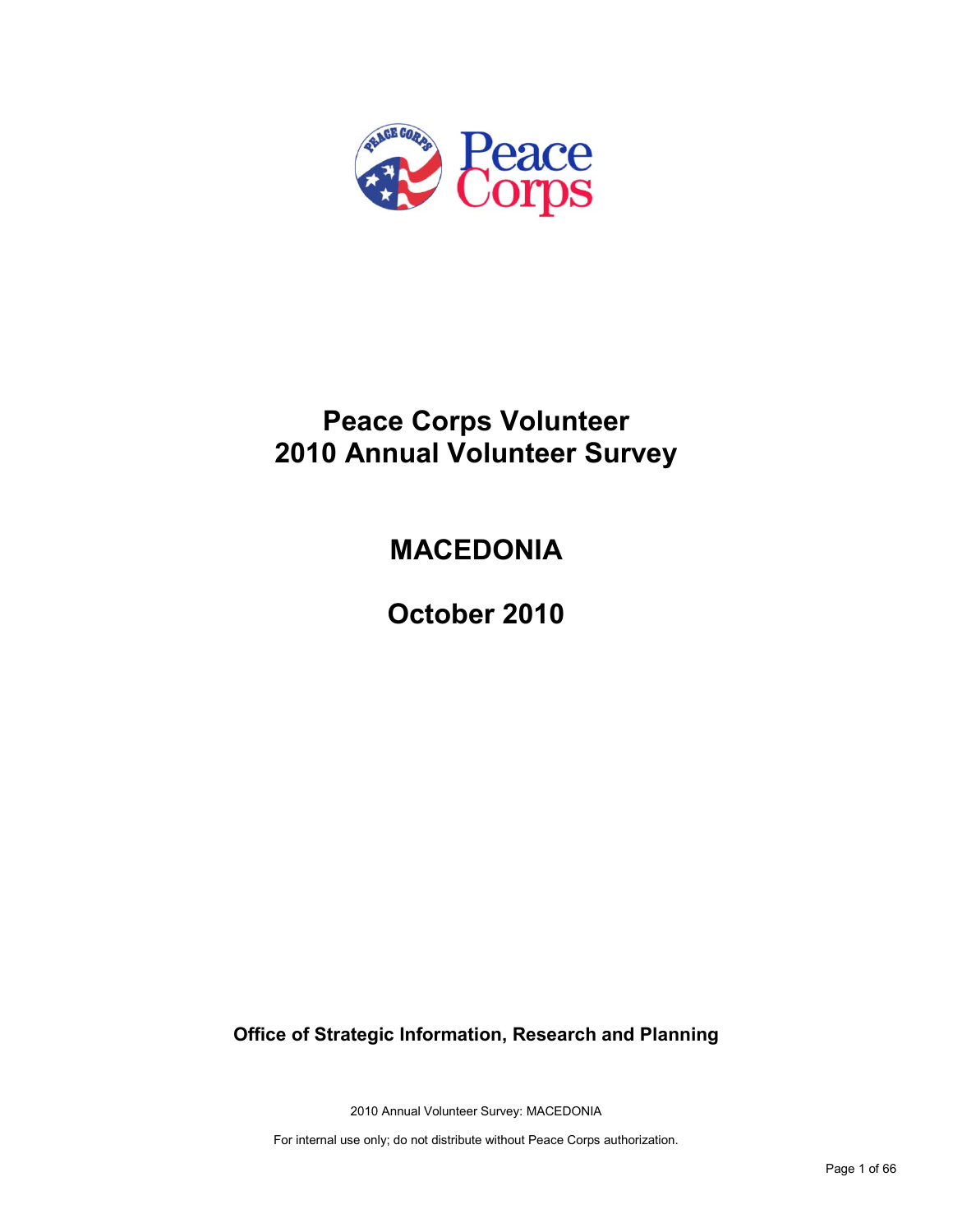### **Table of Contents**

| A.           |                                                    |    |
|--------------|----------------------------------------------------|----|
| В.           |                                                    |    |
| C.           |                                                    |    |
| D.           |                                                    |    |
| Е.           |                                                    |    |
| F.,          |                                                    | 22 |
| G.           |                                                    |    |
| Н.           |                                                    |    |
| $\mathbf{L}$ |                                                    |    |
| J.           | Overall Assessment of Your Peace Corps Service  60 |    |
| Κ.           |                                                    |    |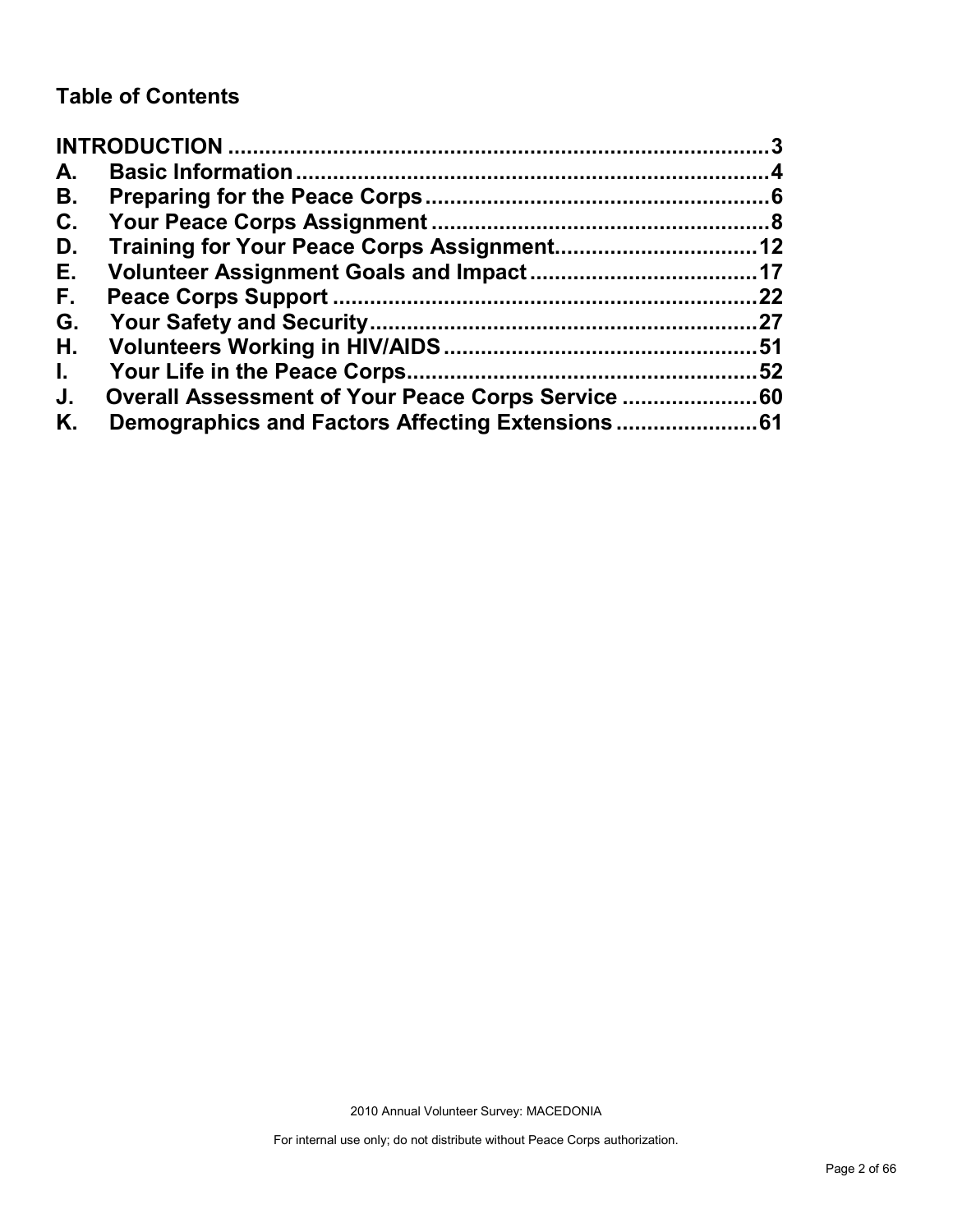### <span id="page-2-0"></span>**INTRODUCTION**

The Annual Volunteer Survey was conducted from June – August 2010 and 81 percent of the Volunteers (5, 239) responded, the highest number in the 35-year history of the survey. Most Volunteers (89 percent) completed the online version of the survey, and another 11 percent completed a paper version of the survey.

This report conveys the responses to the survey from Volunteers serving in one particular country. The report contains the tables and short narrative responses from the questions offering a finite set of possible responses. The results provide a picture of the activities, experiences and views of Peace Corps Volunteers in 2010, including areas where Volunteers confirm that their needs are being well met and where improvements may be needed.

A second report contains the Volunteers' extensive narrative responses to eight open-ended questions on the survey. The report, *2010 Annual Volunteer Survey Open Ended Responses,* is being distributed separately to the Regional and Country Directors.

### **ORGANIZATION OF THE REPORT**

The country report contains eleven sections, corresponding to the major sections of the survey questionnaire.

The tabular results are presented in the order in which the questions appeared in the 2010 AVS, which corresponds roughly to the phases of Volunteer service. Initial questions asked about preparing for Peace Corps. These were followed by questions about assignment activities and training. The final set of questions asked about extending service beyond two years.

The tables show the percent of post respondents that selected each choice and the total number of post respondents that answered the question. Most survey questions asked respondents to select one answer from a set of choices. The percentages for the "select one" responses add up to 100 percent. Questions that allowed Volunteers to "mark all that apply" result in percentages that total to more than 100 percent. This is because each percentage equals the number of respondents selecting that choice divided by the number of respondents who answered the question.

The 2010 AVS included most questions from earlier annual and biennial surveys. A dozen open-ended questions were excluded this year to reduce the reporting burden and internet connection costs to Volunteers.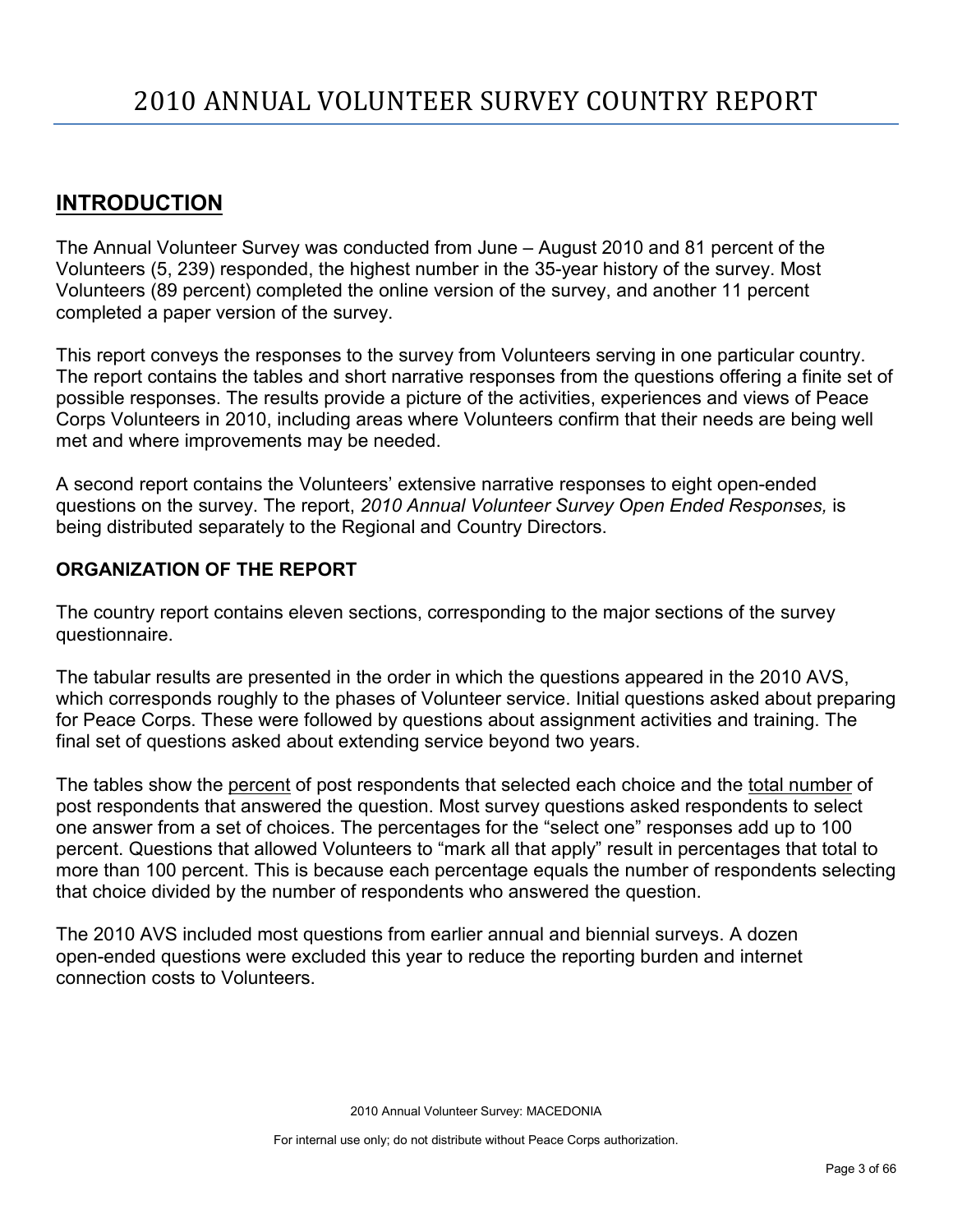Key questions were added to gather more information about:

- Experiences with insensitive comments and behavior based on race, ethnicity, age, gender, or sexual orientation
- Observations or comments about harassment/discrimination experiences (added to the online 2010 AVS after the survey began)
- Reasons that might influence whether or not to extend Volunteer service beyond two years

A crosswalk between the 2009 and 2010 questions is posted on the OSIRP intranet under 2010 AVS Reports "Reference Documents." Earlier surveys and global, regional and post reports are also on the OSIRP Intranet.

### **HOW TO USE THE INFORMATION**

Posts are encouraged to share the results with staff and Volunteers. These reports are an excellent way to initiate a dialogue with staff and Volunteers at post about what is working well and areas for improvement. In the past, posts have found it useful to share the results with their Volunteers, via the VAC, monthly newsletters, summary bulletins, and presentations at PST and IST.

Please consider comparing these 2010 results with your 2006, 2008 and 2009 survey results to identify trends and changes over time. You may also want to compare your country's results with the regional and global numbers.

### <span id="page-3-0"></span>**A. Basic Information**

This section reports on the overall response rate and percentages of online and paper surveys completed, as well as the Volunteers' descriptions of their project and site. Results are more representative of all Volunteers at post when the response rate is above 50 percent.

The 2010 Annual Volunteer Survey response rate for MACEDONIA was 100%.

| Completed Oming and Faper Surveys |        |    |  |  |
|-----------------------------------|--------|----|--|--|
|                                   | Number |    |  |  |
| Online                            | 100%   | 69 |  |  |
| Paper                             |        |    |  |  |
| Total                             | 100%   | 69 |  |  |

**Completed Online and Paper Surveys**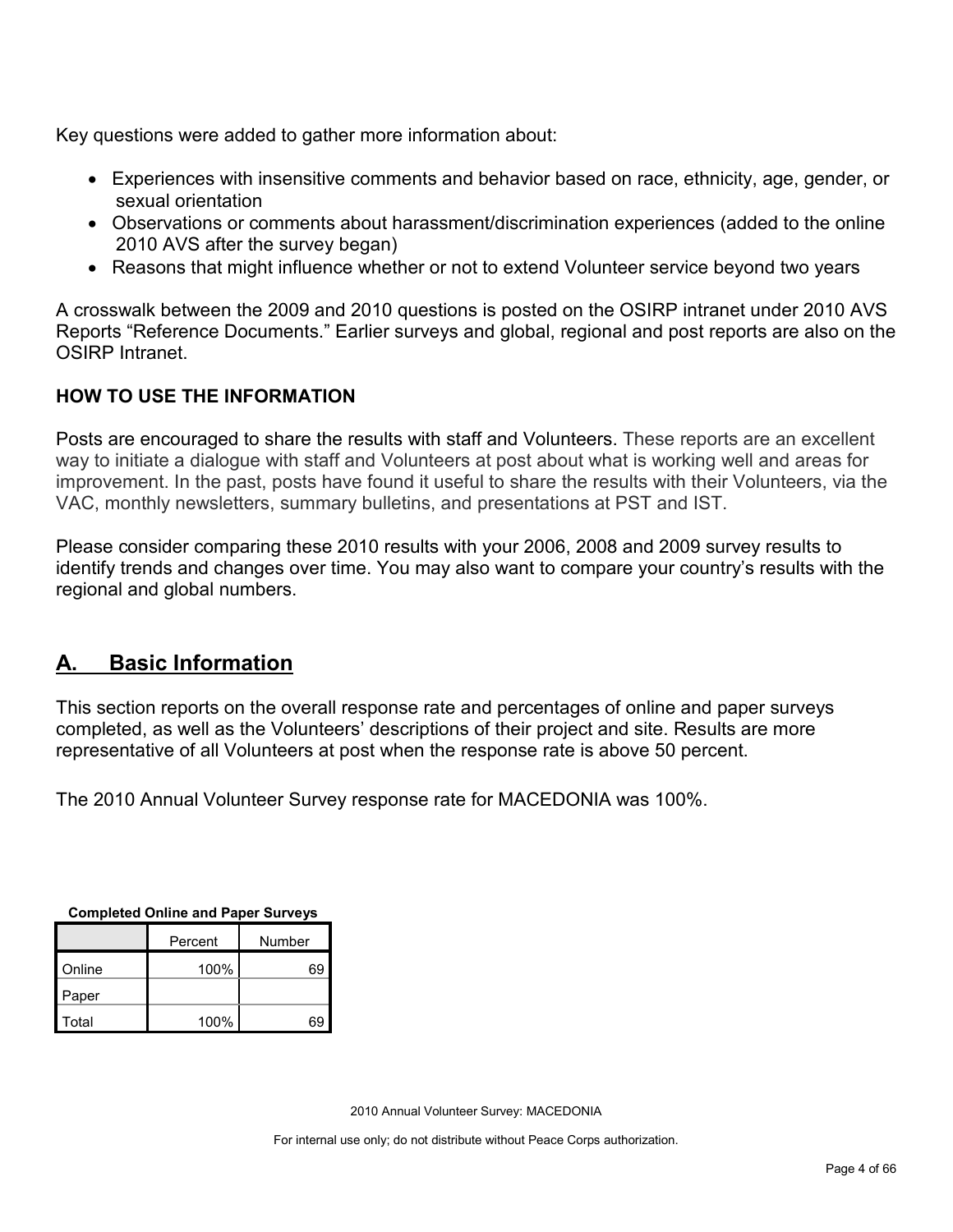| A2: How many months have you been in country? |  |
|-----------------------------------------------|--|
|-----------------------------------------------|--|

|                   | Percent | Number |
|-------------------|---------|--------|
| 6 months or less  |         |        |
| 7 to 12 months    | 49%     | 34     |
| 13 to 20 months   |         |        |
| 21 to 27 months   | 45%     | 31     |
| 28 months or more | 6%      |        |
| ʻotal             | 100%    |        |

### **A3: Please select your project.**

|                                      | Percent | Number |
|--------------------------------------|---------|--------|
| <b>Community Development</b>         | 51%     | 35     |
| <b>English Education Development</b> | 48%     | 33     |
| Other. Please specify                | 1%      |        |
| otal                                 | 100%    | 69     |

|  |  | A3. Description of "other" project |  |  |
|--|--|------------------------------------|--|--|
|--|--|------------------------------------|--|--|

|                                                | Percent | Number |  |
|------------------------------------------------|---------|--------|--|
| Open-ended results. Not responsive to request. |         |        |  |
|                                                |         |        |  |
| $\tau$ otal                                    | 100%    | 69     |  |

#### **A4: Please choose the best description of your assigned site.**

|                                           | Percent | Number |
|-------------------------------------------|---------|--------|
| City (pop. over 25,000) - not the capital | 46%     | 32     |
| Rural town (pop. 2,000 + 25,000)          | 29%     | 20     |
| Village/rural area (pop. under 2,000)     | 14%     | 10     |
| Capital of the country                    | 10%     |        |
| Outer island (regardless of size)         |         |        |
| Total                                     | 100%    | 69     |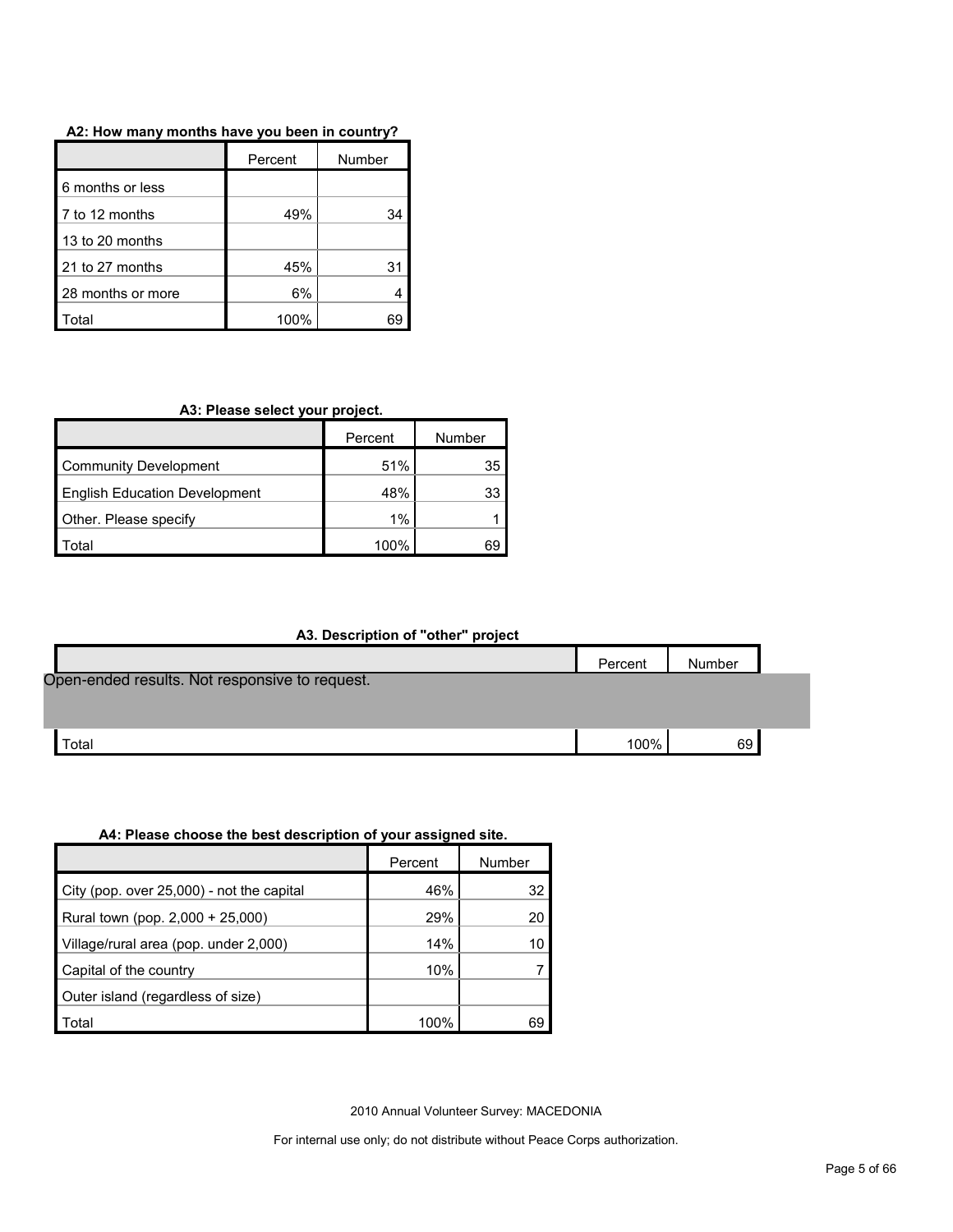### <span id="page-5-0"></span>**B. Preparing for the Peace Corps**

This section reports Volunteers' motivations in applying and accepting a Peace Corps assignment, as well as how prepared they are currently to meet the challenges of service.

|                                                     |                      | % Selected This | <b>Total PCVs</b> |
|-----------------------------------------------------|----------------------|-----------------|-------------------|
|                                                     | <b>PCV Responses</b> | Choice          | Responding        |
| Personal interest in the Peace Corps                | 58                   | 84%             |                   |
| Returned Peace Corps Volunteer whom you met or      | 17                   | 25%             |                   |
| know personally                                     |                      |                 |                   |
| Peace Corps website                                 | 15                   | 22%             |                   |
| Peace Corps campus or community information session | 13                   | 19%             |                   |
| Please specify<br>Other:                            | 12                   | 17%             |                   |
| Peace Corps recruiter                               | 7                    | 10%             |                   |
| Americorps service                                  | 4                    | 6%              |                   |
| Article or book about the Peace Corps               | 4                    | 6%              |                   |
| Radio, TV, or print advertisement                   | 4                    | 6%              |                   |
| Family member/s who served in the Peace Corps       | 3                    | 4%              |                   |
| Peace Corps material in the mail                    | 2                    | 3%              |                   |
| Returned Peace Corps Volunteer who spoke to your    | 1                    | 1%              |                   |
| school or group about the Peace Corps               |                      |                 |                   |
| Social media (Facebook, Twitter, etc.               |                      |                 |                   |
| Total                                               |                      |                 | 69                |

#### **B1: What prompted you to apply to the PC? Mark all that apply.**

Percents may total to more than 100% since Volunteers were asked to "Mark all that apply."

#### **B1.OTHER: Description of other reasons for applying to Peace Corps**

|                                               | <b>PERCENT</b> | <b>NUMBEF</b> |
|-----------------------------------------------|----------------|---------------|
| Open-ended results. Not responsive to request |                |               |

Open-ended results. Not responsive to request.

2010 Annual Volunteer Survey: MACEDONIA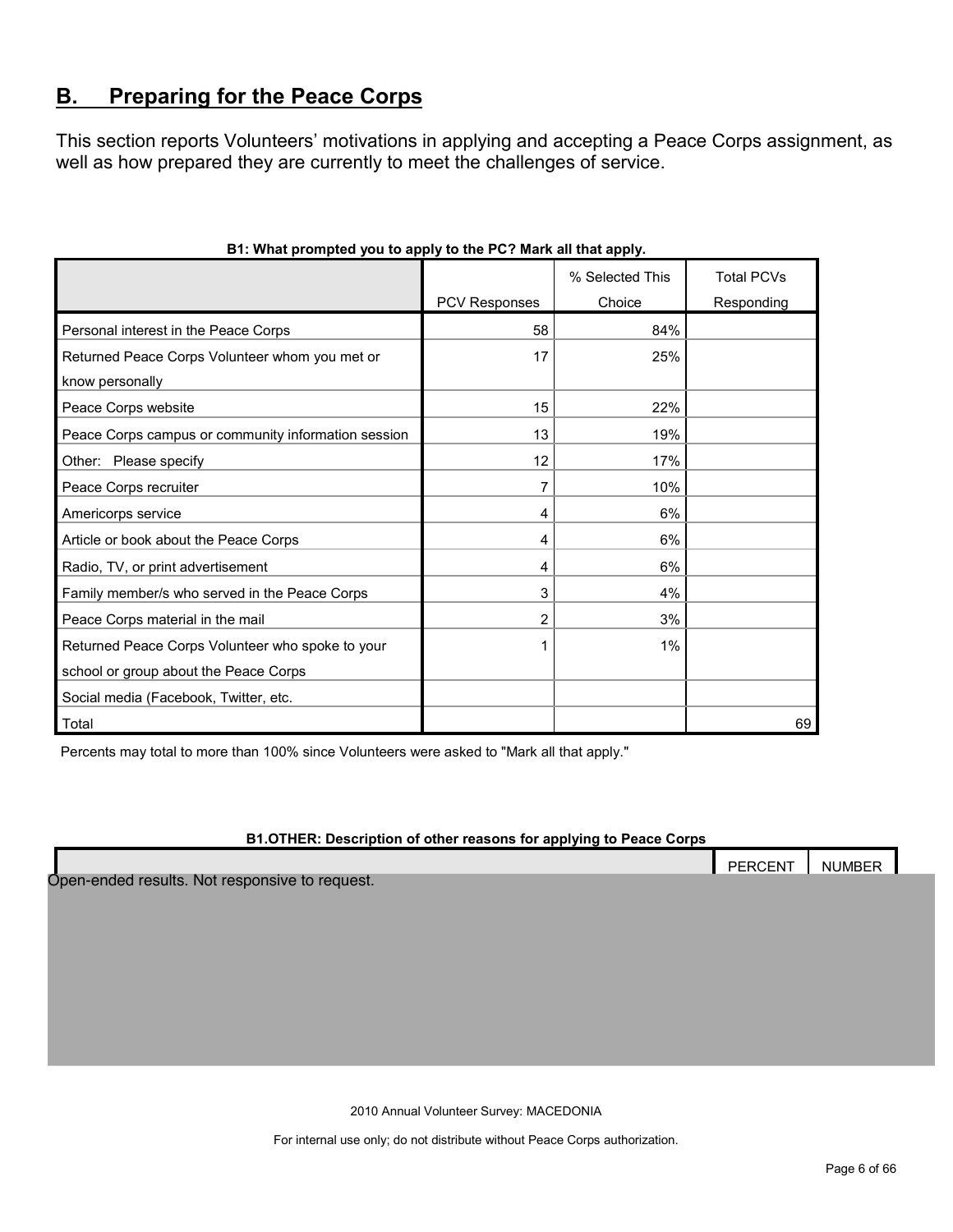$\Gamma$ otal 100% 69  $\,$ 

|               | mportant were the following factors in accepting a PC assignment? |           |       |
|---------------|-------------------------------------------------------------------|-----------|-------|
| Not Important | Somewhat<br>important                                             | Important | Total |
| 9%            | 20%                                                               | 71%       | 69    |
| 20%           | 26%                                                               | 54%       | 69    |
|               |                                                                   |           |       |

#### **B2: How i**

| Different culture              | 9%    | 20% | 71% | 69 |
|--------------------------------|-------|-----|-----|----|
| Work experience                | 20%   | 26% | 54% | 69 |
| Help others                    | $1\%$ | 7%  | 91% | 69 |
| International experience       | 4%    | 16% | 79% | 68 |
| Language                       | 19%   | 41% | 41% | 69 |
| Personal growth                | 6%    | 12% | 83% | 69 |
| U. S. job market               | 64%   | 28% | 7%  | 67 |
| Serve my country               | 17%   | 33% | 49% | 69 |
| Travel/adventure               | 6%    | 28% | 67% | 69 |
| Please specify below<br>Other: | 20%   | 10% | 70% | 10 |

#### **B2.OTHER: Description of other factor/s in accepting a PC assignment**

|                                                | PERCENT | <b>NUMBER</b> |  |
|------------------------------------------------|---------|---------------|--|
| Open-ended results. Not responsive to request. |         |               |  |
|                                                |         |               |  |
|                                                |         |               |  |
|                                                |         |               |  |
|                                                |         |               |  |
|                                                |         |               |  |
|                                                |         |               |  |
|                                                |         |               |  |
| Total                                          | 100%    | 69            |  |

2010 Annual Volunteer Survey: MACEDONIA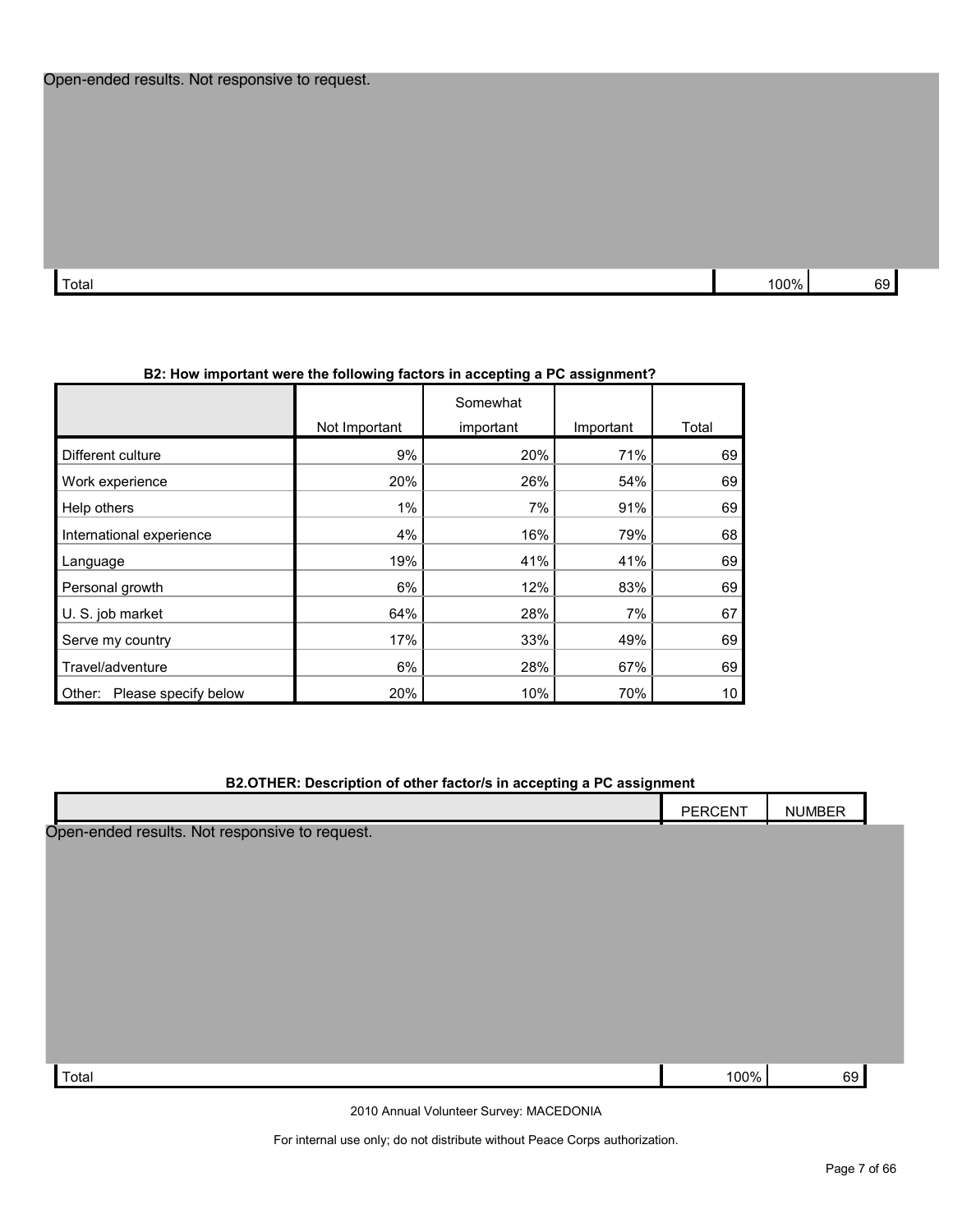|                | _ _<br>.   |           |            |                     |               |       |  |
|----------------|------------|-----------|------------|---------------------|---------------|-------|--|
|                | Not at all | Minimally | Adeauatelv | <b>Considerably</b> | Exceptionally | Total |  |
| B <sub>3</sub> |            | $1\%$     | 16%        | 57%                 | 26%           | 69    |  |

#### **B3: How prepared do you feel today to meet the challenges of PC service?**

### <span id="page-7-0"></span>**C. Your Peace Corps Assignment**

This section reports Volunteers' work on their primary assignment and their secondary activities. The term "primary assignment" refers to the Volunteers' assignment which is part of an overall project plan designed by the host country partners and in-country Peace Corps staff.

|                                                 | Percent | Number         |
|-------------------------------------------------|---------|----------------|
| English teaching                                | 45%     | 31             |
| Community development                           | 14%     | 10             |
| NGO development                                 | 13%     | 9              |
| Urban & regional planning/municipal development | 7%      | 5              |
| Business education/advising                     | 6%      | 4              |
| Youth development                               | 6%      | 4              |
| Other: Please specify                           | 3%      | $\overline{2}$ |
| Environmental education                         | 1%      | 1              |
| Other education                                 | 1%      | 1              |
| Teacher training                                | 1%      | 1              |
| Agriculture/fish/livestock                      | 1%      | 1              |
| Water sanitation                                |         |                |
| <b>HIV/AIDS</b>                                 |         |                |
| Health extension                                |         |                |
| Forestry/parks                                  |         |                |
| Math/science teaching                           |         |                |
| Agroforestry                                    |         |                |
| Information & communications technology (ICT)   |         |                |
| Total                                           | 100%    | 69             |

#### **C1: Which best describes the focus of your primary assignment/work?**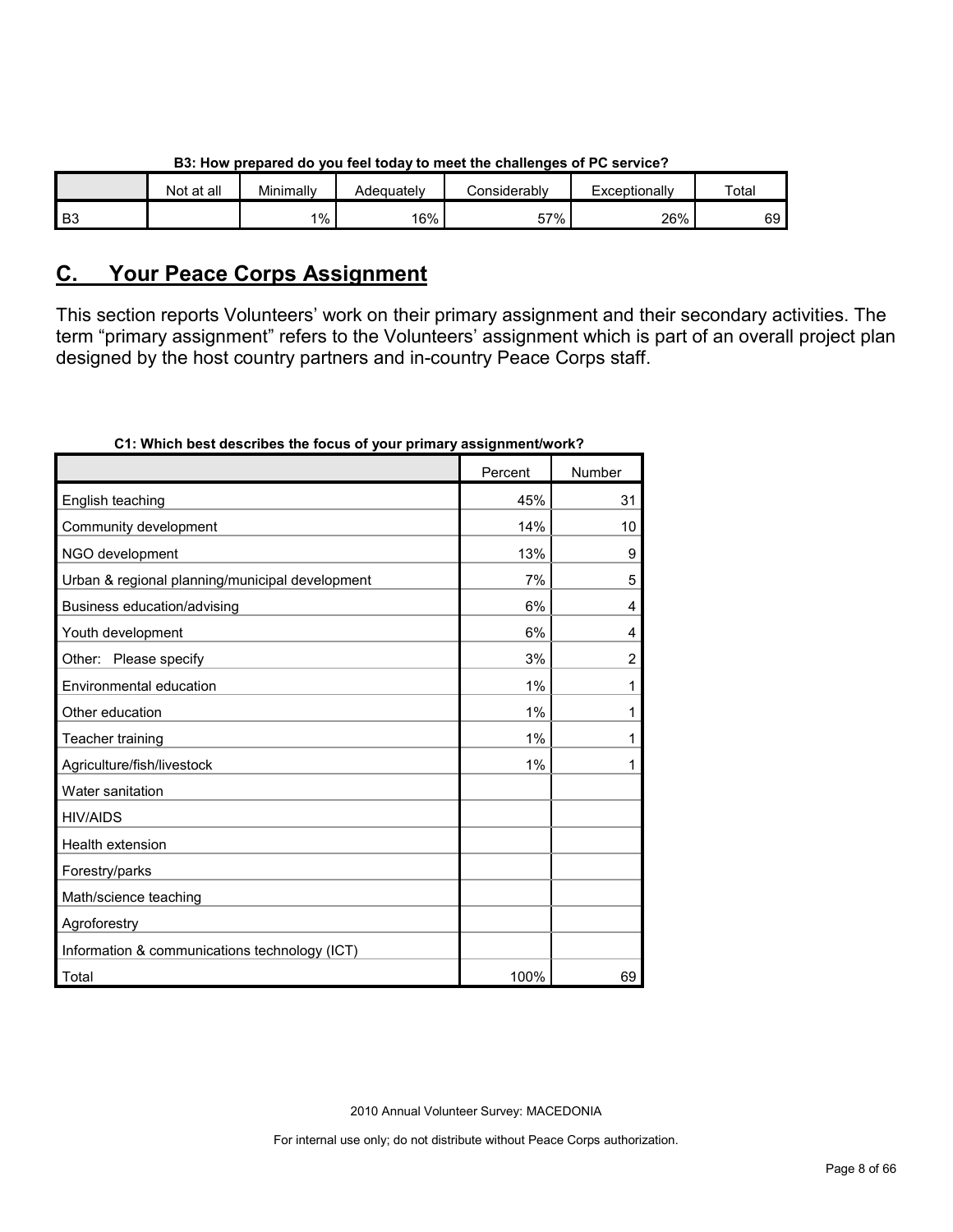#### **C1.OTHER: Description of "other" primary**



#### **C2: Are you a Masters International**

| student? |         |        |  |  |  |
|----------|---------|--------|--|--|--|
|          | Percent | Number |  |  |  |
| No       | 96%     | 65     |  |  |  |
| Yes      | 4%      | 3      |  |  |  |
| Total    | 100%    | 68     |  |  |  |

| oo. Timuli of the following activities does your primary assignmentwork include: |               |               |                   |
|----------------------------------------------------------------------------------|---------------|---------------|-------------------|
|                                                                                  |               | % Involved in | <b>Total PCVs</b> |
|                                                                                  | PCV Responses | Activity      | Responding        |
| Working with youth                                                               | 43            | 62%           |                   |
| English teaching                                                                 | 37            | 54%           |                   |
| Working with NGO(s)                                                              | 21            | 30%           |                   |
| Urban development/municipal development                                          | 18            | 26%           |                   |
| Literacy                                                                         | 17            | 25%           |                   |
| Arts                                                                             | 16            | 23%           |                   |
| Girls' education                                                                 | 16            | 23%           |                   |
| World Wise Schools/ Correspondence Match                                         | 16            | 23%           |                   |
| <b>Business advertising</b>                                                      | 14            | 20%           |                   |
| Rural development                                                                | 14            | 20%           |                   |
| Environment work                                                                 | 12            | 17%           |                   |
| Library development                                                              | 12            | 17%           |                   |
| Working with special groups (e.g., disabled, elderly,                            | 11            | 16%           |                   |
| ethnic minorities, orphans)                                                      |               |               |                   |
| Information and communications technology (ICT)                                  | 9             | 13%           |                   |
| Mobilize host country nationals (HCNs) to volunteer                              | 8             | 12%           |                   |
| Microenterprise development                                                      | 7             | 10%           |                   |

#### **C3: Which of the following activities does your primary assignment/work include?**

2010 Annual Volunteer Survey: MACEDONIA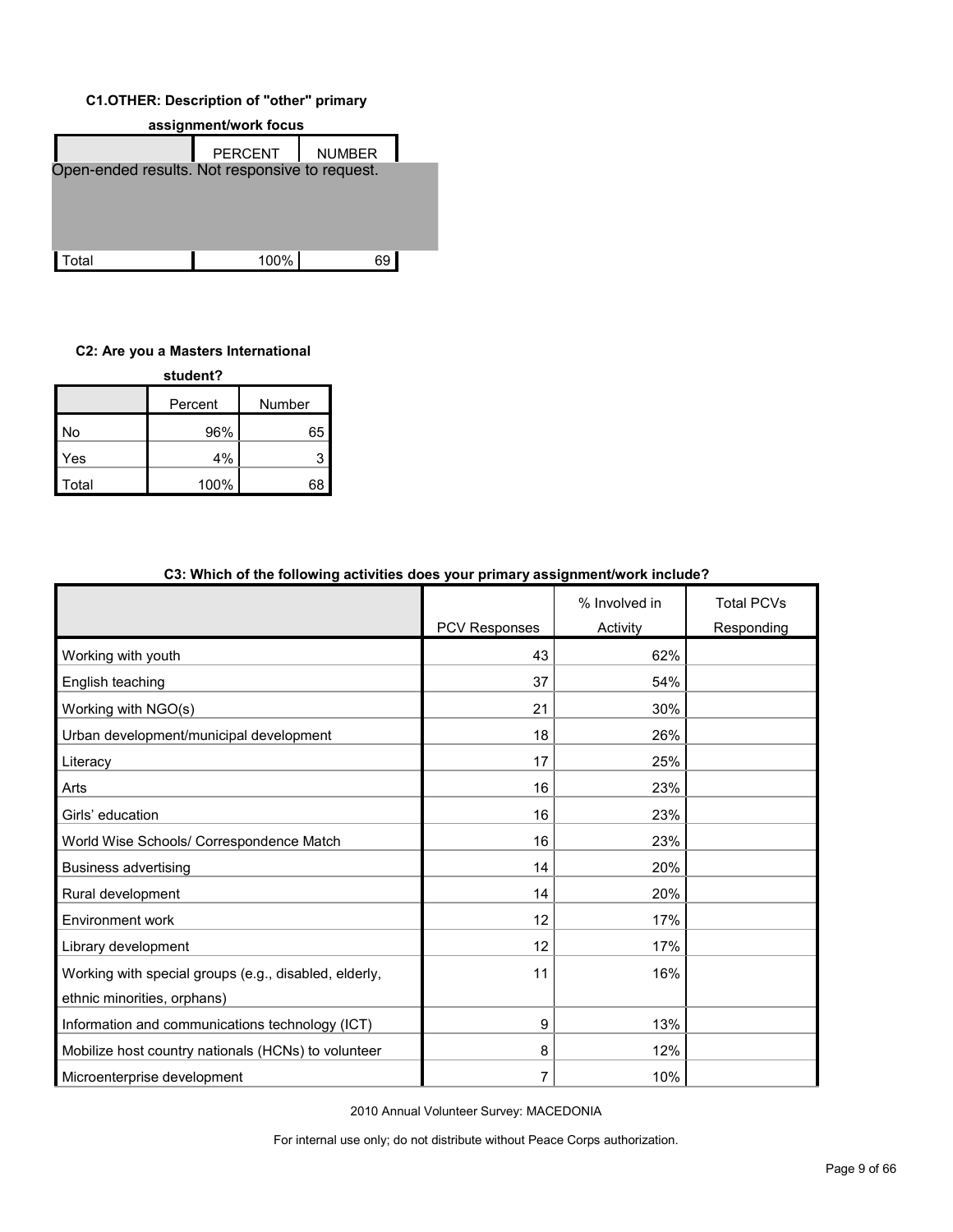| Sports/fitness                                 |                | 10%   |    |
|------------------------------------------------|----------------|-------|----|
| Income generation                              | 6              | 9%    |    |
| Water and sanitation                           | 5              | 7%    |    |
| Natural resources management                   | 4              | 6%    |    |
| Biodiversity conservation                      | $\overline{2}$ | 3%    |    |
| Child survival                                 | 2              | 3%    |    |
| Other: Please specify                          | 2              | 3%    |    |
| Community food security (production/marketing) |                | $1\%$ |    |
| <b>HIV/AIDS</b>                                |                | $1\%$ |    |
| Household food security                        |                |       |    |
| Nutrition education                            |                |       |    |
| WID/GAD                                        |                |       |    |
| Total                                          |                |       | 69 |

Percents may total to more than 100% since Volunteers were asked to "Mark all that apply."

#### **C3.OTHER: Description of other primary assignment/work activities**

|                                                | <b>PERCENT</b> | <b>NUMBER</b> |  |
|------------------------------------------------|----------------|---------------|--|
| Open-ended results. Not responsive to request. |                |               |  |
|                                                |                |               |  |
|                                                |                |               |  |
|                                                |                |               |  |
| Total                                          | 100%           | 69            |  |

#### **C4: Hours Spent on Primary Assignment During Average Work Week**

|           | None | $1-10$ hrs | 1-20 hrs<br>44 | $21-30$ hrs | 31-40 hrs | More than 40 hrs | Total |
|-----------|------|------------|----------------|-------------|-----------|------------------|-------|
| C4Hrs6grp |      | $7\%$      | 30%            | 30%         | 28%       | 4%               | 69    |

#### **C4: How many hours do you spend on your primary assignment during an average work week?**

|    | All Volunteers | Average | _owest reported | Highest reported | Did not answer |
|----|----------------|---------|-----------------|------------------|----------------|
| C4 | 69             | 26.2    |                 | --<br>. U        |                |

**C5: Which of the following do your secondary activities (other than your primary assignment work) include?**

2010 Annual Volunteer Survey: MACEDONIA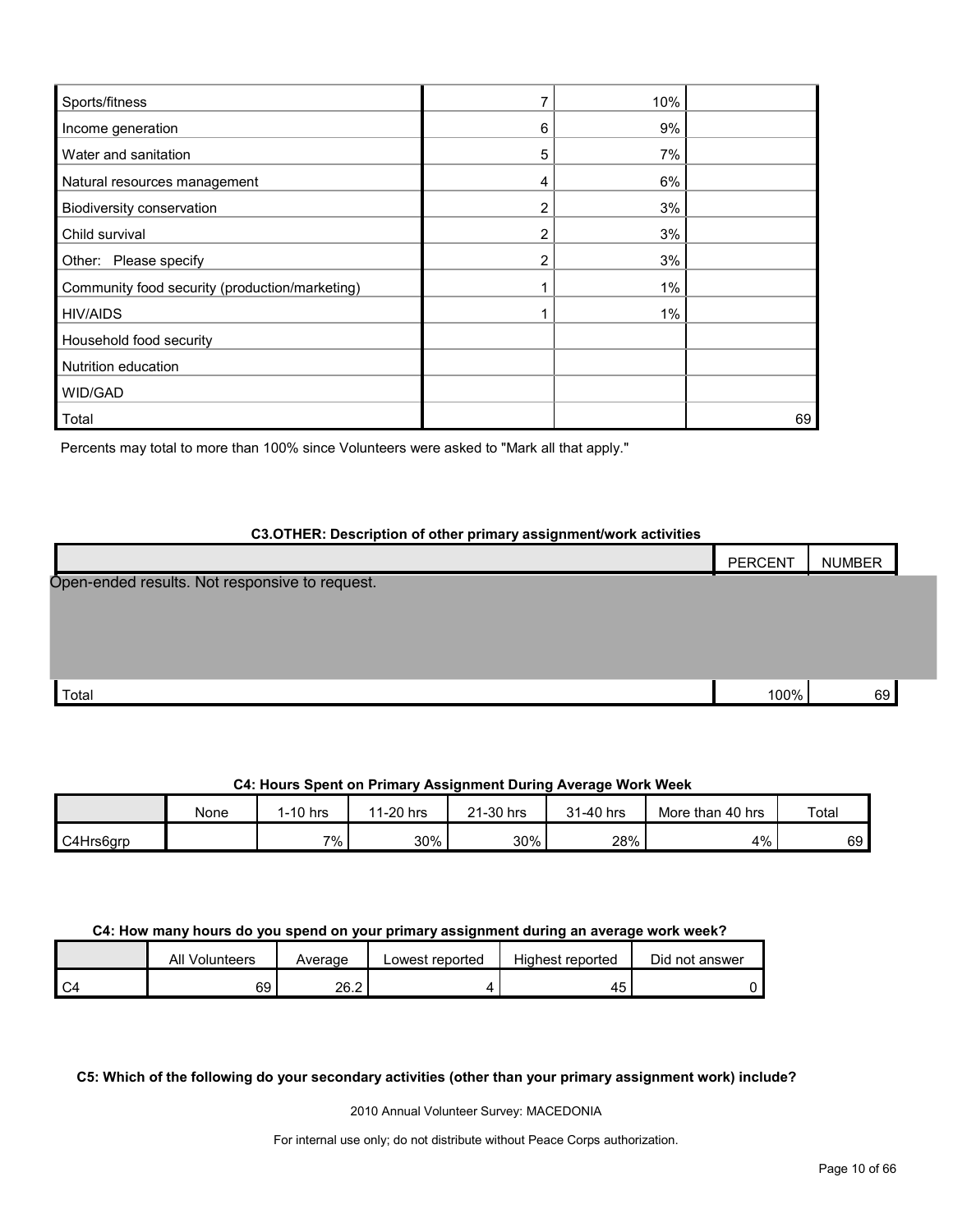|                                                       |                      | % Involved in | <b>Total PCVs</b> |
|-------------------------------------------------------|----------------------|---------------|-------------------|
|                                                       | <b>PCV Responses</b> | Activity      | Responding        |
| English teaching                                      | 45                   | 67%           |                   |
| Working with youth                                    | 44                   | 66%           |                   |
| Working with NGO(s)                                   | 32                   | 48%           |                   |
| Girls' education                                      | 29                   | 43%           |                   |
| Sports/fitness                                        | 29                   | 43%           |                   |
| Arts                                                  | 25                   | 37%           |                   |
| Working with special groups (e.g., disabled, elderly, | 19                   | 28%           |                   |
| ethnic minorities, orphans)                           |                      |               |                   |
| Environment work                                      | 16                   | 24%           |                   |
| Mobilize host country nationals (HCNs) to volunteer   | 14                   | 21%           |                   |
| Literacy                                              | 12                   | 18%           |                   |
| Nutrition education                                   | 10                   | 15%           |                   |
| <b>Business advertising</b>                           | 9                    | 13%           |                   |
| Library development                                   | 7                    | 10%           |                   |
| World Wise Schools/ Correspondence Match              | $\overline{7}$       | 10%           |                   |
| Income generation                                     | 6                    | 9%            |                   |
| Other: Please specify                                 | 6                    | 9%            |                   |
| Information and communications technology (ICT)       | 5                    | 7%            |                   |
| Rural development                                     | 5                    | 7%            |                   |
| Urban development/municipal development               | 5                    | 7%            |                   |
| <b>HIV/AIDS</b>                                       | 4                    | 6%            |                   |
| Microenterprise development                           | 4                    | 6%            |                   |
| Child survival                                        | 2                    | 3%            |                   |
| Natural resources management                          | 2                    | 3%            |                   |
| Water and sanitation                                  | $\overline{c}$       | $3%$          |                   |
| Biodiversity conservation                             | 1                    | 1%            |                   |
| WID/GAD                                               | 1                    | $1\%$         |                   |
| Community food security (production/marketing)        |                      |               |                   |
| Household food security                               |                      |               |                   |
| Total                                                 |                      |               | 67                |

Percents may total to more than 100% since Volunteers were asked to "Mark all that apply."

#### **C5.OTHER: Description of other secondary activities**

Column N % Count

2010 Annual Volunteer Survey: MACEDONIA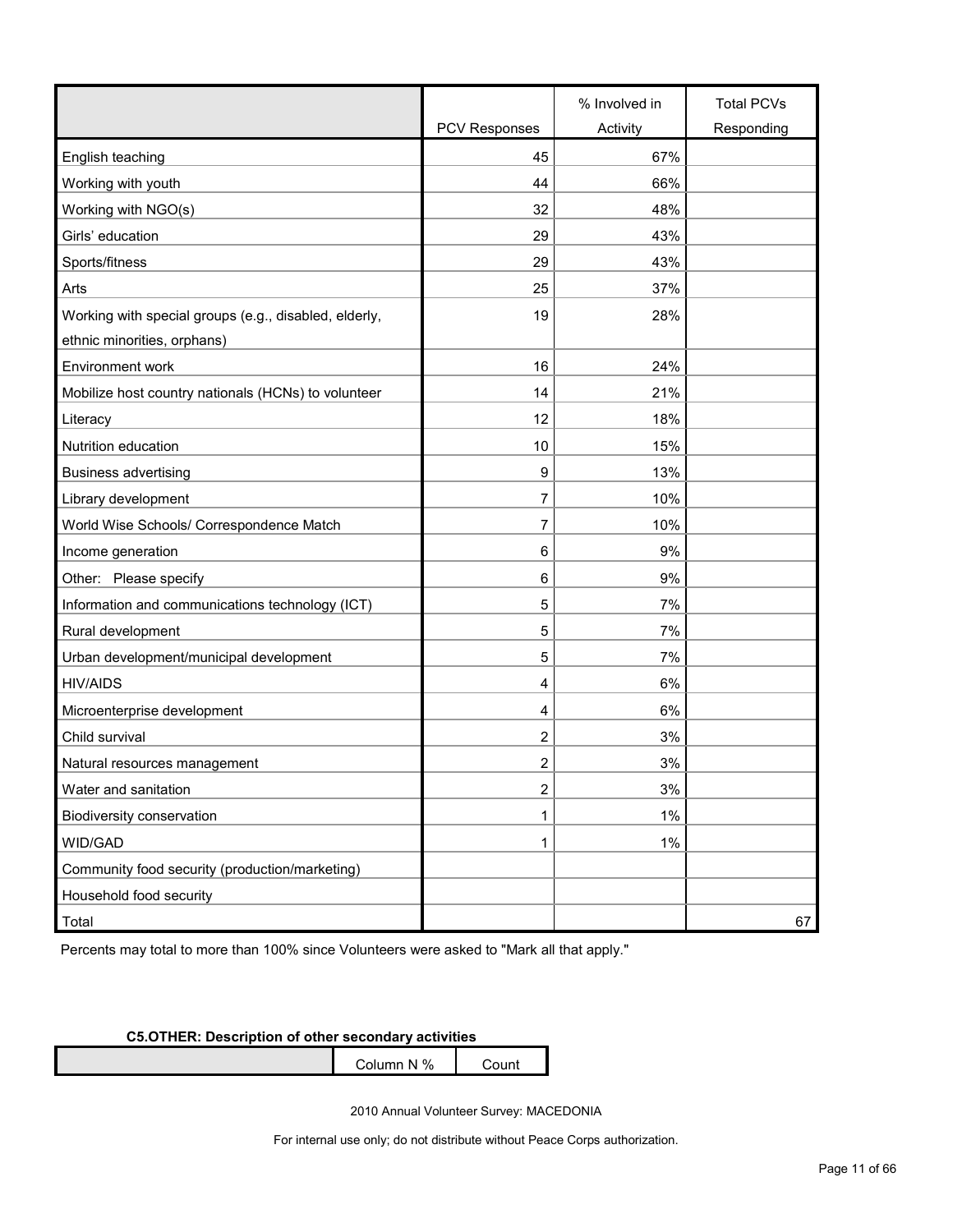| Open-ended results. Not responsive to request. |      |    |  |
|------------------------------------------------|------|----|--|
|                                                |      |    |  |
| Гоtal                                          | 100% | 69 |  |

#### **C5: No Secondary Activities**

|                         | Percent | Number |
|-------------------------|---------|--------|
| NA.                     | 97%     |        |
| No secondary activities | 3%      |        |
| `otal                   | 100%    | кч     |

#### **C6: Hours Spent on Secondary Activities During Average Work Week**

|           | None  | I-10 hrs | 1-20 hrs<br>14 | 21-30 hrs | 31-40 hrs | More than 40 hrs | Total |
|-----------|-------|----------|----------------|-----------|-----------|------------------|-------|
| C6Hrs6grp | $1\%$ | 59%      | 35%            | 4%        |           |                  | 69    |

#### **C6. How many hours do you spend on secondary activities during an average work week?**

|      | All Volunteers | Average                      | Lowest reported | Highest reported | Did not answer |
|------|----------------|------------------------------|-----------------|------------------|----------------|
| l C6 | 69             | 44<br>$\circ$<br>$\cdot$ . O |                 | 30               |                |

**C7: How personally satisfying is your--?**

|                              | Not at all | Minimally | Adeauatelv | Considerablv | Exceptionally | Total |
|------------------------------|------------|-----------|------------|--------------|---------------|-------|
| Primary assignment           | 4%         | 22%       | 35%        | 26%          | 13%           | 69    |
| Secondary project activities | $1\%$      | 6%        | 19%        | 51%          | 22%           | 68    |

NOTE: See the Open-Ended Responses report for Volunteer comments (C8) about their satisfaction with the work they do

### <span id="page-11-0"></span>**D. Training for Your Peace Corps Assignment**

This section reports Volunteers' assessment of the effectiveness of Pre-Service Training (PST) and

2010 Annual Volunteer Survey: MACEDONIA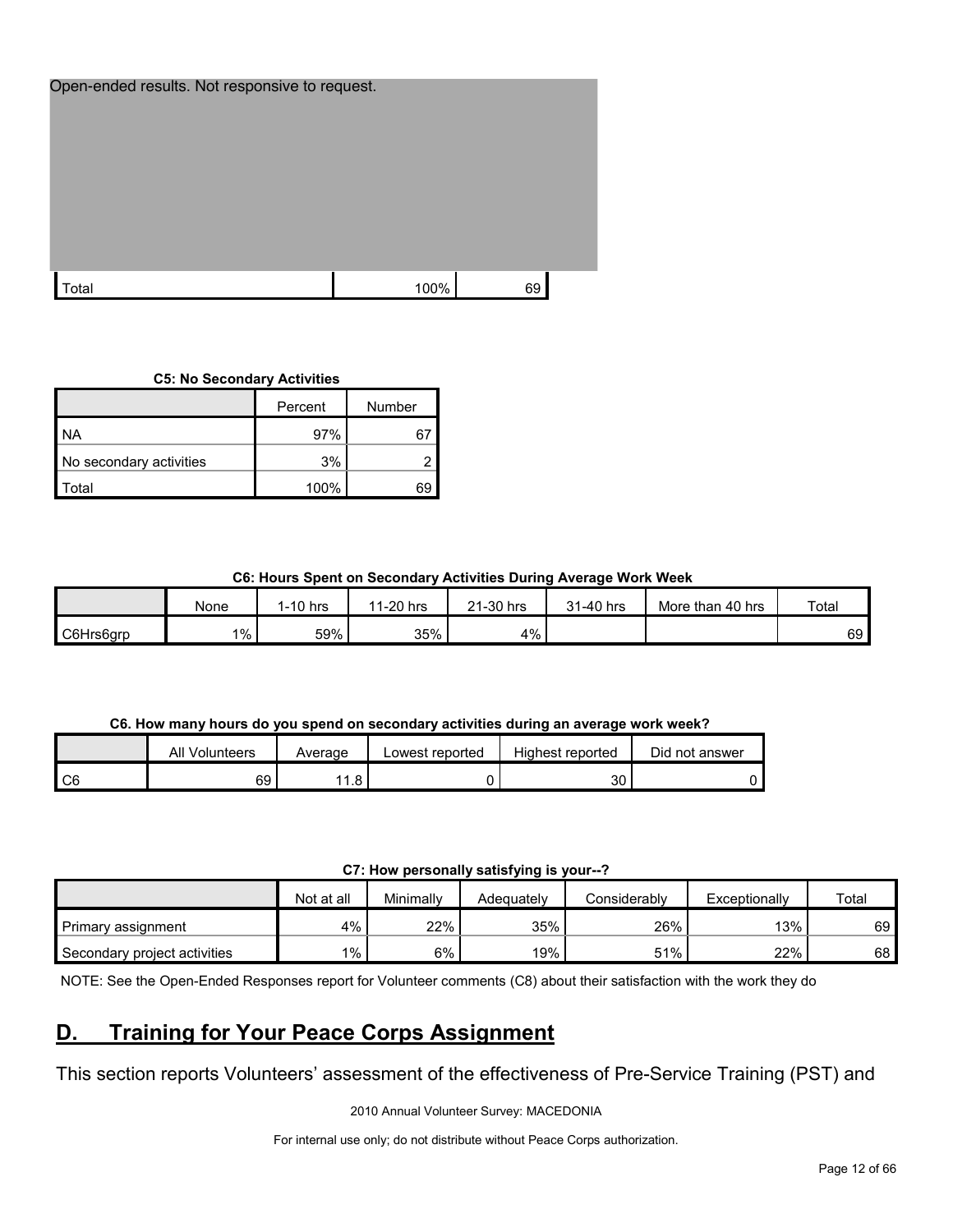In-Service Training at post. In-Service Training (IST) includes: Reconnect, Technical IST, Mid-Service and Close of Service Conferences, project management/leadership conferences, and other post-sponsored training sessions.

#### **D1: How many weeks of PST did you have before you were sworn in?**

|                   | Less than 8 |         |         |          |       |          | More than 12 |       |
|-------------------|-------------|---------|---------|----------|-------|----------|--------------|-------|
|                   | weeks       | 8 weeks | 9 weeks | 10 weeks | weeks | 12 weeks | weeks        | Total |
| D <sub>1GRP</sub> |             |         |         | 29%      | 44%   | 22%      | 5%           | 55    |

#### **D2: How effective was your Pre-Service Training (PST) in preparing you to--**

|                                                     | Not effective | Poor | Adequate | Effective | Very effective |
|-----------------------------------------------------|---------------|------|----------|-----------|----------------|
| Manage cultural differences                         | 1%            | 3%   | 23%      | 51%       | 22%            |
| Deal with adjustment issues                         | 1%            | 1%   | 36%      | 39%       | 22%            |
| Work with counterparts/community partners           | $1\%$         | 12%  | 54%      | 20%       | 13%            |
| Use language needed in work and social interactions |               | 4%   | 40%      | 21%       | 35%            |
| Perform technical aspects of your work              | 4%            | 20%  | 43%      | 20%       | 7%             |
| Work on your project goals and objectives           | 6%            | 19%  | 45%      | 16%       | 10%            |
| Conduct a participatory community needs             | 9%            | 26%  | 29%      | 10%       | 9%             |
| assessment (e.g., PACA)                             |               |      |          |           |                |
| Monitor your project goals and outcomes             | 4%            | 17%  | 42%      | 17%       | 10%            |
| Maintain your physical health                       |               | 13%  | 23%      | 35%       | 28%            |
| Maintain your mental/emotional health               | 3%            | 4%   | 26%      | 39%       | 26%            |
| Maintain your personal safety and security          |               |      | 16%      | 33%       | 48%            |

#### **D2: How effective was your Pre-Service Training (PST) in preparing you to--**

|                                                     | NA/No training | Total |
|-----------------------------------------------------|----------------|-------|
| Manage cultural differences                         |                | 69    |
| Deal with adjustment issues                         |                | 69    |
| Work with counterparts/community partners           |                | 69    |
| Use language needed in work and social interactions |                | 68    |
| Perform technical aspects of your work              | 4%             | 69    |
| Work on your project goals and objectives           | 4%             | 69    |
| Conduct a participatory community needs assessment  | 17%            | 69    |
| (e.g., PACA)                                        |                |       |
| Monitor your project goals and outcomes             | 9%             | 69    |
| Maintain your physical health                       | 1%             | 69    |

2010 Annual Volunteer Survey: MACEDONIA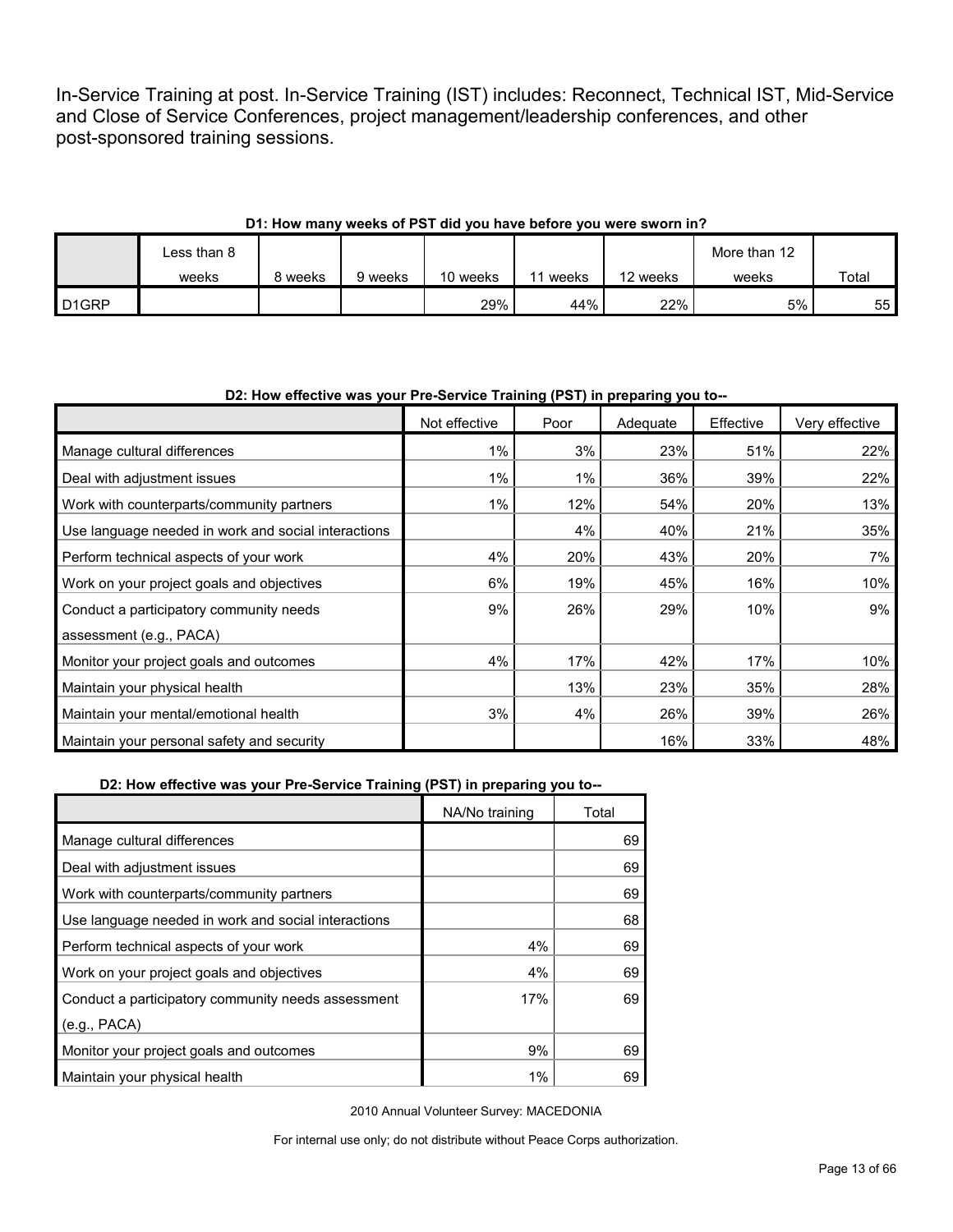| Maintain your mental/emotional health      | $1\%$ |  |
|--------------------------------------------|-------|--|
| Maintain your personal safety and security | 3%    |  |

#### **D2: How effective was your Pre-Service Training (PST) in preparing you to-- (excluding "NA/No training" responses)**

|                                            | Not effective | Poor  | Adequate | Effective | Very effective | Total |
|--------------------------------------------|---------------|-------|----------|-----------|----------------|-------|
| Manage cultural differences                | 1%            | 3%    | 23%      | 51%       | 22%            | 69    |
| Deal with adjustment issues                | 1%            | $1\%$ | 36%      | 39%       | 22%            | 69    |
| Work with counterparts/community partners  | 1%            | 12%   | 54%      | 20%       | 13%            | 69    |
| Use language needed in work and social     |               | 4%    | 40%      | 21%       | 35%            | 68    |
| interactions                               |               |       |          |           |                |       |
| Perform technical aspects of your work     | 5%            | 21%   | 45%      | 21%       | 8%             | 66    |
| Work on your project goals and objectives  | 6%            | 20%   | 47%      | 17%       | 11%            | 66    |
| Conduct a participatory community needs    | 11%           | 32%   | 35%      | 12%       | 11%            | 57    |
| assessment (e.g., PACA)                    |               |       |          |           |                |       |
| Monitor your project goals and outcomes    | 5%            | 19%   | 46%      | 19%       | 11%            | 63    |
| Maintain your physical health              |               | 13%   | 24%      | 35%       | 28%            | 68    |
| Maintain your mental/emotional health      | 3%            | 4%    | 26%      | 40%       | 26%            | 68    |
| Maintain your personal safety and security |               |       | 16%      | 34%       | 49%            | 67    |

#### **D3: How many days of PC-sponsored training have you had since you were sworn in?**

|                    | None | , davs | $6-10$ davs | 11-15 days | 16-20 days | $21-39$ days | $40+$ davs | Total |
|--------------------|------|--------|-------------|------------|------------|--------------|------------|-------|
| D <sub>3</sub> GRP |      | 7%.    | 62%         | 22%        | 7%.        |              | 1%         | 68    |

#### **D4: How effective was your In-Service Training (IST) in preparing you to--**

|                                                     | Not effective | Poor | Adequate | Effective | Verv effective |
|-----------------------------------------------------|---------------|------|----------|-----------|----------------|
| Manage cultural differences                         | 4%            | 9%   | 39%      | 38%       | 6%             |
| Deal with adjustment issues                         | 4%            | 7%   | 41%      | 35%       | 6%             |
| Build and strengthen working relationships with     | 6%            | 17%  | 35%      | 25%       | 12%            |
| counterparts/community partners                     |               |      |          |           |                |
| Use language needed in work and social interactions | 4%            | 3%   | 41%      | 26%       | 22%            |
| Perform technical aspects of your work              | 6%            | 12%  | 43%      | 26%       | 6%             |
| Work on your project goals and objectives           | 4%            | 7%   | 52%      | 20%       | 7%             |

2010 Annual Volunteer Survey: MACEDONIA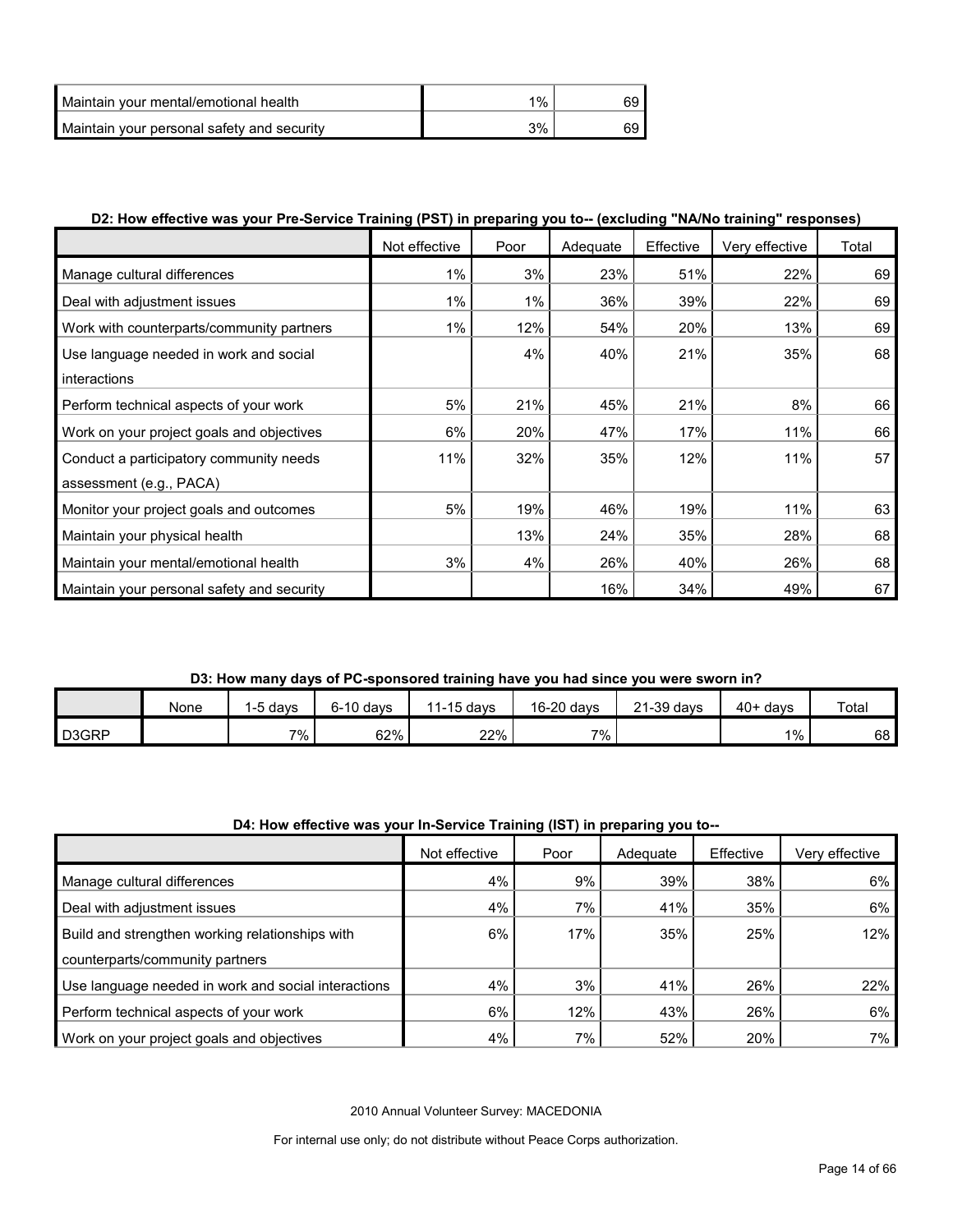| Conduct a participatory community needs    | 7%    | 28% | 29% | 9%  | 3%    |
|--------------------------------------------|-------|-----|-----|-----|-------|
| assessment (e.g., PACA)                    |       |     |     |     |       |
| Monitor project goals and outcomes         | 4%    | 13% | 54% | 13% | $6\%$ |
| Maintain your physical health              | $1\%$ | 9%  | 34% | 34% | 13%   |
| Maintain your mental/emotional health      | 6%    | 6%  | 33% | 36% | 13%   |
| Maintain your personal safety and security | $1\%$ |     | 23% | 43% | 28%   |

**D4: How effective was your In-Service Training (IST) in preparing you to--**

|                                                     | NA/No training | Total |
|-----------------------------------------------------|----------------|-------|
| Manage cultural differences                         | 4%             | 69    |
| Deal with adjustment issues                         | 7%             | 69    |
| Build and strengthen working relationships with     | 6%             | 69    |
| counterparts/community partners                     |                |       |
| Use language needed in work and social interactions | 4%             | 69    |
| Perform technical aspects of your work              | 7%             | 68    |
| Work on your project goals and objectives           | 9%             | 69    |
| Conduct a participatory community needs assessment  | 25%            | 69    |
| (e.g., PACA)                                        |                |       |
| Monitor project goals and outcomes                  | 9%             | 67    |
| Maintain your physical health                       | 7%             | 67    |
| Maintain your mental/emotional health               | 6%             | 69    |
| Maintain your personal safety and security          | 4%             | 69    |

#### **D4: How effective was your In-Service Training (IST) in preparing you to-- (excluding "NA/No training" responses)**

|                                                 | Not effective | Poor | Adequate | Effective | Very effective | Total |
|-------------------------------------------------|---------------|------|----------|-----------|----------------|-------|
| Manage cultural differences                     | 5%            | 9%   | 41%      | 39%       | 6%             | 66    |
| Deal with adjustment issues                     | 5%            | 8%   | 44%      | 38%       | 6%             | 64    |
| Build and strengthen working relationships with | 6%            | 18%  | 37%      | 26%       | 12%            | 65    |
| counterparts/community partners                 |               |      |          |           |                |       |
| Use language needed in work and social          | 5%            | 3%   | 42%      | 27%       | 23%            | 66    |
| interactions                                    |               |      |          |           |                |       |
| Perform technical aspects of your work          | 6%            | 13%  | 46%      | 29%       | 6%             | 63    |
| Work on your project goals and objectives       | 5%            | 8%   | 57%      | 22%       | 8%             | 63    |
| Conduct a participatory community needs         | 10%           | 37%  | 38%      | 12%       | 4%             | 52    |
| assessment (e.g., PACA)                         |               |      |          |           |                |       |
| Monitor project goals and outcomes              | 5%            | 15%  | 59%      | 15%       | 7%             | 61    |
| Maintain your physical health                   | 2%            | 10%  | 37%      | 37%       | 15%            | 62    |

2010 Annual Volunteer Survey: MACEDONIA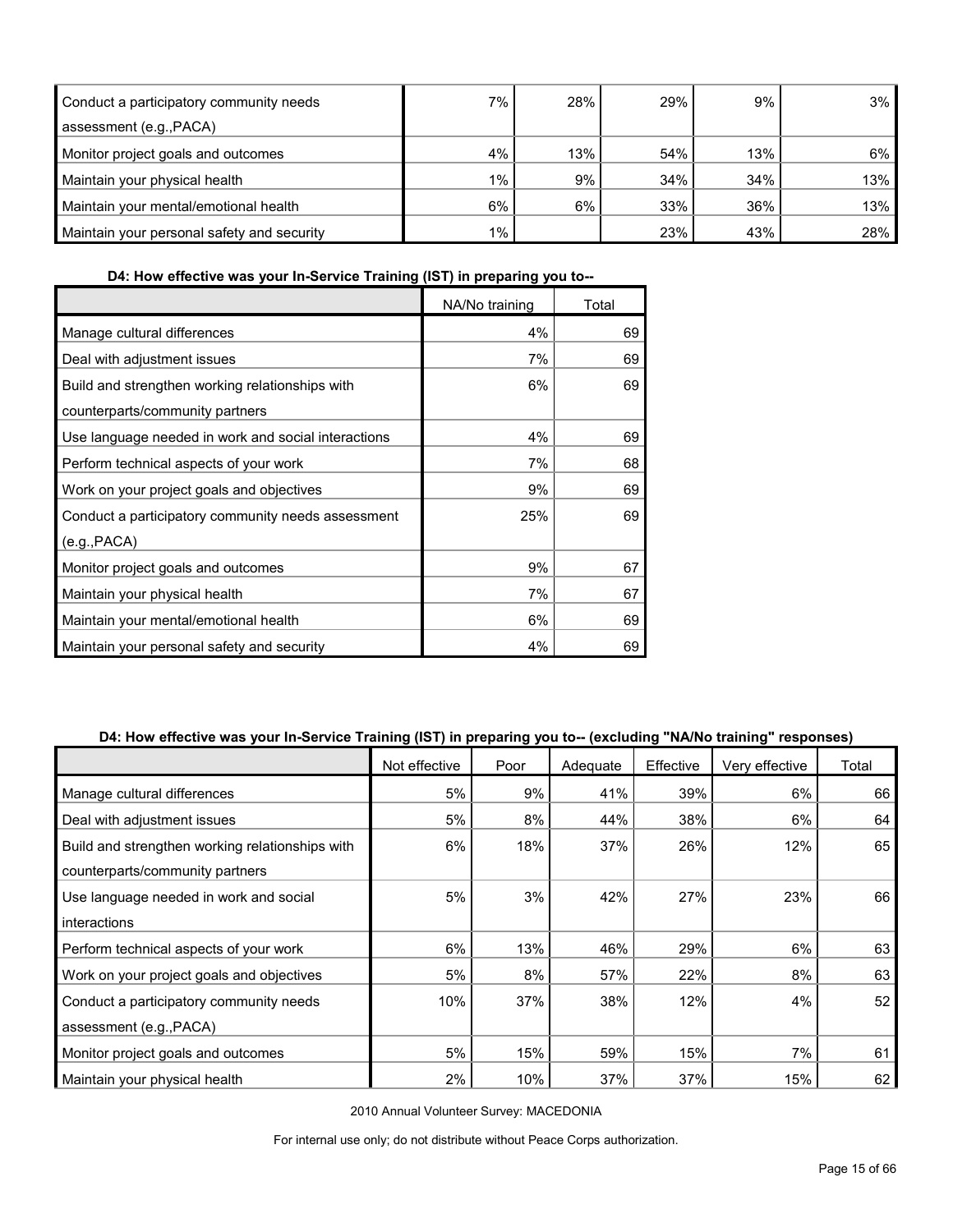| Maintain<br>mental/emotional health<br>vour        | 6% | 6% | 35% | 38%        | 14% | $\sim$ $\sim$<br>◡◡ |
|----------------------------------------------------|----|----|-----|------------|-----|---------------------|
| vour personal safety and<br>Maintain<br>l securitv | 2% |    | 24% | E0/<br>45% | 29% | 66                  |

#### **D5: Please list other types of training you have had that were sponsored by someone other than PC**

| l<br>:ent | NUMBE. |
|-----------|--------|
|           |        |

Open-ended results. Not responsive to request.

2010 Annual Volunteer Survey: MACEDONIA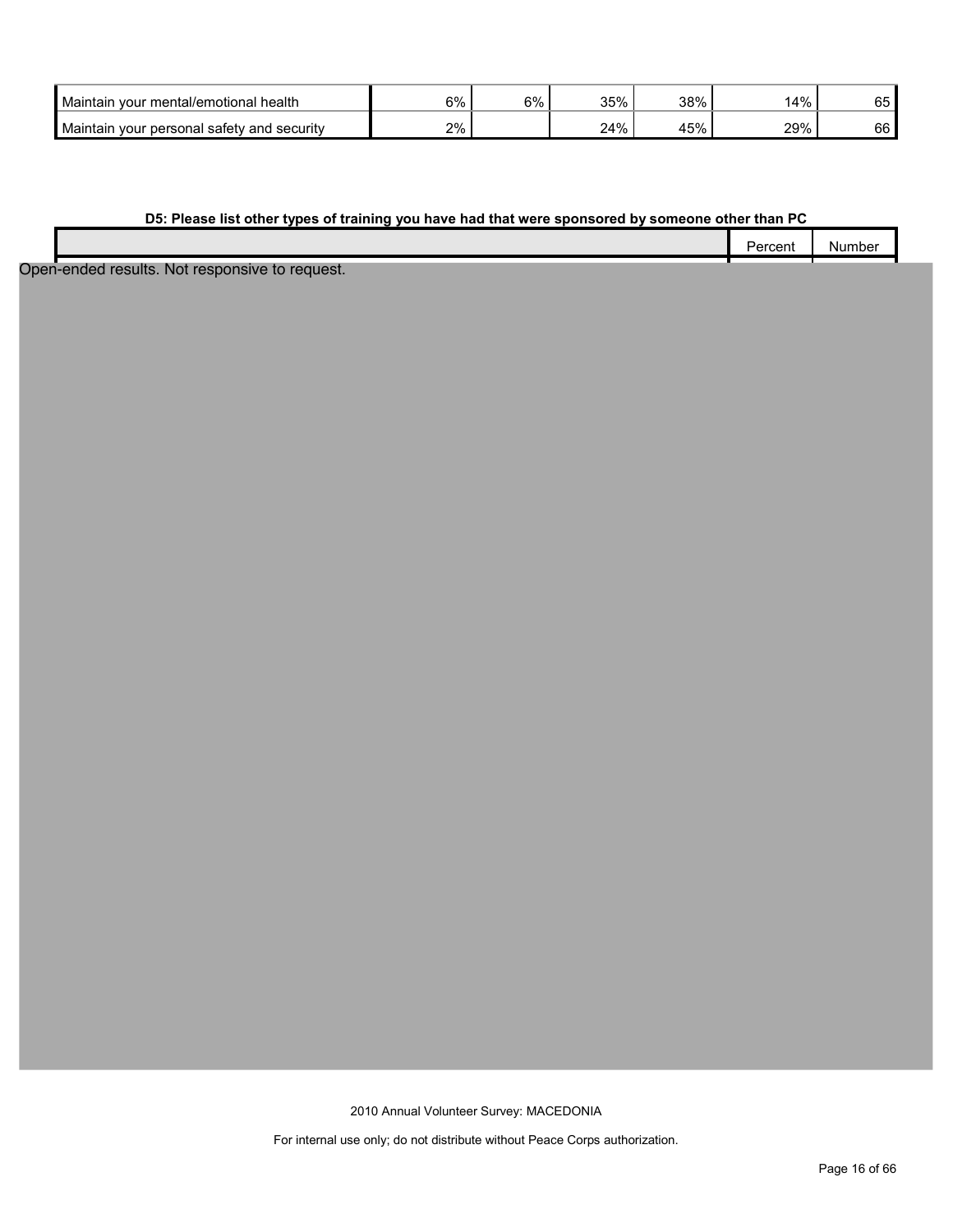| Total | 100% | 60<br>ັບ |
|-------|------|----------|

#### **D6: How well can you communicate in the language used by most local people in your**

**community?**

|      | Not at all | Poorly | Adequately | Well | Verv weli | Total |
|------|------------|--------|------------|------|-----------|-------|
| I D6 |            | 13%    | 45%        | 32%  | 10%       | 69    |

|                   |            | .      | .          | .    |           |       |
|-------------------|------------|--------|------------|------|-----------|-------|
|                   | Not at all | Poorly | Adequately | Well | Very well | Total |
| 6 months or less  |            |        |            |      |           |       |
| 7 to 12 months    |            | 18%    | 50%        | 24%  | 9%        | 34    |
| 13 to 20 months   |            |        |            |      |           |       |
| 21 to 27 months   |            | 10%    | 39%        | 45%  | 6%        | 31    |
| 28 months or more |            |        | 50%        |      | 50%       |       |
| Total             |            | 13%    | 45%        | 32%  | 10%       | 69    |

#### **Local language proficiency (D6) by Time in Country (A2)**

### <span id="page-16-0"></span>**E. Volunteer Assignment Goals and Impact**

This section reports Volunteers' self-assessments of their impact on the individuals and organizations in the communities in which they serve. The results address the extent to which Volunteers' work and other community interaction have achieved the following three goals:

Goal 1: To help the people of interested countries in meeting their need for trained men and women by transferring skills to, and building capacity of, host country partners

Goal 2: To help promote a better understanding of Americans on the part of the peoples served

Goal 3: To help Americans understand the people and cultures of other countries

| E1: To what extent does your volunteer work assignment address the following? |            |           |            |              |               |  |
|-------------------------------------------------------------------------------|------------|-----------|------------|--------------|---------------|--|
|                                                                               | Not at all | Minimally | Adequately | Considerably | Exceptionally |  |
| Meets the objectives of the project plan                                      | 3%         | '7% .     | 32%        | 32%          | 9% .          |  |
| Builds local capacity for sustainability (goal 1)                             | 6%         | 32%       | 25%        | 28%          | 10%           |  |

**E1: To what extent does your Volunteer work assignment address the following?**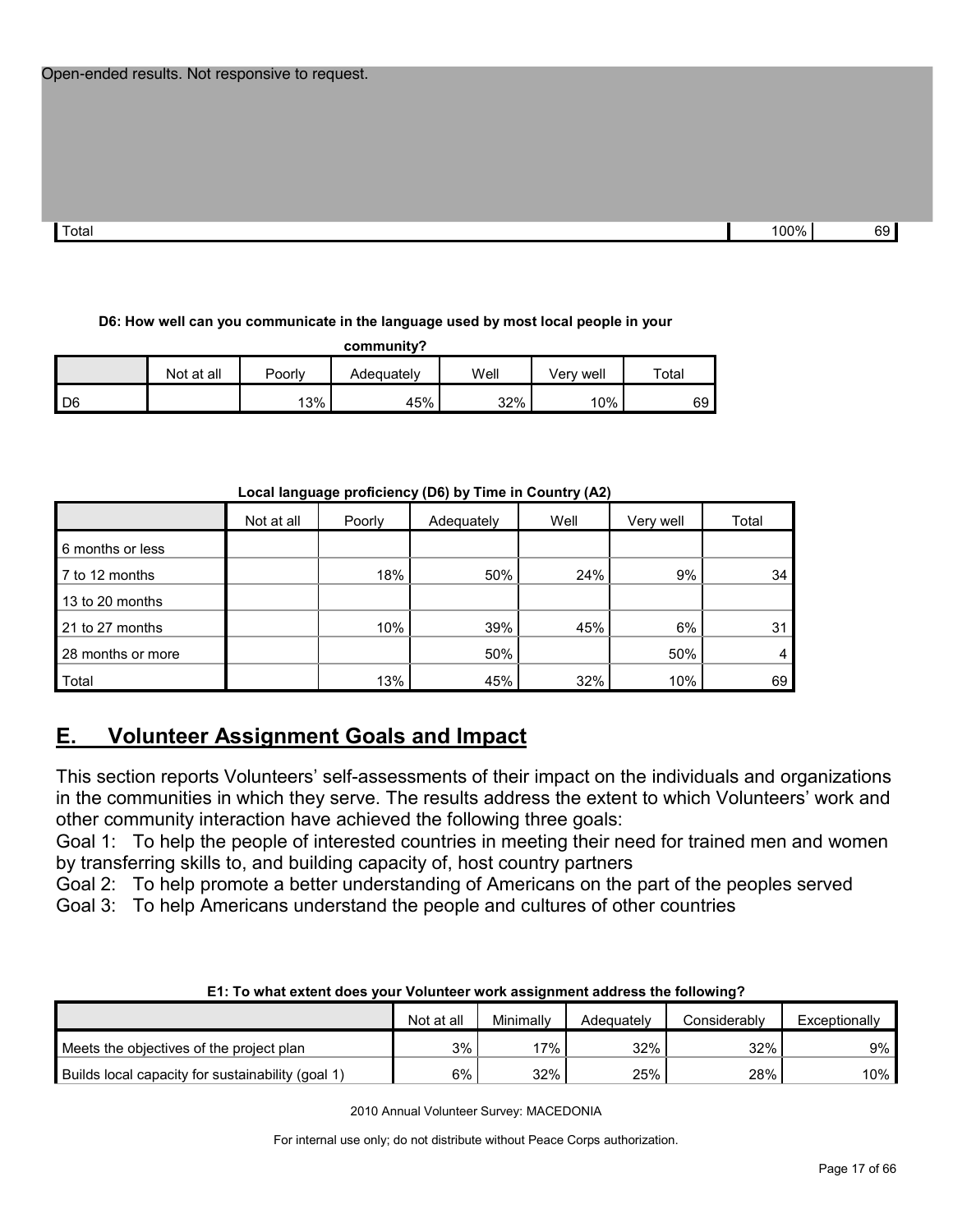| Involves local people in planning and implementing<br>activities |     | 22% | 35% | 22% | 21%        |
|------------------------------------------------------------------|-----|-----|-----|-----|------------|
| Complements other local development activities                   | 3%  | 29% | 29% | 24% | 12%        |
| Transfers skills to host country individuals and                 | 1%  | 22% | 32% | 25% | <b>20%</b> |
| organizations (goal 1)                                           |     |     |     |     |            |
| Mobilizes host country individuals to volunteer                  | 19% | 29% | 25% | 14% | 12%        |
| Helps promote a better understanding of Americans                | 1%  | 3%  | 20% | 38% | 38%        |
| on the part of the peoples served (goal 2)                       |     |     |     |     |            |
| Helps promote a better understanding of other                    | 4%  | 7%  | 23% | 36% | 29%        |
| peoples on the part of Americans (goal 3)                        |     |     |     |     |            |

#### **E1: To what extent does your Volunteer work assignment address the following?**

|                                                       | ΝA    | Total |
|-------------------------------------------------------|-------|-------|
| Meets the objectives of the project plan              | 7%    | 69    |
| Builds local capacity for sustainability (goal 1)     |       | 69    |
| Involves local people in planning and implementing    |       | 68    |
| activities                                            |       |       |
| Complements other local development activities        | 3%    | 68    |
| Transfers skills to host country individuals and      |       | 69    |
| organizations (goal 1)                                |       |       |
| Mobilizes host country individuals to volunteer       | $1\%$ | 69    |
| Helps promote a better understanding of Americans on  |       | 69    |
| the part of the peoples served (goal 2)               |       |       |
| Helps promote a better understanding of other peoples |       | 69    |
| on the part of Americans (goal 3)                     |       |       |

#### **E1: To what extent does your Volunteer work assignment address the following? (excluding "NA" responses)**

|                                                    | Not at all | Minimally | Adequately | Considerably |
|----------------------------------------------------|------------|-----------|------------|--------------|
| Meets the objectives of the project plan           | 3%         | 19%       | 34%        | 34%          |
| Builds local capacity for sustainability (goal 1)  | 6%         | 32%       | 25%        | 28%          |
| Involves local people in planning and implementing |            | 22%       | 35%        | 22%          |
| activities                                         |            |           |            |              |
| Complements other local development activities     | 3%         | 30%       | 30%        | 24%          |
| Transfers skills to host country individuals and   | 1%         | 22%       | 32%        | 25%          |
| organizations (goal 1)                             |            |           |            |              |
| Mobilizes host country individuals to volunteer    | 19%        | 29%       | 25%        | 15%          |

2010 Annual Volunteer Survey: MACEDONIA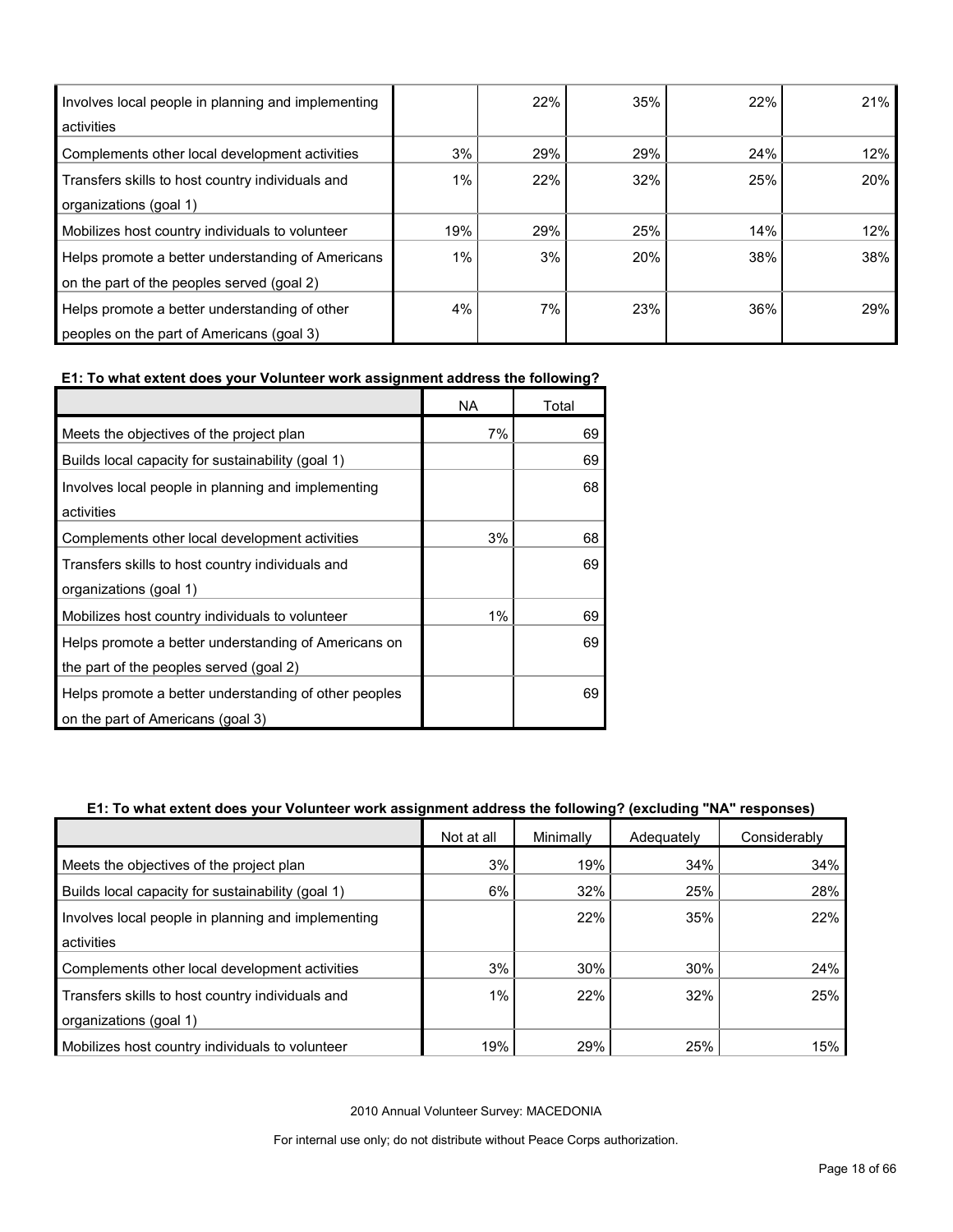| Helps promote a better understanding of Americans on  | 1% | 3%    | 20% | $38\%$ |
|-------------------------------------------------------|----|-------|-----|--------|
| the part of the peoples served (goal 2)               |    |       |     |        |
| Helps promote a better understanding of other peoples | 4% | $7\%$ | 23% | 36%    |
| on the part of Americans (goal 3)                     |    |       |     |        |

#### **E1: To what extent does your Volunteer work assignment address the following?**

| (excluding "NA" responses)                                                                      |               |       |  |  |  |  |
|-------------------------------------------------------------------------------------------------|---------------|-------|--|--|--|--|
|                                                                                                 | Exceptionally | Total |  |  |  |  |
| Meets the objectives of the project plan                                                        | 9%            | 64    |  |  |  |  |
| Builds local capacity for sustainability (goal 1)                                               | 10%           | 69    |  |  |  |  |
| Involves local people in planning and implementing<br>activities                                | 21%           | 68    |  |  |  |  |
| Complements other local development activities                                                  | 12%           | 66    |  |  |  |  |
| Transfers skills to host country individuals and<br>organizations (goal 1)                      | 20%           | 69    |  |  |  |  |
| Mobilizes host country individuals to volunteer                                                 | 12%           | 68    |  |  |  |  |
| Helps promote a better understanding of Americans on<br>the part of the peoples served (goal 2) | 38%           | 69    |  |  |  |  |
| Helps promote a better understanding of other peoples<br>on the part of Americans (goal 3)      | 29%           | 69    |  |  |  |  |

#### **E2: How effective have you been in transferring knowledge and skills to help the following persons or groups build their**

**capacities?**

|                                                  | Not at all | Minimally | Adequately | Considerably | Exceptionally |  |  |  |
|--------------------------------------------------|------------|-----------|------------|--------------|---------------|--|--|--|
| Your counterpart/community partner               | 6%         | 23%       | 23%        | 28%          | 20%           |  |  |  |
| An organization other than your host institution | 9%         | 9%        | 37%        | 31%          | 10%           |  |  |  |
| Members of your host community                   | $1\%$      | 20%       | 35%        | 26%          | 16%           |  |  |  |
| <b>Other Peace Corps Volunteers</b>              | 4%         | 22%       | 29%        | 25%          | 16%           |  |  |  |

#### **E2: How effective have you been in transferring knowledge and skills to help the**

#### **following persons or groups build their capacities?**

|                                                  | ΝA    | Total |
|--------------------------------------------------|-------|-------|
| Your counterpart/community partner               |       | 69    |
| An organization other than your host institution | $4\%$ | 68    |
| Members of your host community                   | $1\%$ | 69    |
| <b>Other Peace Corps Volunteers</b>              | 4%    |       |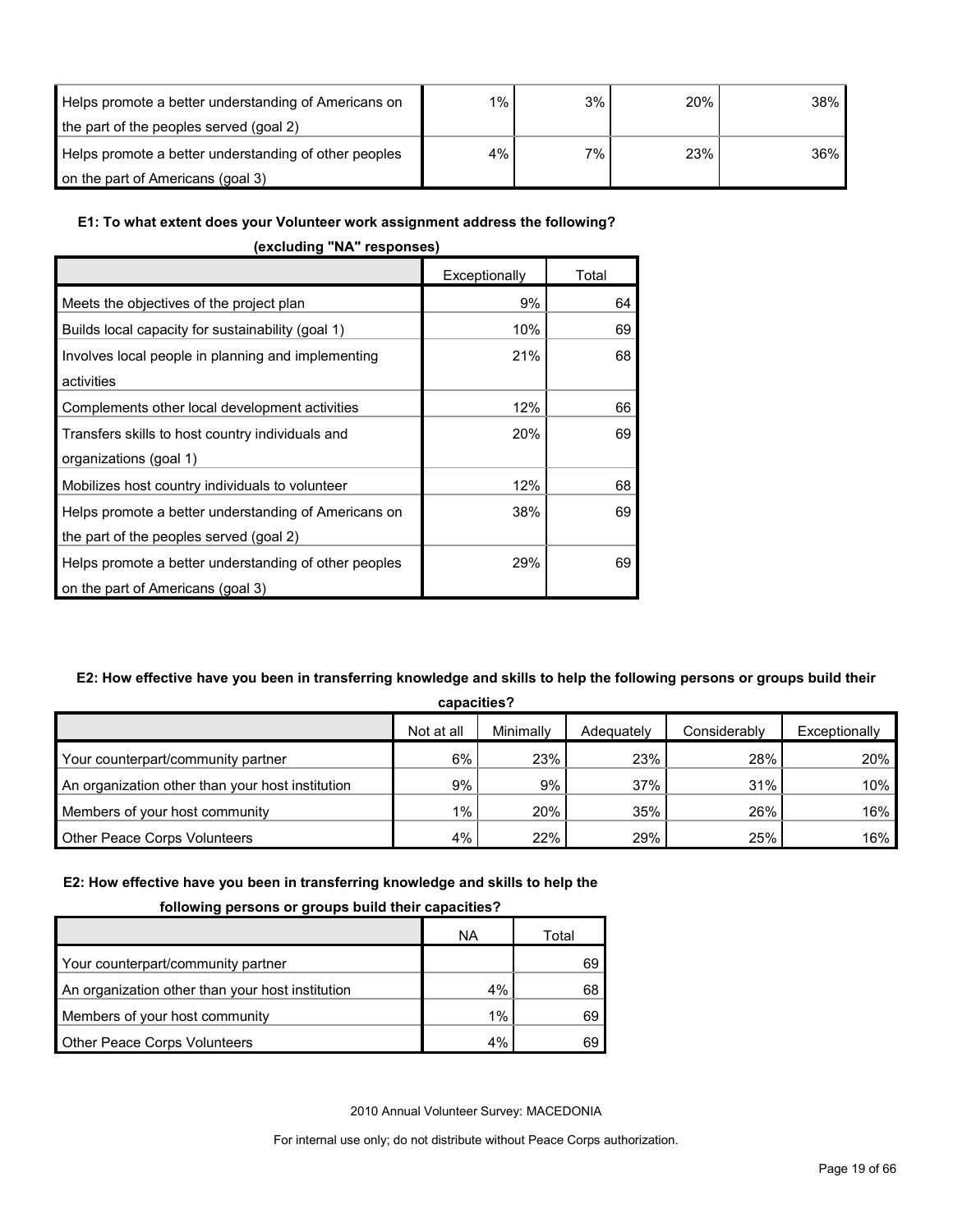|                                                  | Not at all | Minimally | Adequately | Considerably |
|--------------------------------------------------|------------|-----------|------------|--------------|
| Your counterpart/community partner               | 6%         | 23%       | 23%        | 28%          |
| An organization other than your host institution | 9%         | 9%        | 38%        | 32%          |
| Members of your host community                   | $1\%$      | 21%       | 35%        | 26%          |
| <b>Other Peace Corps Volunteers</b>              | 5%         | 23%       | 30%        | 26%          |

### **E2: How effective have you been in transferring knowledge and skills to help the following persons or groups build their capacities? (excluding "NA" responses)**

**E2: How effective have you been in transferring knowledge and skills to help the** 

|  |  | following persons or groups build their capacities? (excluding "NA" responses) |
|--|--|--------------------------------------------------------------------------------|
|--|--|--------------------------------------------------------------------------------|

|                                                  | Exceptionally | Total |
|--------------------------------------------------|---------------|-------|
| Your counterpart/community partner               | 20%           | 69    |
| An organization other than your host institution | 11%           | 65    |
| Members of your host community                   | 16%           | 68    |
| <b>Other Peace Corps Volunteers</b>              | 17%           |       |

| E2.TEXT: Description of others to whom you are transferring skills to help build their capacities |            |       |
|---------------------------------------------------------------------------------------------------|------------|-------|
|                                                                                                   | Column N % | Count |
| Open-ended results. Not responsive to request.                                                    |            |       |
|                                                                                                   |            |       |
|                                                                                                   |            |       |
|                                                                                                   |            |       |
|                                                                                                   |            |       |
|                                                                                                   |            |       |
|                                                                                                   |            |       |
| Total                                                                                             | 100%       | 69    |

#### **E3: Based on your contact with host country nationals, to what extent have they gained a better understanding of**

|  | Americans? |
|--|------------|
|  |            |

| .              |            |           |            |                     |               |                   |       |
|----------------|------------|-----------|------------|---------------------|---------------|-------------------|-------|
|                | Not at all | Minimallv | Adequately | <b>Considerably</b> | Exceptionally | Too early to tell | Total |
| E <sub>3</sub> |            | 3%        | 25%        | 45%                 | 25%           | 3%                | 69    |

2010 Annual Volunteer Survey: MACEDONIA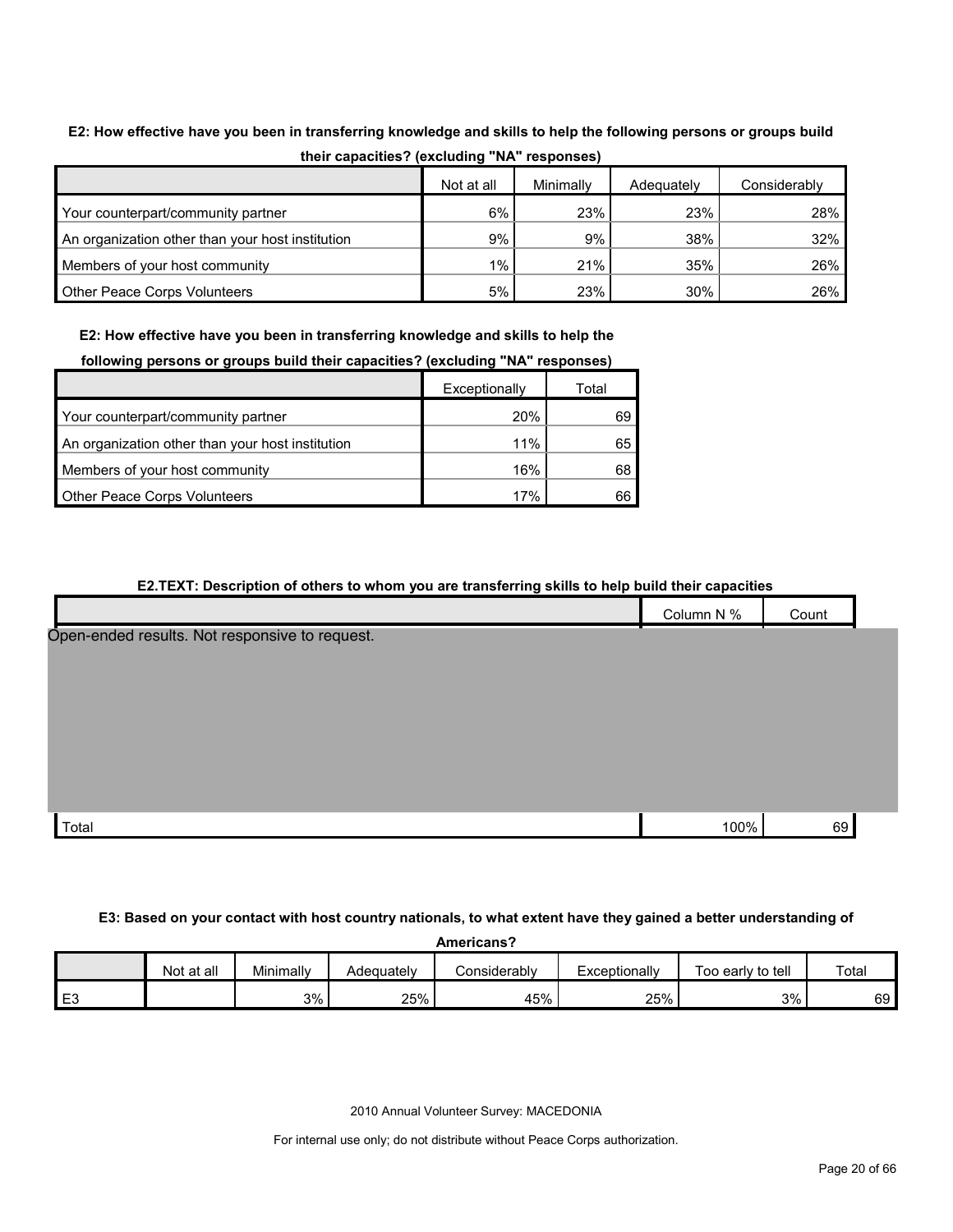#### **E3: Based on your contact with host country nationals, to what extent have they gained a better**

| understanding of Americans? (excluding "Too early to tell" responses) |  |  |  |
|-----------------------------------------------------------------------|--|--|--|
|-----------------------------------------------------------------------|--|--|--|

| Not at all | Minimally | Adequatelv | :onsiderablv | Exceptionallv | Totai |
|------------|-----------|------------|--------------|---------------|-------|
|            | 3%        | 25%        | 46%          | 25%           | ~-    |

#### **E4: In which of the following third goal activities have you participated during your PC service? Mark all that**

| apply.                                                |                      |              |                                 |  |  |  |  |
|-------------------------------------------------------|----------------------|--------------|---------------------------------|--|--|--|--|
|                                                       | <b>PCV Responses</b> | % Doing This | <b>Total PCVs</b><br>Responding |  |  |  |  |
| Electronic updates                                    | 63                   | 95%          |                                 |  |  |  |  |
| Hosting American visitors                             | 50                   | 76%          |                                 |  |  |  |  |
| Personal website or blog                              | 35                   | 53%          |                                 |  |  |  |  |
| Enrollment in the CWWS/CMS program                    | 27                   | 41%          |                                 |  |  |  |  |
| Hard copy/paper update                                | 25                   | 38%          |                                 |  |  |  |  |
| Pen pal program/letter exchange                       | 11                   | 17%          |                                 |  |  |  |  |
| While on home leave, spoke at a school or community   | 8                    | 12%          |                                 |  |  |  |  |
| group                                                 |                      |              |                                 |  |  |  |  |
| Posted to PC Digital Library                          | 5                    | 8%           |                                 |  |  |  |  |
| Other please specify                                  | 5                    | 8%           |                                 |  |  |  |  |
| Peace Corps Week activities                           | 4                    | 6%           |                                 |  |  |  |  |
| Podcasted/created a slide show or video posted online | 4                    | 6%           |                                 |  |  |  |  |
| Total                                                 |                      |              | 66                              |  |  |  |  |

Percents may total to more than 100% since Volunteers were asked to "Mark all that apply."

#### **E4.TEXT: Description of "others" third goal activities**

|                                                | Column N % | Count |  |
|------------------------------------------------|------------|-------|--|
| Open-ended results. Not responsive to request. |            |       |  |
|                                                |            |       |  |
|                                                |            |       |  |
|                                                |            |       |  |
|                                                |            |       |  |
|                                                |            |       |  |
|                                                |            |       |  |
| Total                                          | 100%       | 69    |  |

2010 Annual Volunteer Survey: MACEDONIA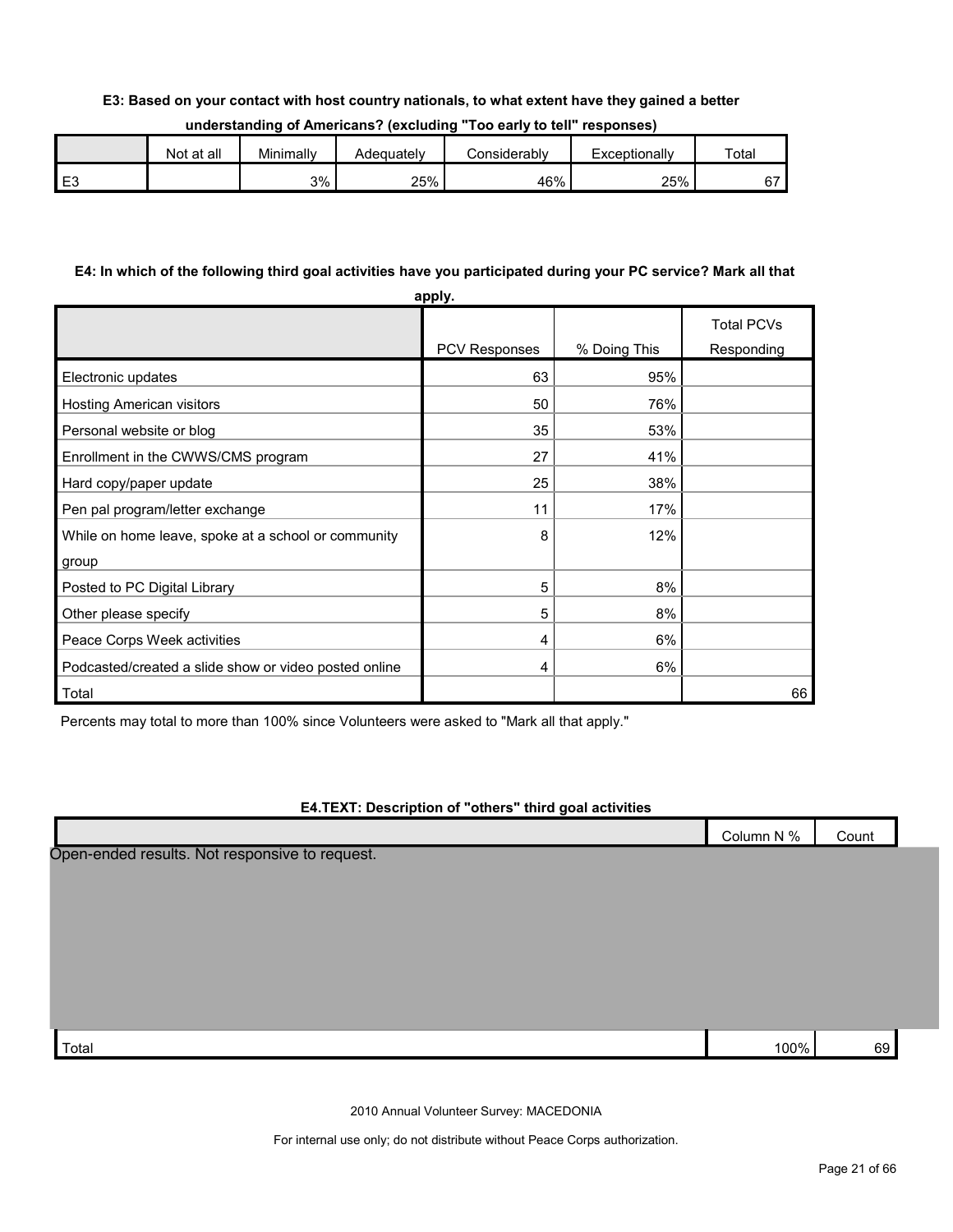#### **E4: When asked about third goal activities, Volunteer answered "No**

**involvement in third goal activities."** 

|                      |     | No third goal |       |
|----------------------|-----|---------------|-------|
|                      | NA  | activities    | ⊤otai |
| No Goal 3 activities | 96% | 4%            | 69    |

#### **E5: Based on your contact with Americans, to what extent have they gained a better understanding of host country**

**nationals?**

|                | Not at all | Minimally | Adequatelv | onsiderablvٽ | Exceptionally | Too early to tell | Total |
|----------------|------------|-----------|------------|--------------|---------------|-------------------|-------|
| E <sub>5</sub> | 1%         | 3%        | 2%         | 59%          | 25%           |                   | 69    |

#### **E5: Based on your contact with Americans, to what extent have they gained a better understanding of host country nationals? (excluding "Too early to tell" responses)**

|         | Not at all | Minimallv | $\sim$<br>Adequately | :onsiderablv | Exceptionally<br>—∧" | Total |
|---------|------------|-----------|----------------------|--------------|----------------------|-------|
| 巨石<br>└ | $1\%$      | 3%        | 12%                  | 59%          | 25%                  | 69    |

### <span id="page-21-0"></span>**F. Peace Corps Support**

This section reports Volunteers' satisfaction with in-country Peace Corps staff support and how the Volunteers communicate with the post.

#### **F1: How prepared for your arrival were the host people with whom you would be working?**

|     | Not<br>t at all | Minimally  | Adequately | Considerably | Exceptionally | Total |
|-----|-----------------|------------|------------|--------------|---------------|-------|
| ۰ ت | 10%             | 37%<br>، ن | 28%        | 13%          | 12%           | 68    |

#### **F2: To what extent is your CD aware of Volunteer issues and concerns through interactions with PCVs?**

|    | Not at all | Minimally | Adeauatelv | onsiderablyٽ | Exceptionally | Total |
|----|------------|-----------|------------|--------------|---------------|-------|
| r. | 3%         | 22%       | 45%        | 20%          | 10%           | 69    |

2010 Annual Volunteer Survey: MACEDONIA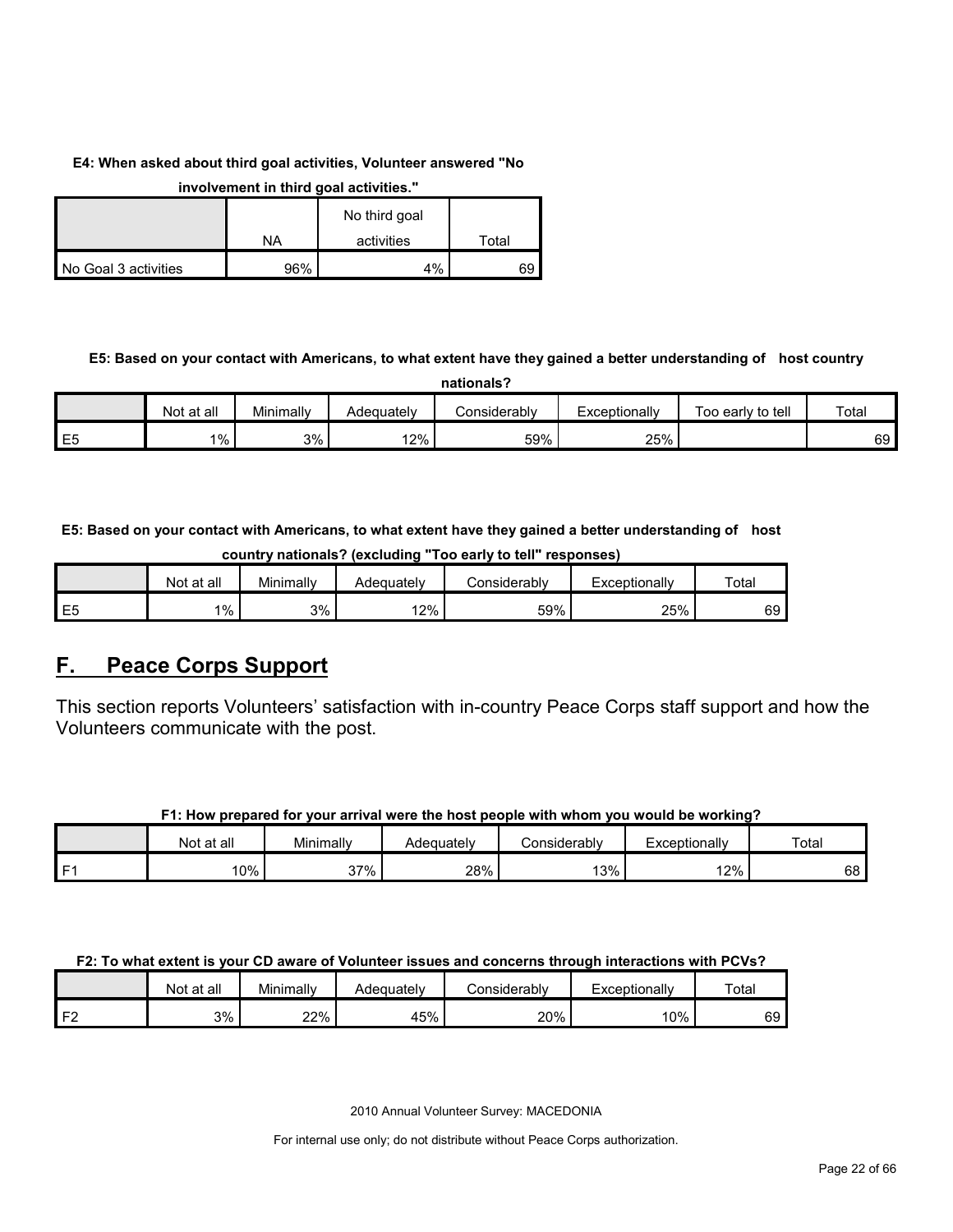**F3: How satisfied are you with the health care you received from your PCMO(s)?**

|          | Not at all | Minimally | Adeɑuatelv | شonsiderabl∨ | Exceptionally | Used<br>Not | Total |
|----------|------------|-----------|------------|--------------|---------------|-------------|-------|
| ro-<br>- | 3%         | $1\%$     | 23%        | 30%          | 38%           | 4%          | 69 I  |

#### **F3: How satisfied are you with the health care you received from your PCMO(s)?(excluding "Not used"**

| responses)     |            |           |            |              |               |       |  |  |
|----------------|------------|-----------|------------|--------------|---------------|-------|--|--|
|                | Not at all | Minimally | Adequately | Considerabl∨ | Exceptionally | ⊤otaı |  |  |
| F <sub>3</sub> | 3%         | 2%        | 24%        | 32%          | 39%           | 66    |  |  |

#### **F4: How satisfied are you with the following support provided by in-country PC staff?**

|                             | Not at all | Minimally | Adequately | Considerably | Exceptionally | <b>NA</b> | Total |
|-----------------------------|------------|-----------|------------|--------------|---------------|-----------|-------|
| Administrative/logistical   | 3%         | 16%       | 26%        | 26%          | 29%           |           | 69    |
| Cross-cultural              |            | 4%        | 21%        | 38%          | 35%           | $1\%$     | 68    |
| Emotional                   | 3%         | 7%        | 35%        | 30%          | 19%           | 6%        | 69    |
| Feedback on my work reports |            | 14%       | 32%        | 20%          | 28%           | 6%        | 69    |
| Job assignment              | 6%         | 17%       | 33%        | 28%          | 16%           |           | 69    |
| Language learning           |            | 4%        | 23%        | 29%          | 43%           |           | 69    |
| Medical                     | $1\%$      | 3%        | 17%        | 29%          | 49%           |           | 69    |
| Safety and security         |            | 3%        | 7%         | 29%          | 59%           | $1\%$     | 69    |
| Site selection/preparation  | 9%         | 22%       | 30%        | 14%          | 25%           |           | 69    |
| <b>Technical skills</b>     | 7%         | 20%       | 43%        | 16%          | 10%           | 3%        | 69    |

#### **F4: How satisfied are you with the following support provided by in-country PC staff? (excluding "NA" responses)**

|                             | Not at all | Minimally | Adequately | Considerably | Exceptionally | Total |
|-----------------------------|------------|-----------|------------|--------------|---------------|-------|
| Administrative/logistical   | 3%         | 16%       | 26%        | 26%          | 29%           | 69    |
| Cross-cultural              |            | 4%        | 21%        | 39%          | 36%           | 67    |
| Emotional                   | 3%         | 8%        | 37%        | 32%          | 20%           | 65    |
| Feedback on my work reports |            | 15%       | 34%        | 22%          | 29%           | 65    |
| Job assignment              | 6%         | 17%       | 33%        | 28%          | 16%           | 69    |
| Language learning           |            | 4%        | 23%        | 29%          | 43%           | 69    |
| Medical                     | 1%         | 3%        | 17%        | 29%          | 49%           | 69    |
| Safety and security         |            | 3%        | 7%         | 29%          | 60%           | 68    |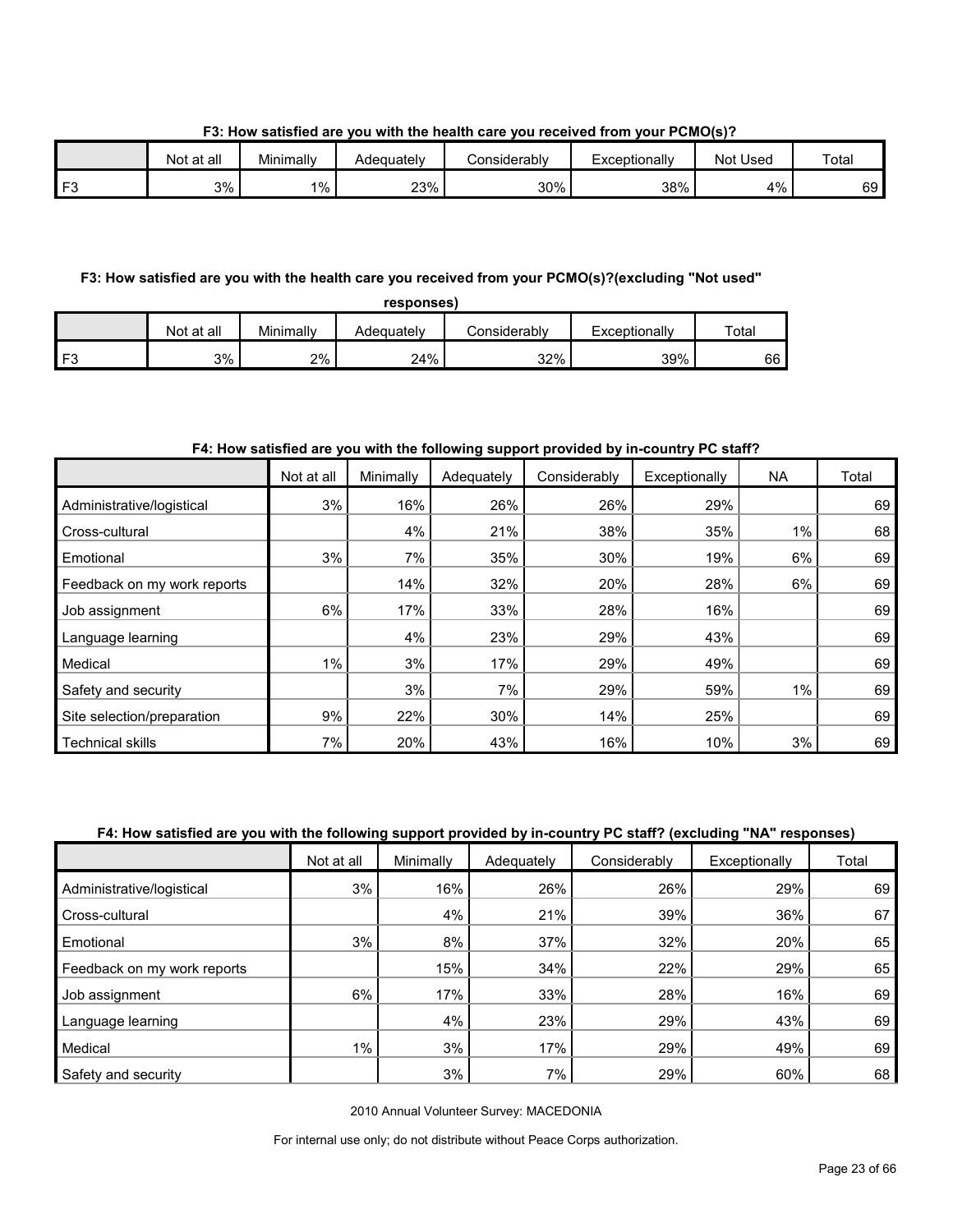| <b>Site</b><br>selection/preparation | 9% | 220<br>—∠ 70  —        | 30% | A <sub>0</sub><br>70 | 25% | $\sim$<br>৩৬ |
|--------------------------------------|----|------------------------|-----|----------------------|-----|--------------|
| Technical<br>skills                  | 7% | 0.40<br>70<br><u>.</u> | 45% | 160/<br>0/0          | 10% | $\sim$       |

**F5: What level of PC support have you received to help cope with stress from issues such as HIV/AIDS, food insecurity,** 

**etc. in your community? (Including PCVs w/no need for support)**

|    |            |                 | Adequate | Considerable | Exceptional | NA.<br>I have no |       |
|----|------------|-----------------|----------|--------------|-------------|------------------|-------|
|    | No support | Minimal support | support  | support      | support     | need for support | Total |
| F5 |            | 9%              | 26%      | 9%           | 7% .        | 49%              | 68    |

### **F5: What level of PC support have you received to help cope with stress from issues such as HIV/AIDS, food insecurity,**

|      |            |                 |                  | Considerable | Exceptional |                 |
|------|------------|-----------------|------------------|--------------|-------------|-----------------|
|      | No support | Minimal support | Adequate support | support      | support     | Total           |
| l F5 |            | '7%             | 51%              | '7%          | 14%         | 35 <sub>1</sub> |

#### **F6a: How would you rate your interaction with the Country Director (CD)**

**in terms of the following?**

r

|                          | Inadequate | Adequate   | Total |
|--------------------------|------------|------------|-------|
| <b>CD Responsiveness</b> | 20%        | 80%        | 69    |
| CD Informative content   | 19%        | 81%        | 68    |
| CD Comfort level         | 30%        | 70%        | 69    |
| <b>CD</b> Site visits    | 22%        | <b>78%</b> | 69    |
|                          |            |            |       |

#### **F6b: How would you rate your interaction with the PTO in terms of --?** )

|                                | Inadequate | Adequate | Total |
|--------------------------------|------------|----------|-------|
| <b>PTO Responsiveness</b>      | 14%        | 86%      | 69    |
| <b>PTO</b> Informative content | 10%        | 90%      | 67    |
| <b>PTO Comfort level</b>       | 12%        | 88%      | 69    |
| <b>PTO Site visits</b>         | 24%        | 76%      | 68    |

2010 Annual Volunteer Survey: MACEDONIA

 $\overline{\phantom{0}}$ 

 $\mathbf{r}$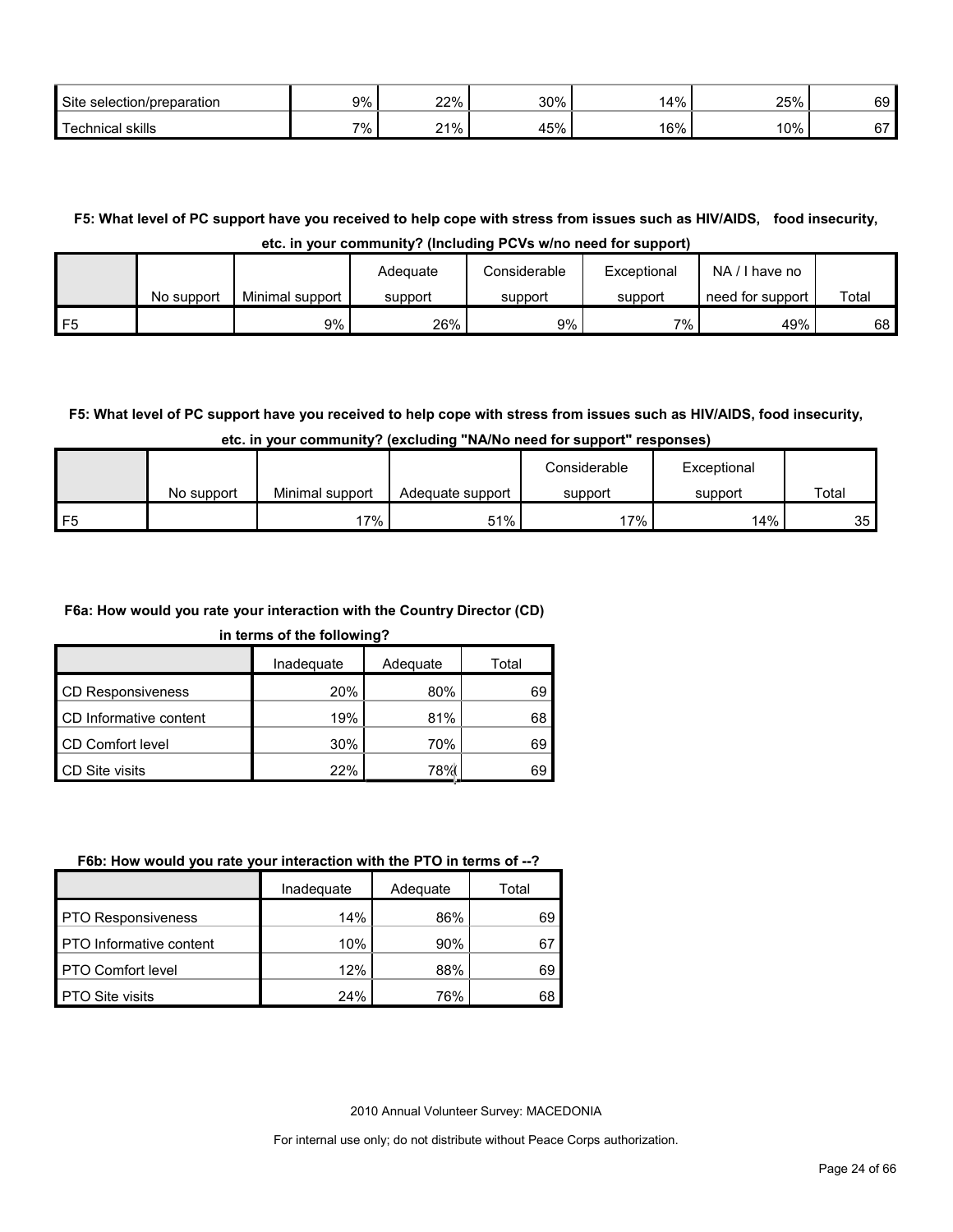#### **F6c: How would you rate your interaction with the APCD/Program Manager in**

| : י־ וש כווום                 |            |          |       |  |  |
|-------------------------------|------------|----------|-------|--|--|
|                               | Inadequate | Adequate | Total |  |  |
| <b>APCD/PM Responsiveness</b> | 21%        | 79%      | 67    |  |  |
| APCD/PM Informative content   | 22%        | 78%      | 65    |  |  |
| APCD/PM Comfort level         | 16%        | 84%      | 67    |  |  |
| APCD/PM Site visits           | 16%        | 84%      |       |  |  |

#### **terms of --?**

#### **F6d: How would you rate your interaction with the PCMO in terms of --?**

|                            | Inadequate | Adequate | Total |
|----------------------------|------------|----------|-------|
| <b>PCMO Responsiveness</b> | 11%        | 89%      | 63    |
| PCMO Informative content   | 5%         | 95%      | 63    |
| PCMO Comfort level         | 6%         | 94%      | 64    |
| <b>PCMO Site visits</b>    | 8%         | 92%      | 65    |

#### **F6e: How would you rate your interaction with the Safety and Security**

| Coordinator (SSC) in terms of --? |  |  |  |
|-----------------------------------|--|--|--|
|                                   |  |  |  |
|                                   |  |  |  |

|                           | Inadequate | Adequate | Total |
|---------------------------|------------|----------|-------|
| <b>SSC Responsiveness</b> | 0%         | 100%     | 69    |
| SSC Informative content   | 1%         | 99%      | 68    |
| SSC Comfort level         | 6%         | 94%      | 69    |
| <b>SSC Site visits</b>    | 0%         | 100%     | 68    |

#### **F6f: How would you rate your interaction with the Training Manager in terms**

| of $-2$    |          |       |
|------------|----------|-------|
| Inadequate | Adequate | Total |
| 0%         | 100%     | 67    |
| 0%         | 100%     | 66    |
| $1\%$      | 99%      | 67    |
| 8%         | 92%      | 66    |
|            |          |       |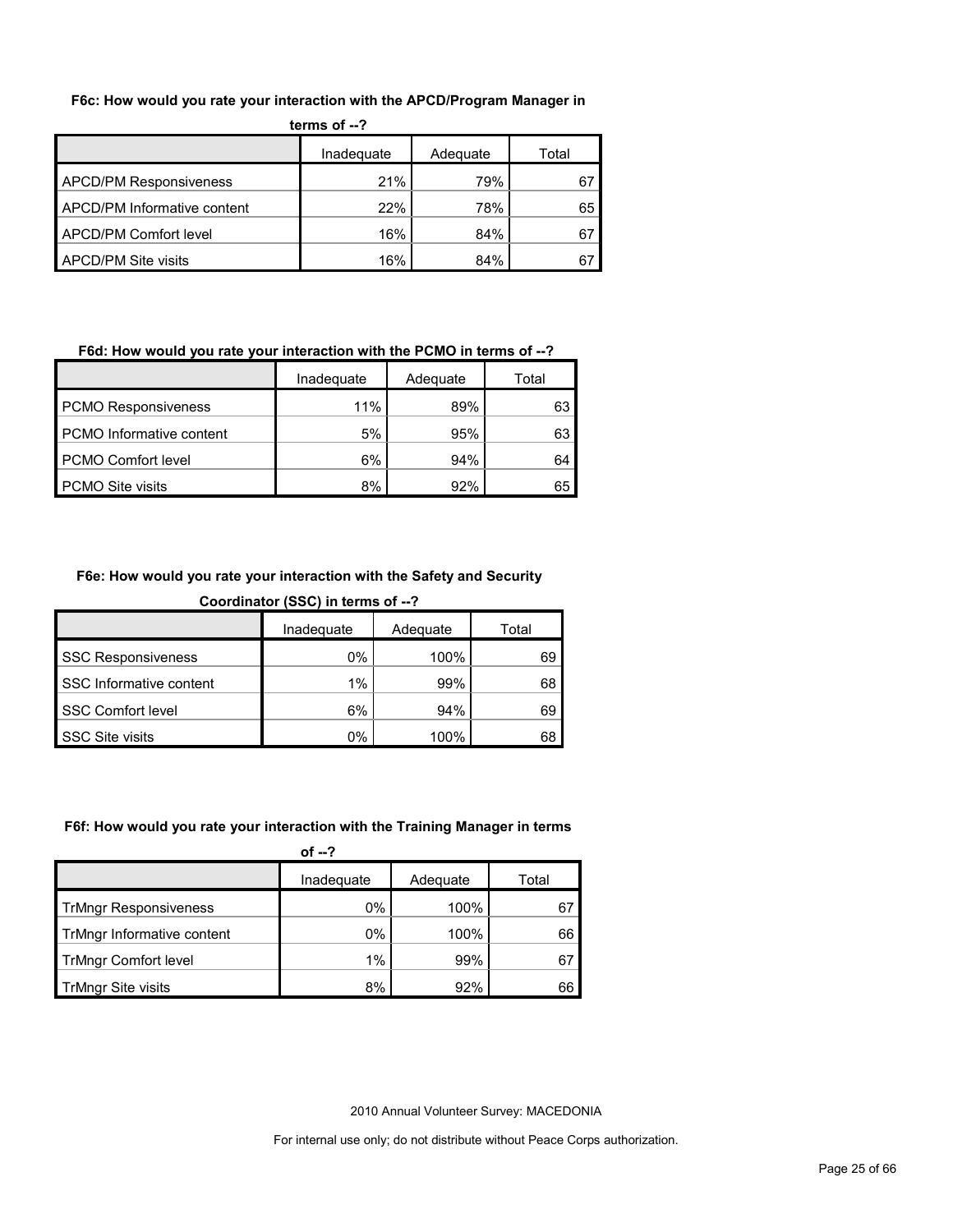#### **F6g: How would you rate your interaction with administrative staff in terms**

|                             | of $-2$    |          |       |
|-----------------------------|------------|----------|-------|
|                             | Inadeguate | Adequate | Total |
| <b>Admin Responsiveness</b> | 10%        | 90%      | 68    |
| Admin Informative content   | 7%         | 93%      | 67    |
| Admin Comfort level         | 12%        | 88%      | 69    |
| <b>Admin Site visits</b>    | 14%        | 86%      | 69    |

#### **F7: What is the best method for you to communicate with your Peace**

| Corps office?                      |         |        |  |  |  |
|------------------------------------|---------|--------|--|--|--|
|                                    | Percent | Number |  |  |  |
| Email                              | 59%     | 40     |  |  |  |
| Cell phone                         | 37%     | 25     |  |  |  |
| In-person visits                   | 4%      | 3      |  |  |  |
| Other: Please specify below        |         |        |  |  |  |
| Text messaging (SMS)               |         |        |  |  |  |
| Telephone not at residence or work |         |        |  |  |  |
| Telephone at residence or work     |         |        |  |  |  |
| Letters/postal service             |         |        |  |  |  |
| Fax                                |         |        |  |  |  |
| Total                              | 100%    | 68     |  |  |  |

#### **F7.OTHER: Description of "other" best method to communicate with post**

|                                                | PERCENT | NUMBER |  |
|------------------------------------------------|---------|--------|--|
| Open-ended results. Not responsive to request. |         |        |  |
|                                                |         |        |  |
|                                                |         |        |  |
|                                                |         |        |  |
| Total                                          | 100%    | 69     |  |

#### **F8: In general, how do you rate the effectiveness of your communication resources for contacting your**

#### **PC staff in-country?**

| tective<br>⌒™<br>NO.<br>$\blacksquare$ | oorہ۔ | Adequate | ---<br>. .<br><b>ttective</b> | effective<br>$\mathbf{v}$<br>. | $\overline{\phantom{0}}$<br>`ota. |
|----------------------------------------|-------|----------|-------------------------------|--------------------------------|-----------------------------------|
|                                        |       |          |                               |                                |                                   |

2010 Annual Volunteer Survey: MACEDONIA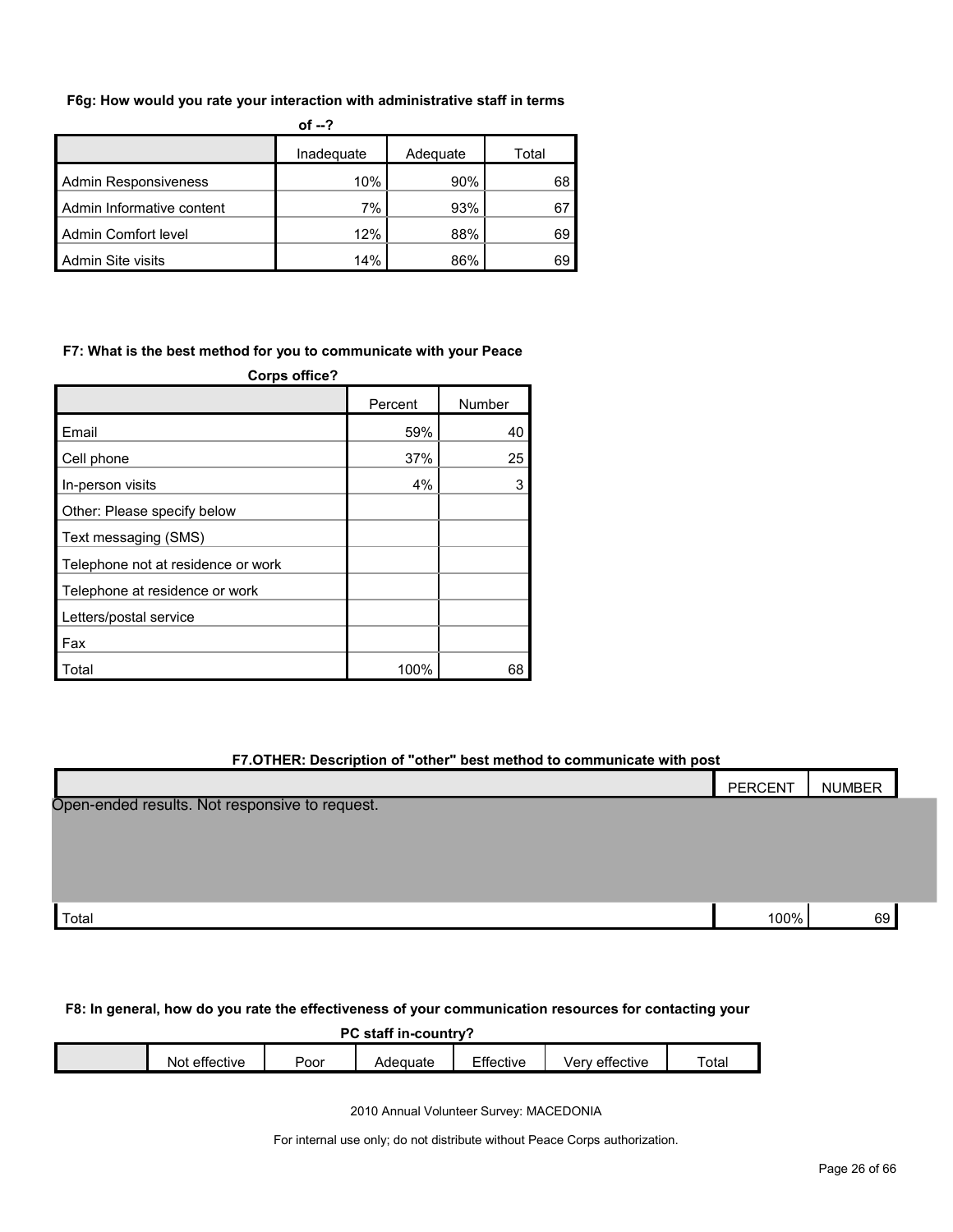**F8: In general, how do you rate the effectiveness of your communication resources for contacting your** 

**PC staff in-country?**

|                | effective<br>Not | oor   | Adequate | Effective | effective<br>√erv | Total |
|----------------|------------------|-------|----------|-----------|-------------------|-------|
| F <sub>8</sub> |                  | $1\%$ | 25%      | 32%       | 42%               | 69    |

### <span id="page-26-0"></span>**G. Your Safety and Security**

This section reports on how safe Volunteers feel. Volunteers' experiences with various types of insensitive remarks or behaviors, harassment or discrimination, and crime are summarized, as well as whether harassment and crime events were reported to Peace Corps.

#### **G1: How safe do you feel...?**

|                                    | Not at All Safe | Often Unsafe | <b>Adequately Safe</b> | Usually Safe | Verv Safe | Total |
|------------------------------------|-----------------|--------------|------------------------|--------------|-----------|-------|
| Where you live                     |                 | $1\%$        | 9%                     | 17%          | 72%       | 69    |
| Where you work                     |                 | $1\%$        | 6%                     | 16%          | 76%       | 68    |
| When you travel in-country         |                 | $1\%$        | 13%                    | 33%          | 52%       | 69    |
| City where main Peace Corps office |                 | 3%           | 12%                    | 29%          | 57%       | 69    |
| is located                         |                 |              |                        |              |           |       |

#### **G2: Have you encountered insensitive comments or behavior toward you based on your race, ethnicity, age, gender, or sexual orientation from any of the following sources?**

|                         | Yes | No  | <b>NA</b> | Total |
|-------------------------|-----|-----|-----------|-------|
| Host/home stay family   | 9%  | 91% |           | 69    |
| Community members       | 52% | 48% |           | 69    |
| <b>Other Volunteers</b> | 13% | 87% |           | 69    |
| PC in-country staff     | 4%  | 96% |           | 69    |
| Other                   | 20% | 20% | 60%       | 40    |

**G2: Have you encountered insensitive comments or behavior toward you** 

### **based on your race, ethnicity, age, gender, or sexual orientation from any of**

#### **the following sources? (excluding "NA" responses)**

|  |  | . . |  |  |
|--|--|-----|--|--|
|--|--|-----|--|--|

2010 Annual Volunteer Survey: MACEDONIA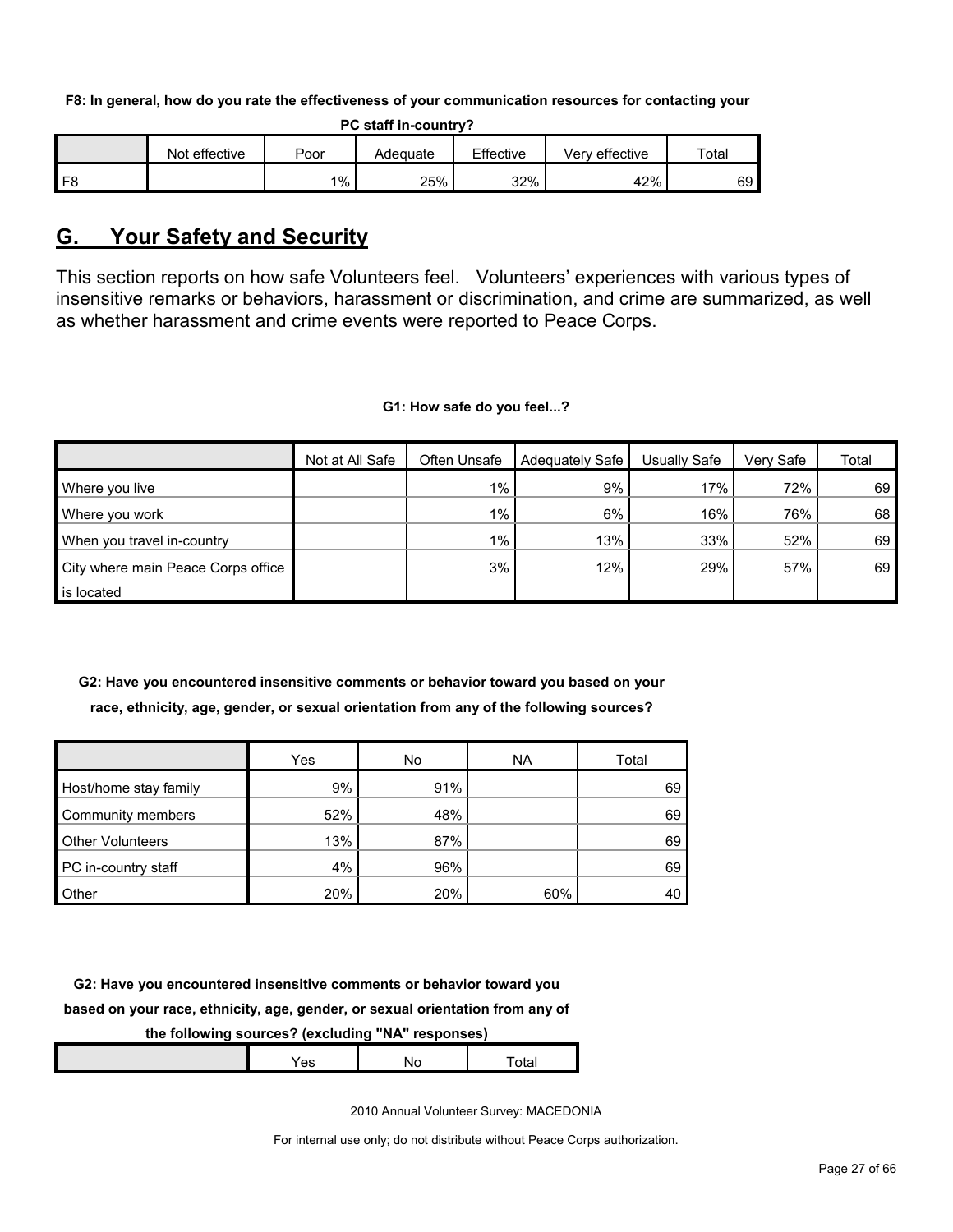| Host/home stay family   | 9%  | 91% | 69 |
|-------------------------|-----|-----|----|
| Community members       | 52% | 48% | 69 |
| <b>Other Volunteers</b> | 13% | 87% | 69 |
| PC in-country staff     | 4%  | 96% | 69 |
| Other                   | 50% | 50% | 16 |

#### **G2.OTHER: Description of "other" sources of insensitive comments/behavior**

|                                                | PERCENT | <b>NUMBER</b> |  |
|------------------------------------------------|---------|---------------|--|
| Open-ended results. Not responsive to request. |         |               |  |
|                                                |         |               |  |
|                                                |         |               |  |
|                                                |         |               |  |
|                                                |         |               |  |
|                                                |         |               |  |
|                                                |         |               |  |
|                                                |         |               |  |
|                                                |         |               |  |
|                                                |         |               |  |
|                                                |         |               |  |
|                                                |         |               |  |
|                                                |         |               |  |
|                                                |         |               |  |
| Total                                          | 100%    | 69            |  |

NOTE: See Open-Ended Responses Report for comments Volunteers wrote in response to Question G3 to explain their harassment/discrimination answers.

|                              | None | Once  | 2-5 times | 6-10 times | 11-25 times | 26+ times | Total |
|------------------------------|------|-------|-----------|------------|-------------|-----------|-------|
| Age H/D                      | 73%  | 2%    | 9%        | 7%         | 7%          | 2%        | 55    |
| Anti-American H/D            | 51%  | 13%   | 23%       | 9%         | 2%          | 2%        | 53    |
| Disability H/D               | 100% |       |           |            |             |           | 50    |
| Gender H/D                   | 75%  | $2\%$ | 12%       | 6%         | 4%          | 2%        | 51    |
| Racial/color H/D             | 92%  |       | $2\%$     |            |             | 6%        | 50    |
| Religious H/D                | 100% |       |           |            |             |           | 50    |
| Sexual orientation H/D       | 96%  |       | 2%        | 2%         |             |           | 51    |
| Sexual harassment (physical) | 75%  | 13%   | 12%       |            |             |           | 52    |

#### **G3: Please indicate the number of times you experienced the following types of discrimination/harassment: PERCENTAGES**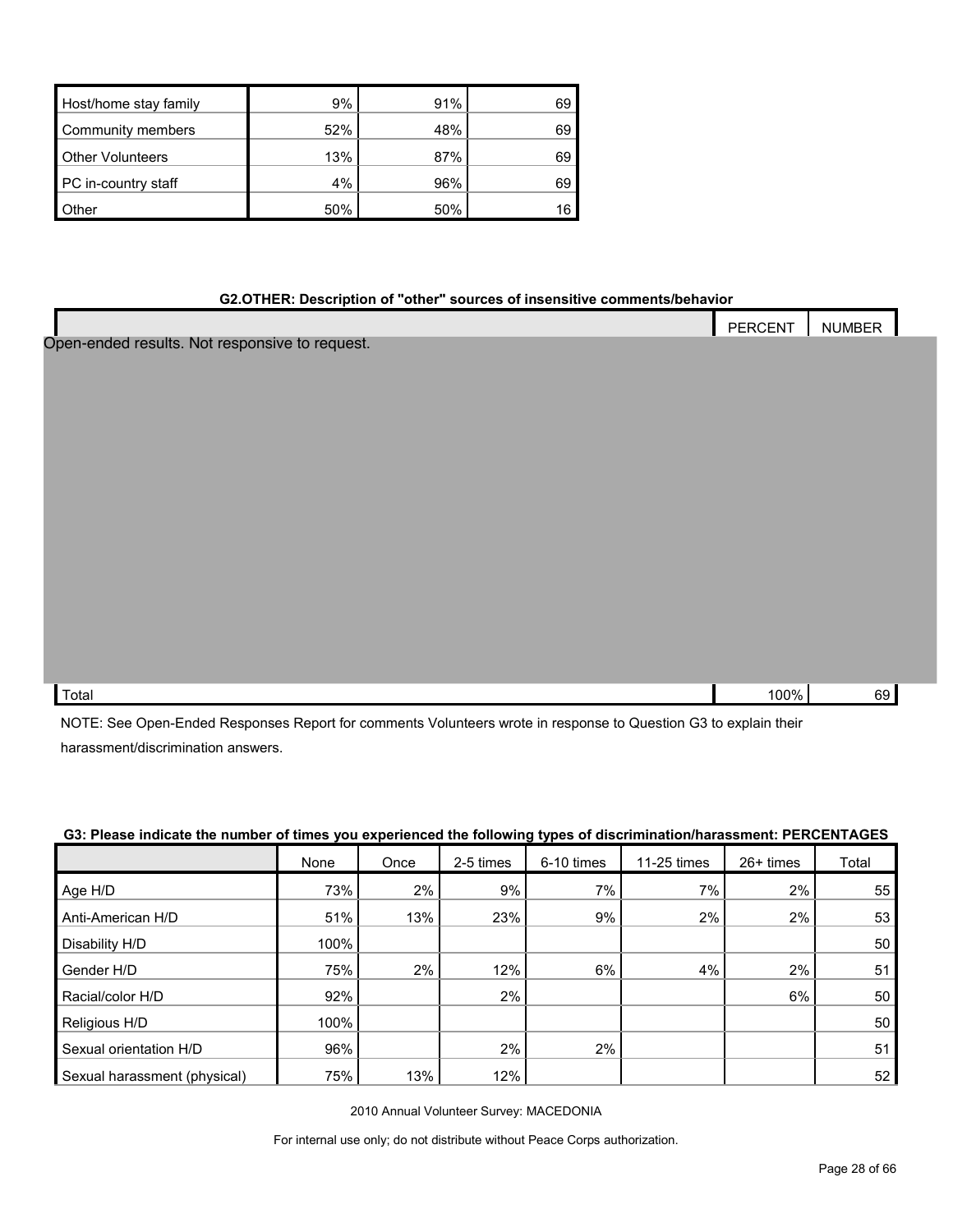|                              | None | Once | 2-5 times | 6-10 times | 11-25 times | 26+ times | Total |
|------------------------------|------|------|-----------|------------|-------------|-----------|-------|
| Age H/D                      | 73%  | 2%   | 9%        | 7%         | 7%          | 2%        | 55    |
| Anti-American H/D            | 51%  | 13%  | 23%       | 9%         | 2%          | 2%        | 53    |
| Disability H/D               | 100% |      |           |            |             |           | 50    |
| Gender H/D                   | 75%  | 2%   | 12%       | 6%         | 4%          | 2%        | 51    |
| Racial/color H/D             | 92%  |      | 2%        |            |             | 6%        | 50    |
| Religious H/D                | 100% |      |           |            |             |           | 50    |
| Sexual orientation H/D       | 96%  |      | 2%        | 2%         |             |           | 51    |
| Sexual harassment (physical) | 75%  | 13%  | 12%       |            |             |           | 52    |
| Sexual harassment (verbal)   | 62%  | 10%  | 19%       | 2%         | 6%          | 2%        | 52    |

**G3: Please indicate the number of times you experienced the following types of discrimination/harassment: PERCENTAGES**

#### **G3: Please indicate the number of times you experienced the following types of discrimination/harassment: NUMBERS**

|                              | None | Once | 2-5 times | 6-10 times | 11-25 times | 26+ times | Total |
|------------------------------|------|------|-----------|------------|-------------|-----------|-------|
| Age H/D                      | 40   |      | 5         |            | 4           |           | 55    |
| Anti-American H/D            | 27   |      | 12        | 5          |             |           | 53    |
| Disability H/D               | 50   |      |           |            |             |           | 50    |
| Gender H/D                   | 38   |      | 6         |            | ົ           |           | 51    |
| Racial/color H/D             | 46   |      |           |            |             | 3         | 50    |
| Religious H/D                | 50   |      |           |            |             |           | 50    |
| Sexual orientation H/D       | 49   |      |           |            |             |           | 51    |
| Sexual harassment (physical) | 39   |      | 6         |            |             |           | 52    |
| Sexual harassment (verbal)   | 32   |      | 10        |            |             |           | 52    |

#### **G3: Volunteers experiencing AGE discrimination/harassment: Events by Number of Reports to PC**

|         |             |       | Reported Age H/D |           |            |             |           |       |
|---------|-------------|-------|------------------|-----------|------------|-------------|-----------|-------|
|         |             | Never | Once             | 2-5 times | 6-10 times | 11-25 times | 26+ times | Total |
| Age H/D | Once        |       |                  |           |            |             |           |       |
|         | 2-5 times   | 5     |                  |           |            |             |           | 5     |
|         | 6-10 times  | 4     |                  |           |            |             |           | 4     |
|         | 11-25 times | 4     |                  |           |            |             |           | 4     |
|         | 26+ times   |       |                  |           |            |             |           |       |
|         | Total       | 15    |                  |           |            |             |           | 15    |

NOTE: Some PCVs provided the number of events without answering how many times they reported the event/s.

2010 Annual Volunteer Survey: MACEDONIA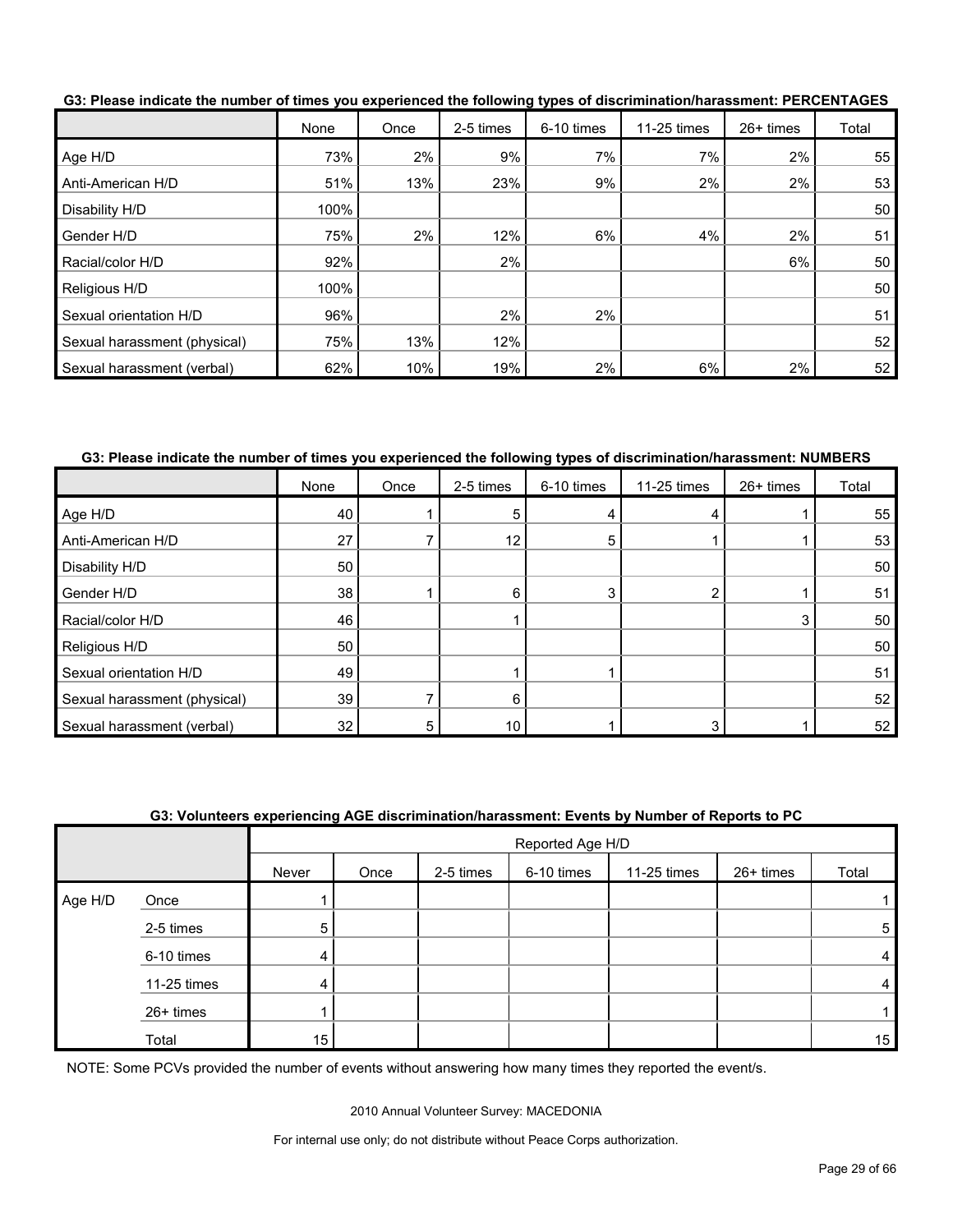|         |                   | Stranger    | Someone you<br>know | Counterpart,<br>supervisor,<br>co-worker | Peace Corps<br>Volunteer | Peace Corps staff |
|---------|-------------------|-------------|---------------------|------------------------------------------|--------------------------|-------------------|
|         |                   | Responsible | Responsible         | Responsible                              | Responsible              | Responsible       |
| Age H/D | Once              |             |                     |                                          |                          |                   |
|         | 2-5 times         |             |                     |                                          |                          |                   |
|         | 6-10 times        |             | ົ                   |                                          |                          |                   |
|         | 11-25 times       |             |                     |                                          |                          |                   |
|         | 26+ times         |             |                     |                                          |                          |                   |
|         | <b>Total PCVs</b> |             |                     |                                          |                          |                   |

#### **G3: Volunteers experiencing AGE discrimination/harassment: Events by Person Responsible**

NOTE: Some PCVs provided the number of events without answering who was responsible.

#### **G3: Volunteers experiencing AGE discrimination/harassment:**

|         |                   | <b>EVOIRS BY LIGHTHOPPORTS</b> |             |
|---------|-------------------|--------------------------------|-------------|
|         |                   | Host country family<br>member  | Other       |
|         |                   | Responsible                    | Responsible |
| Age H/D | Once              |                                |             |
|         | 2-5 times         |                                |             |
|         | 6-10 times        |                                |             |
|         | 11-25 times       |                                |             |
|         | 26+ times         |                                |             |
|         | <b>Total PCVs</b> |                                |             |

#### **Events by Person Responsible**

NOTE: Some PCVs provided the number of events without answering who was responsible.

#### **G3: Volunteers experiencing ANTI-AMERICAN discrimination/harassment: Events by Number of Reports to PC**

|                   |            |       | Reported Anti-American H/D |           |            |             |           |                 |  |  |
|-------------------|------------|-------|----------------------------|-----------|------------|-------------|-----------|-----------------|--|--|
|                   |            | Never | Once                       | 2-5 times | 6-10 times | 11-25 times | 26+ times | Total           |  |  |
| Anti-American H/D | Once       | 5     |                            |           |            |             |           | 6               |  |  |
|                   | 2-5 times  | 44    |                            |           |            |             |           | 12 <sub>1</sub> |  |  |
|                   | 6-10 times |       |                            |           |            |             |           | 5               |  |  |

2010 Annual Volunteer Survey: MACEDONIA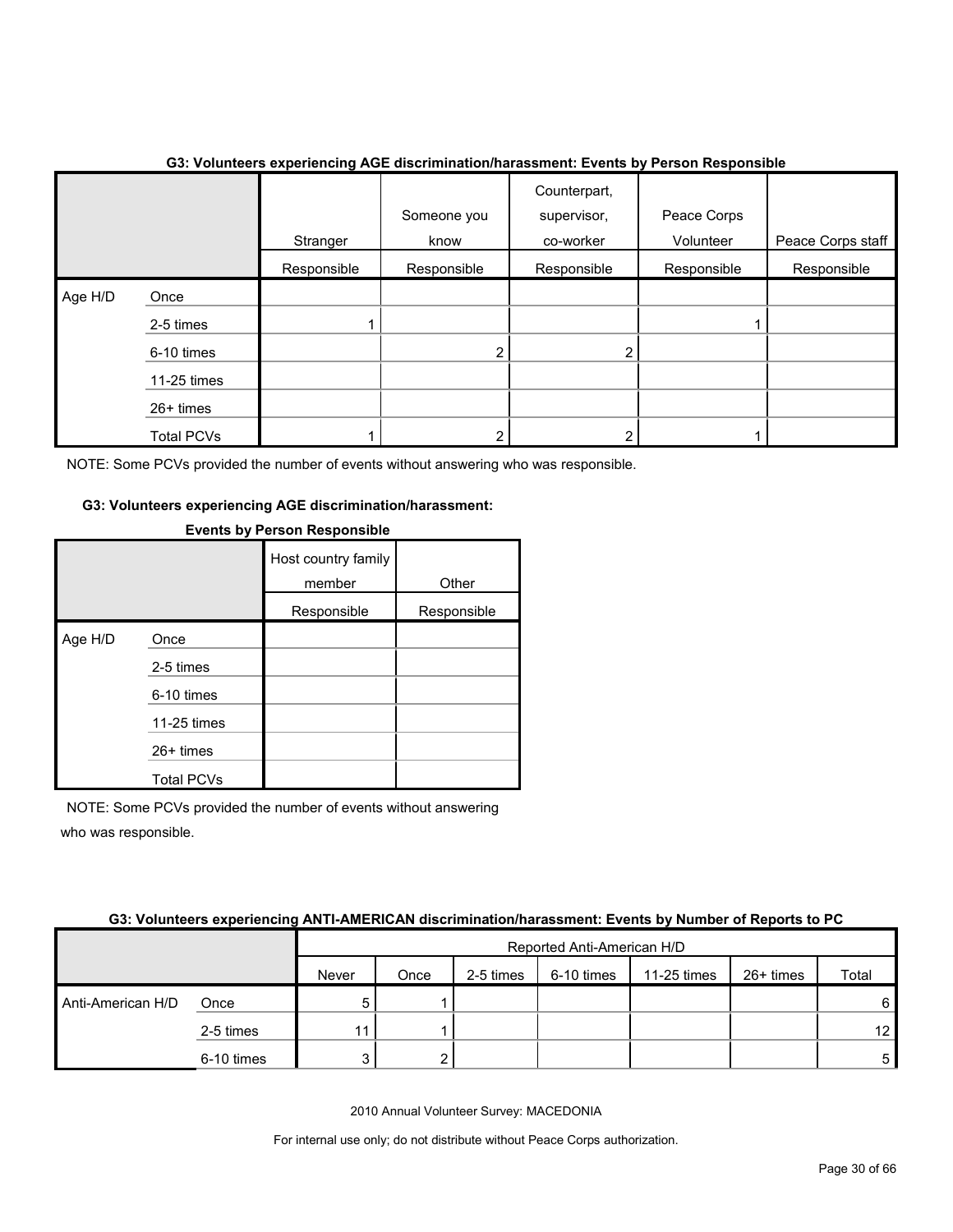| 11-25 times |             |  |  |    |
|-------------|-------------|--|--|----|
| 26+ times   |             |  |  |    |
| Total       | $\sim$<br>- |  |  | 25 |

NOTE: Some PCVs provided the number of events without answering how many times they reported the event/s.

#### **G3: Volunteers experiencing ANTI-AMERICAN discrimination/harassment: Events by Person Responsible**

|                   |                   | Stranger    | Someone you<br>know | Counterpart,<br>supervisor,<br>co-worker | Peace Corps<br>Volunteer | Peace Corps<br>staff |
|-------------------|-------------------|-------------|---------------------|------------------------------------------|--------------------------|----------------------|
|                   |                   | Responsible | Responsible         | Responsible                              | Responsible              | Responsible          |
| Anti-American H/D | Once              |             |                     |                                          |                          |                      |
|                   | 2-5 times         | າ           |                     |                                          |                          |                      |
|                   | 6-10 times        | ◠           | 2                   |                                          |                          |                      |
|                   | 11-25 times       |             |                     |                                          |                          |                      |
|                   | 26+ times         |             |                     |                                          |                          |                      |
|                   | <b>Total PCVs</b> | 5           | 4                   |                                          |                          |                      |

NOTE: Some PCVs provided the number of events without answering who was responsible.

#### **G3: Volunteers experiencing ANTI-AMERICAN discrimination/harassment:**

#### **Events by Person Responsible**

|                   |                   | Host country family<br>member | Other       |  |
|-------------------|-------------------|-------------------------------|-------------|--|
|                   |                   | Responsible                   | Responsible |  |
| Anti-American H/D | Once              |                               |             |  |
|                   | 2-5 times         |                               |             |  |
|                   | 6-10 times        |                               |             |  |
|                   | 11-25 times       |                               |             |  |
|                   | $26+$ times       |                               |             |  |
|                   | <b>Total PCVs</b> |                               |             |  |

NOTE: Some PCVs provided the number of events without answering who was responsible.

#### **G3: Volunteers experiencing DISABILITY discrimination/harassment: Events by Number of Reports to PC**

Reported Disability H/D

2010 Annual Volunteer Survey: MACEDONIA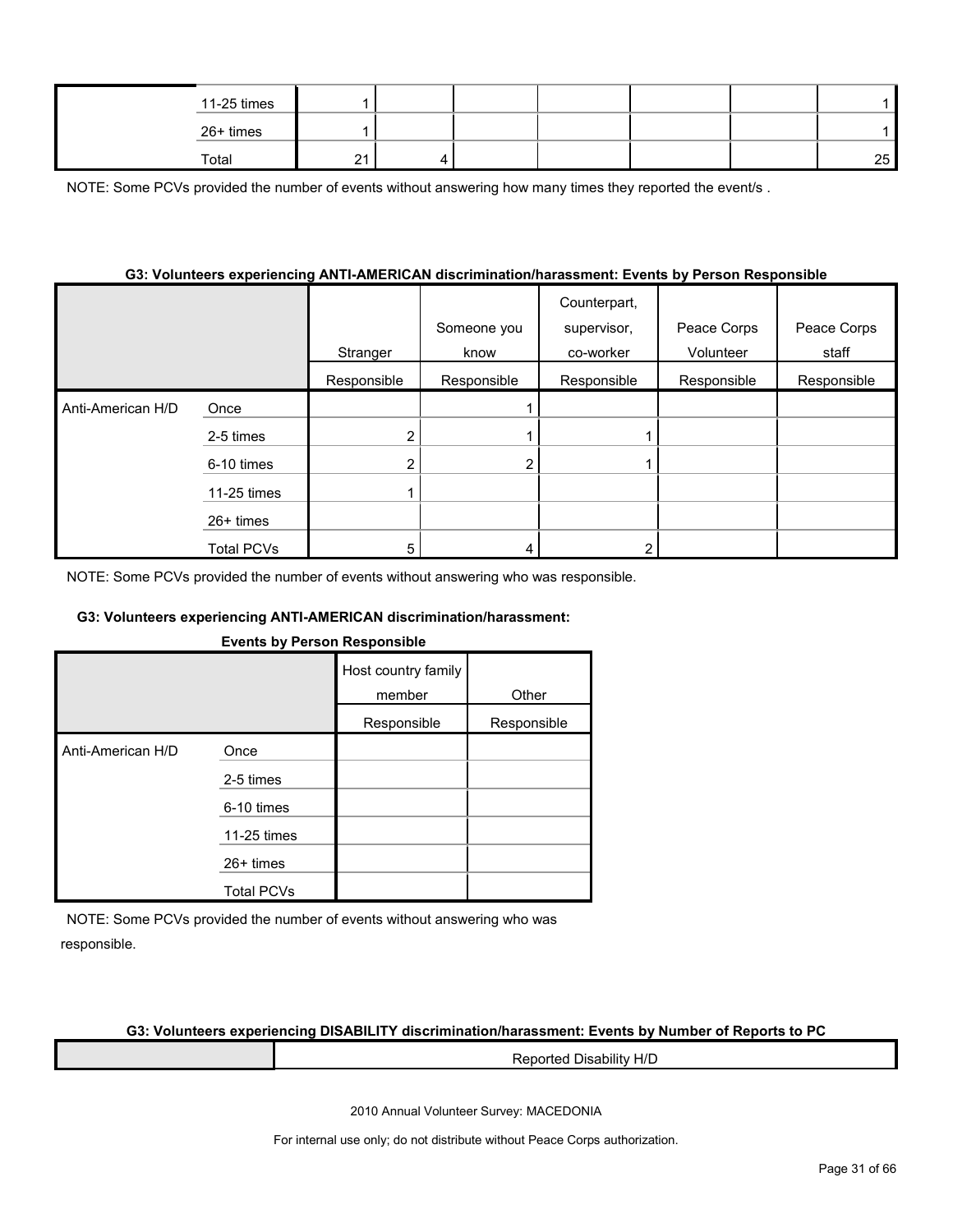|                |             | Never | Once | 2-5 times | 6-10 times | 11-25 times | 26+ times | Total |
|----------------|-------------|-------|------|-----------|------------|-------------|-----------|-------|
| Disability H/D | Once        |       |      |           |            |             |           |       |
|                | 2-5 times   |       |      |           |            |             |           |       |
|                | 6-10 times  |       |      |           |            |             |           |       |
|                | 11-25 times |       |      |           |            |             |           |       |
|                | 26+ times   |       |      |           |            |             |           |       |
|                | Total       |       |      |           |            |             |           |       |

NOTE: Some PCVs provided the number of events without answering how many times they reported the event/s.

#### **G3: Volunteers experiencing DISABILITY discrimination/harassment: Events by Person Responsible**

|                |                   |             | Someone you | Counterpart,<br>supervisor, | Peace Corps |                   |
|----------------|-------------------|-------------|-------------|-----------------------------|-------------|-------------------|
|                |                   | Stranger    | know        | co-worker                   | Volunteer   | Peace Corps staff |
|                |                   | Responsible | Responsible | Responsible                 | Responsible | Responsible       |
| Disability H/D | Once              |             |             |                             |             |                   |
|                | 2-5 times         |             |             |                             |             |                   |
|                | 6-10 times        |             |             |                             |             |                   |
|                | 11-25 times       |             |             |                             |             |                   |
|                | 26+ times         |             |             |                             |             |                   |
|                | <b>Total PCVs</b> |             |             |                             |             |                   |

NOTE: Some PCVs provided the number of events without answering who was responsible.

#### **G3: Volunteers experiencing DISABILITY discrimination/harassment:**

#### **Events by Person Responsible**

|                |                   | Host country family<br>member | Other       |
|----------------|-------------------|-------------------------------|-------------|
|                |                   | Responsible                   | Responsible |
| Disability H/D | Once              |                               |             |
|                | 2-5 times         |                               |             |
|                | 6-10 times        |                               |             |
|                | 11-25 times       |                               |             |
|                | 26+ times         |                               |             |
|                | <b>Total PCVs</b> |                               |             |

NOTE: Some PCVs provided the number of events without answering who was responsible.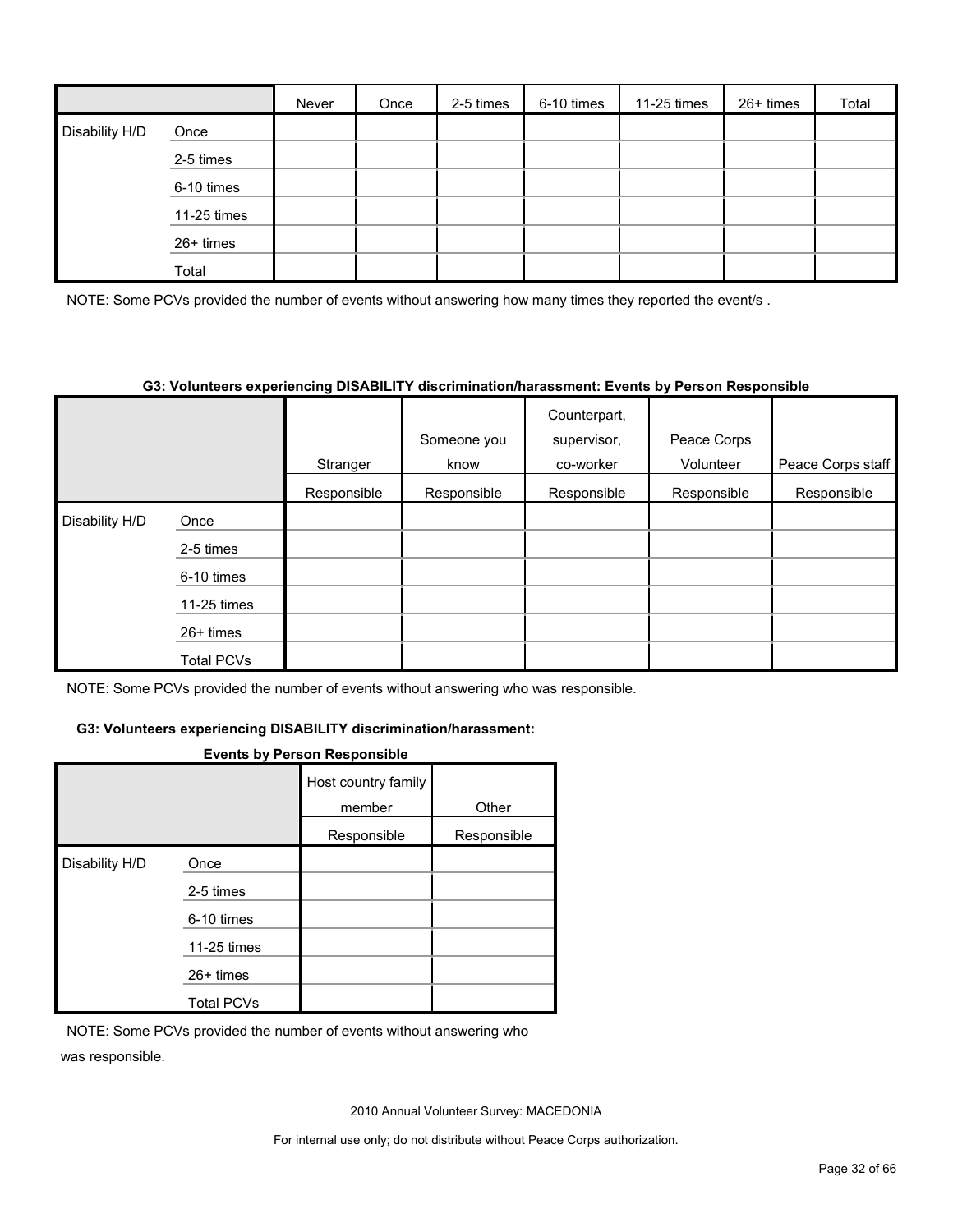|            |             |       | Reported Gender H/D |           |            |             |           |                 |
|------------|-------------|-------|---------------------|-----------|------------|-------------|-----------|-----------------|
|            |             | Never | Once                | 2-5 times | 6-10 times | 11-25 times | 26+ times | Total           |
| Gender H/D | Once        |       |                     |           |            |             |           |                 |
|            | 2-5 times   | 6     |                     |           |            |             |           | 6               |
|            | 6-10 times  |       |                     |           |            |             |           | 3               |
|            | 11-25 times |       |                     |           |            |             |           | 2               |
|            | 26+ times   |       |                     |           |            |             |           |                 |
|            | Total       |       |                     |           |            |             |           | 12 <sub>1</sub> |

#### **G3: Volunteers experiencing GENDER discrimination/harassment: Events by Number of Reports to PC**

NOTE: Some PCVs provided the number of events without answering how many times they reported the event/s.

#### **G3: Volunteers experiencing GENDER discrimination/harassment: Events by Person Responsible**

|            |                   |             | Someone you | Counterpart,<br>supervisor, | Peace Corps |                   |
|------------|-------------------|-------------|-------------|-----------------------------|-------------|-------------------|
|            |                   | Stranger    | know        | co-worker                   | Volunteer   | Peace Corps staff |
|            |                   | Responsible | Responsible | Responsible                 | Responsible | Responsible       |
| Gender H/D | Once              |             |             |                             |             |                   |
|            | 2-5 times         | 3           | 2           |                             |             |                   |
|            | 6-10 times        |             |             |                             |             |                   |
|            | 11-25 times       |             |             |                             |             |                   |
|            | 26+ times         |             |             |                             |             |                   |
|            | <b>Total PCVs</b> |             | 4           |                             |             |                   |

NOTE: Some PCVs provided the number of events without answering who was responsible.

#### **G3: Volunteers experiencing GENDER discrimination/harassment:**

#### **Events by Person Responsible**

|            |             | Host country family<br>member | Other       |
|------------|-------------|-------------------------------|-------------|
|            |             | Responsible                   | Responsible |
| Gender H/D | Once        |                               |             |
|            | 2-5 times   |                               |             |
|            | 6-10 times  |                               |             |
|            | 11-25 times |                               |             |

2010 Annual Volunteer Survey: MACEDONIA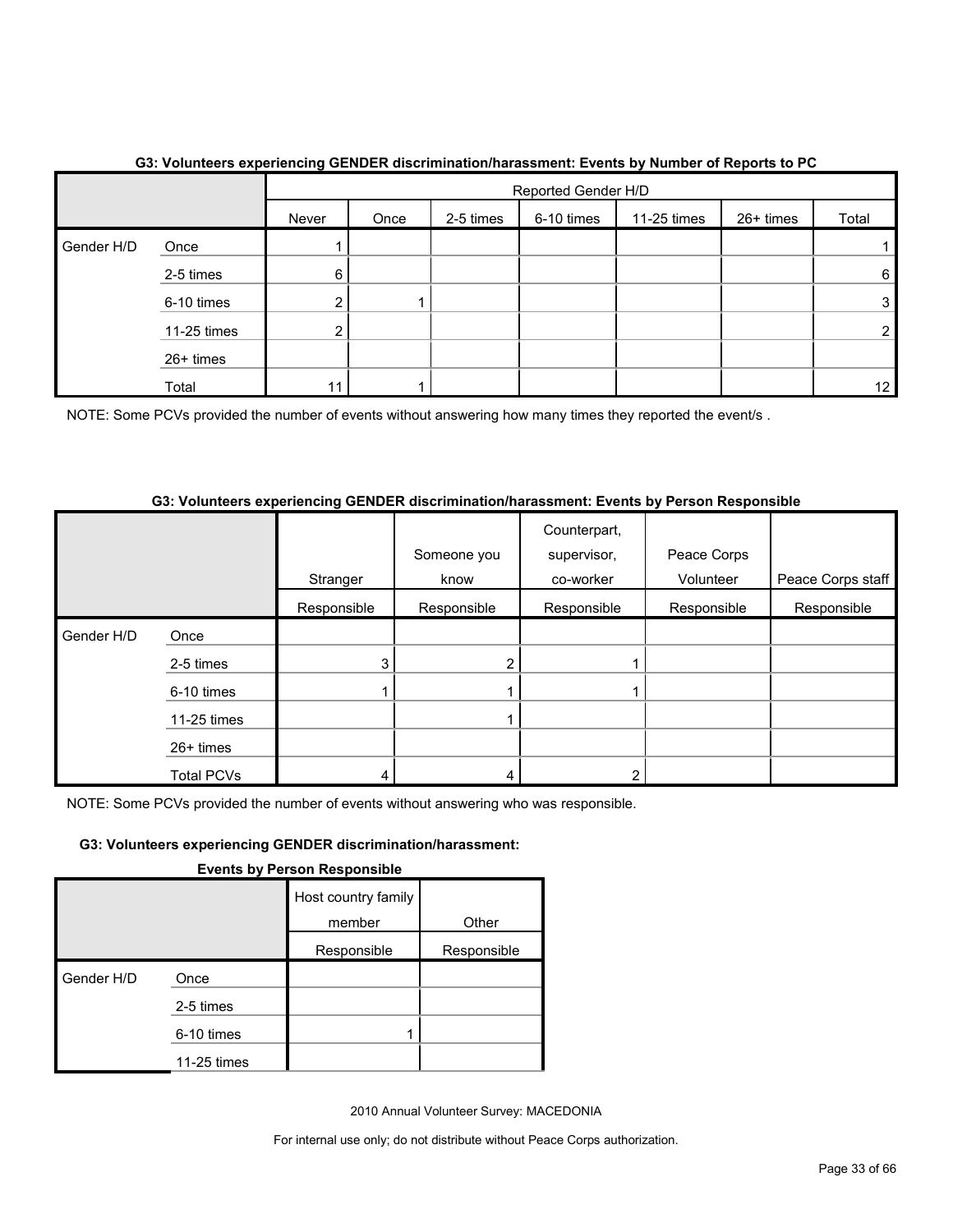| 26+ times         |  |
|-------------------|--|
| <b>Total PCVs</b> |  |

|                  | G3: Volunteers experiencing RACIAL/COLOR discrimination/harassment: Events by Number of Reports to PC |       |                           |           |            |             |           |       |  |
|------------------|-------------------------------------------------------------------------------------------------------|-------|---------------------------|-----------|------------|-------------|-----------|-------|--|
|                  |                                                                                                       |       | Reported Racial/color H/D |           |            |             |           |       |  |
|                  |                                                                                                       | Never | Once                      | 2-5 times | 6-10 times | 11-25 times | 26+ times | Total |  |
| Racial/color H/D | Once                                                                                                  |       |                           |           |            |             |           |       |  |
|                  | 2-5 times                                                                                             |       |                           |           |            |             |           |       |  |
|                  | 6-10 times                                                                                            |       |                           |           |            |             |           |       |  |
|                  | 11-25 times                                                                                           |       |                           |           |            |             |           |       |  |
|                  | $26+ times$                                                                                           | 2     |                           |           |            |             |           | 3     |  |
|                  | Total                                                                                                 |       |                           |           |            |             |           | 4     |  |

NOTE: Some PCVs provided the number of events without answering how many times they reported the event/s.

#### **G3: Volunteers experiencing RACIAL/COLOR discrimination/harassment: Events by Person Responsible**

|                  |                   |             |             | Counterpart, |             |             |
|------------------|-------------------|-------------|-------------|--------------|-------------|-------------|
|                  |                   |             | Someone you | supervisor,  | Peace Corps | Peace Corps |
|                  |                   | Stranger    | know        | co-worker    | Volunteer   | staff       |
|                  |                   | Responsible | Responsible | Responsible  | Responsible | Responsible |
| Racial/color H/D | Once              |             |             |              |             |             |
|                  | 2-5 times         |             |             |              |             |             |
|                  | 6-10 times        |             |             |              |             |             |
|                  | 11-25 times       |             |             |              |             |             |
|                  | $26+$ times       |             |             |              |             |             |
|                  | <b>Total PCVs</b> |             |             |              |             |             |

NOTE: Some PCVs provided the number of events without answering who was responsible.

#### **G3: Volunteers experiencing RACIAL/COLOR discrimination/harassment:**

#### **Events by Person Responsible**

| Host country family |             |
|---------------------|-------------|
| member              | Other       |
| Responsible         | Responsible |

2010 Annual Volunteer Survey: MACEDONIA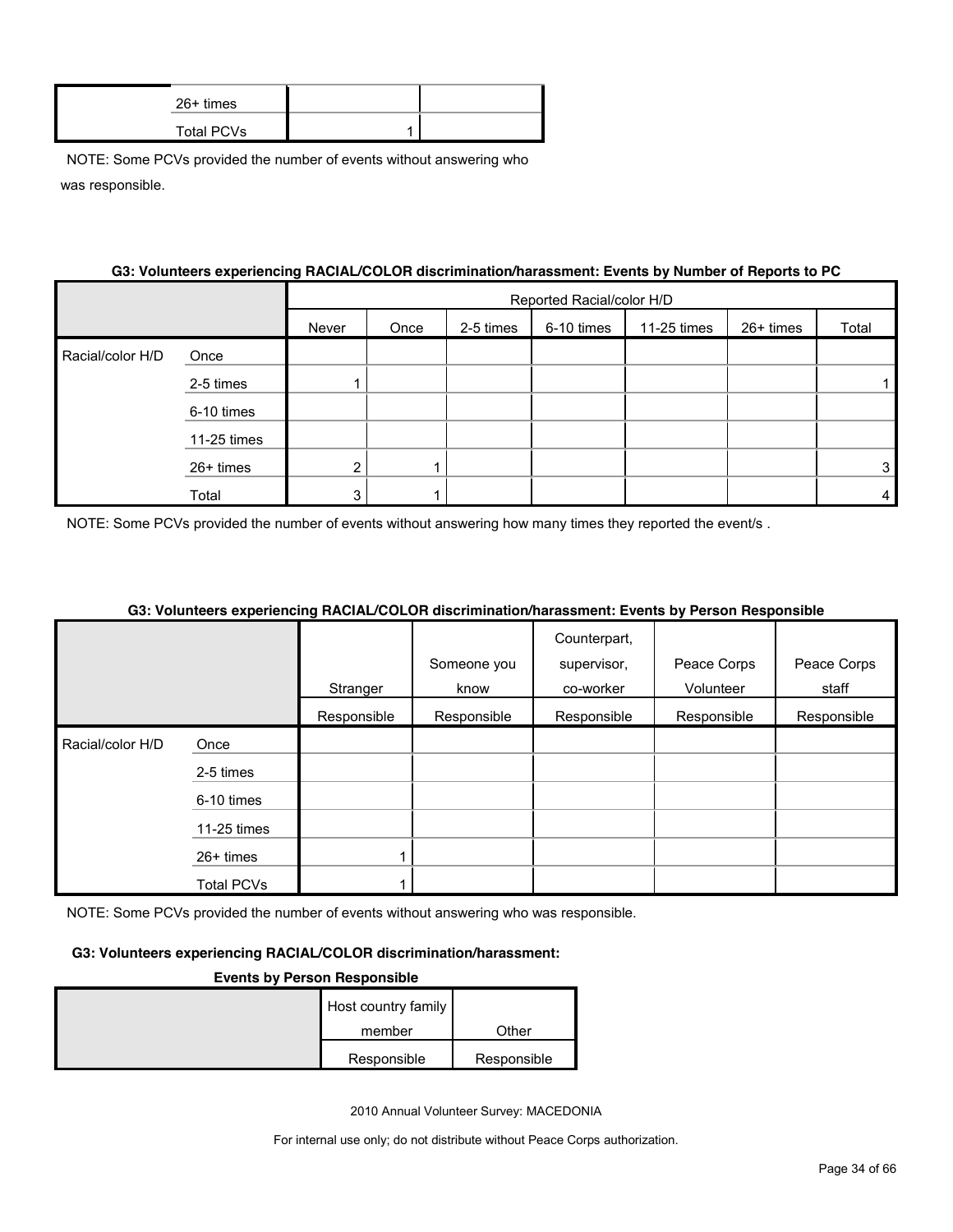| Racial/color H/D | Once              |  |
|------------------|-------------------|--|
|                  | 2-5 times         |  |
|                  | 6-10 times        |  |
|                  | 11-25 times       |  |
|                  | 26+ times         |  |
|                  | <b>Total PCVs</b> |  |

#### **G3: Volunteers experiencing RELIGIOUS discrimination/harassment: Events by Number of Reports to PC**

|               |             | Reported Religious H/D |      |           |            |             |           |       |
|---------------|-------------|------------------------|------|-----------|------------|-------------|-----------|-------|
|               |             | Never                  | Once | 2-5 times | 6-10 times | 11-25 times | 26+ times | Total |
| Religious H/D | Once        |                        |      |           |            |             |           |       |
|               | 2-5 times   |                        |      |           |            |             |           |       |
|               | 6-10 times  |                        |      |           |            |             |           |       |
|               | 11-25 times |                        |      |           |            |             |           |       |
|               | 26+ times   |                        |      |           |            |             |           |       |
|               | Total       |                        |      |           |            |             |           |       |

NOTE: Some PCVs provided the number of events without answering how many times they reported the event/s .

#### **G3: Volunteers experiencing RELIGIOUS discrimination/harassment: Events by Person Responsible**

|               |                   | Stranger    | Someone you<br>know | Counterpart,<br>supervisor,<br>co-worker | Peace Corps<br>Volunteer | Peace Corps staff |
|---------------|-------------------|-------------|---------------------|------------------------------------------|--------------------------|-------------------|
|               |                   | Responsible | Responsible         | Responsible                              | Responsible              | Responsible       |
| Religious H/D | Once              |             |                     |                                          |                          |                   |
|               | 2-5 times         |             |                     |                                          |                          |                   |
|               | 6-10 times        |             |                     |                                          |                          |                   |
|               | 11-25 times       |             |                     |                                          |                          |                   |
|               | 26+ times         |             |                     |                                          |                          |                   |
|               | <b>Total PCVs</b> |             |                     |                                          |                          |                   |

NOTE: Some PCVs provided the number of events without answering who was responsible.

2010 Annual Volunteer Survey: MACEDONIA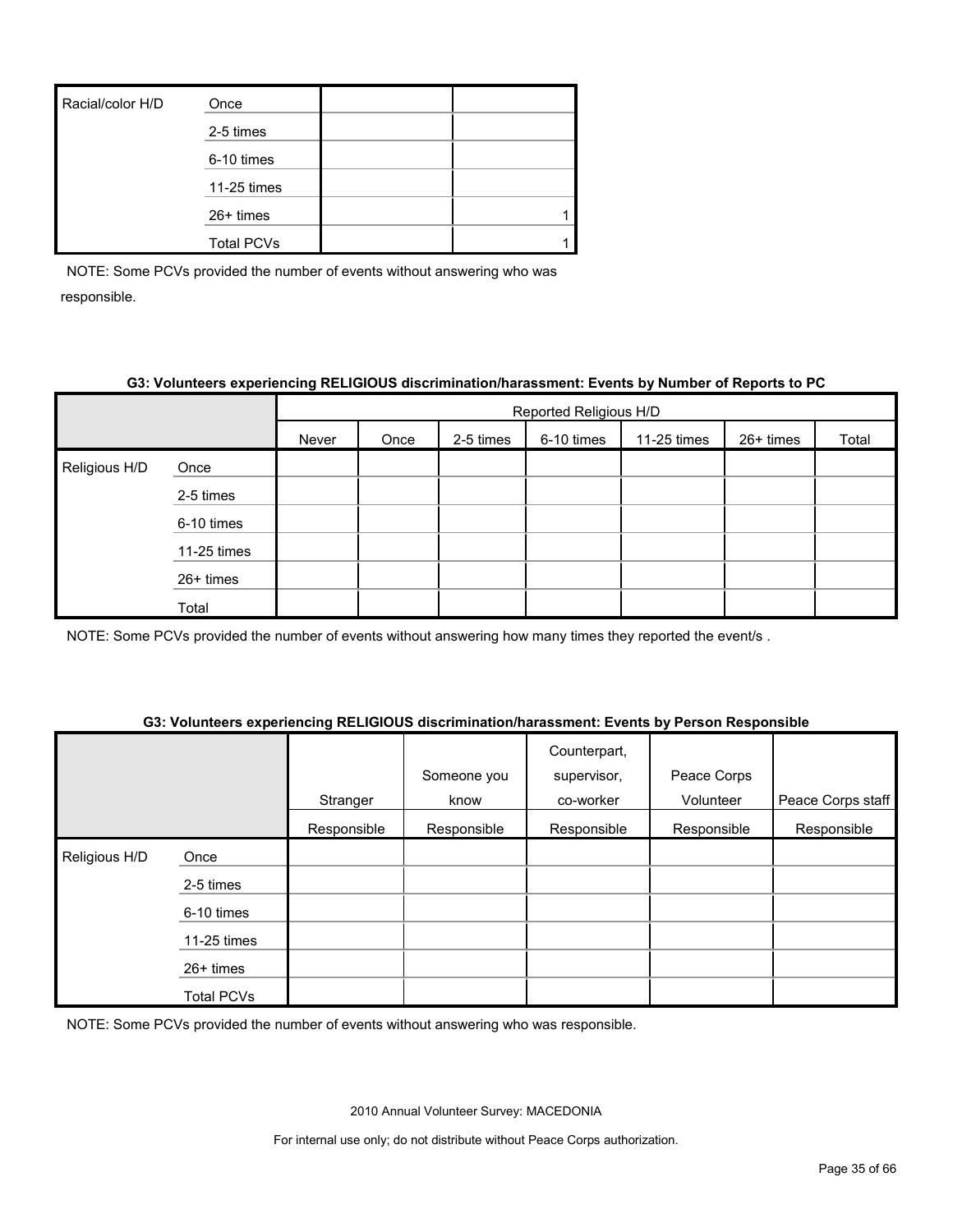#### **G3: Volunteers experiencing RELIGIOUS discrimination/harassment:**

|               |                   | Host country family<br>member | Other       |
|---------------|-------------------|-------------------------------|-------------|
|               |                   | Responsible                   | Responsible |
| Religious H/D | Once              |                               |             |
|               | 2-5 times         |                               |             |
|               | 6-10 times        |                               |             |
|               | 11-25 times       |                               |             |
|               | 26+ times         |                               |             |
|               | <b>Total PCVs</b> |                               |             |

#### **Events by Person Responsible**

NOTE: Some PCVs provided the number of events without answering who was responsible.

#### **G3: Volunteers experiencing SEXUAL ORIENTATION discrimination/harassment: Events by Number of Reports to PC**

|                        |             | Reported Sexual orientation H/D |      |           |            |             |
|------------------------|-------------|---------------------------------|------|-----------|------------|-------------|
|                        |             | Never                           | Once | 2-5 times | 6-10 times | 11-25 times |
| Sexual orientation H/D | Once        |                                 |      |           |            |             |
|                        | 2-5 times   |                                 |      |           |            |             |
|                        | 6-10 times  |                                 |      |           |            |             |
|                        | 11-25 times |                                 |      |           |            |             |
|                        | 26+ times   |                                 |      |           |            |             |
|                        | Total       | ົ                               |      |           |            |             |

NOTE: Some PCVs provided the number of events without answering how many times they reported the event/s .

#### **G3: Volunteers experiencing SEXUAL ORIENTATION discrimination/harassment:**

#### **Events by Number of Reports to PC**

|                        |             | Reported Sexual orientation H/D |       |  |
|------------------------|-------------|---------------------------------|-------|--|
|                        |             | 26+ times                       | Total |  |
| Sexual orientation H/D | Once        |                                 |       |  |
|                        | 2-5 times   |                                 |       |  |
|                        | 6-10 times  |                                 |       |  |
|                        | 11-25 times |                                 |       |  |
|                        | 26+ times   |                                 |       |  |
|                        | Total       |                                 |       |  |

2010 Annual Volunteer Survey: MACEDONIA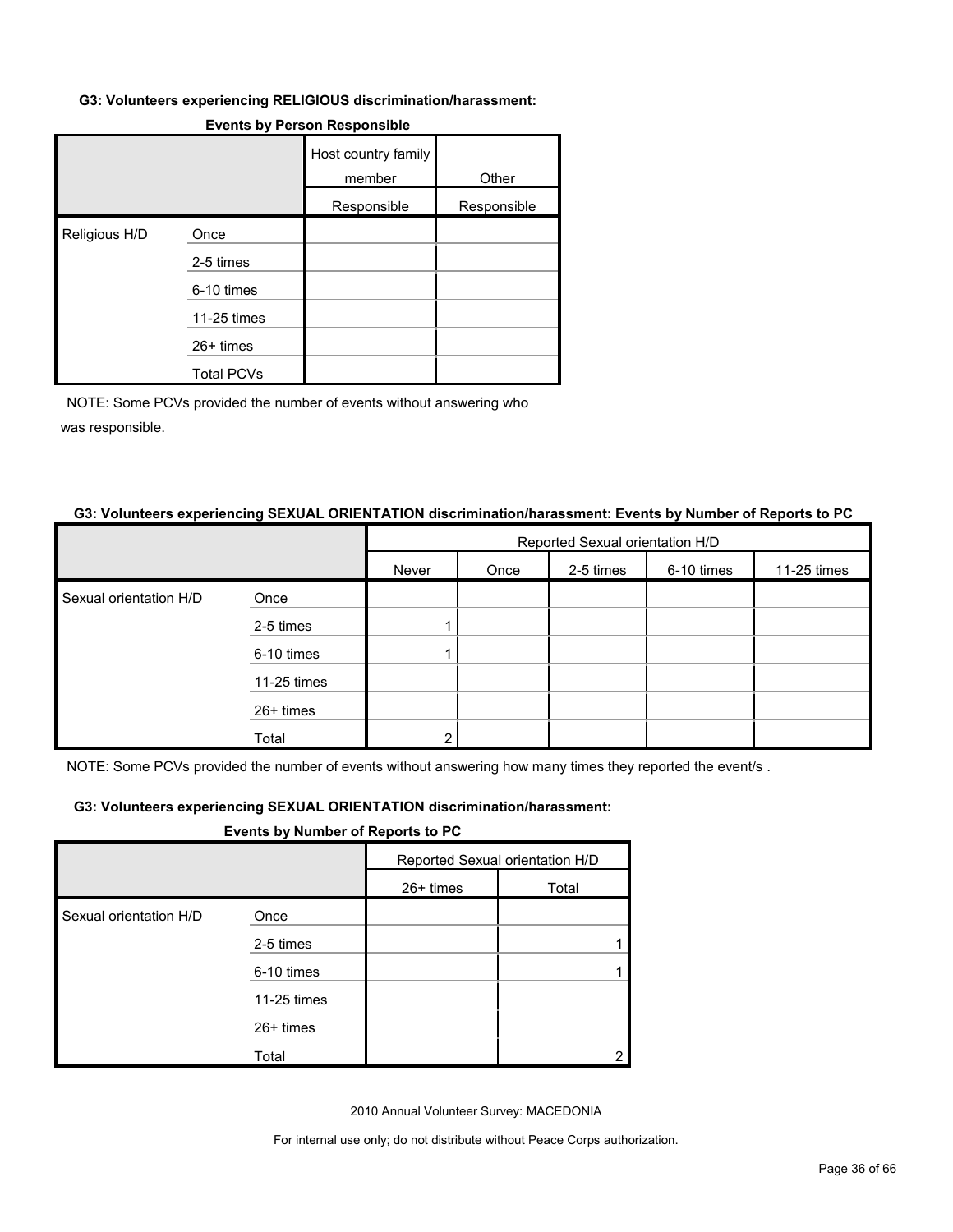#### **G3: Volunteers experiencing SEXUAL ORIENTATION discrimination/harassment:**

| Events by Number of Reports to PC |  |
|-----------------------------------|--|
|-----------------------------------|--|

|                        |             | Reported Sexual orientation H/D |       |
|------------------------|-------------|---------------------------------|-------|
|                        |             | 26+ times                       | Total |
| Sexual orientation H/D | Once        |                                 |       |
|                        | 2-5 times   |                                 |       |
|                        | 6-10 times  |                                 |       |
|                        | 11-25 times |                                 |       |
|                        | 26+ times   |                                 |       |
|                        | Total       |                                 |       |

NOTE: Some PCVs provided the number of events without answering how many times they reported the event/s .

#### **G3: Volunteers experiencing SEXUAL ORIENTATION discrimination/harassment: Events by Person Responsible**

|                        |                   |             |             | Counterpart, |             |             |
|------------------------|-------------------|-------------|-------------|--------------|-------------|-------------|
|                        |                   |             | Someone you | supervisor,  | Peace Corps | Peace Corps |
|                        |                   | Stranger    | know        | co-worker    | Volunteer   | staff       |
|                        |                   | Responsible | Responsible | Responsible  | Responsible | Responsible |
| Sexual orientation H/D | Once              |             |             |              |             |             |
|                        | 2-5 times         |             |             |              |             |             |
|                        | 6-10 times        |             |             |              |             |             |
|                        | 11-25 times       |             |             |              |             |             |
|                        | $26+$ times       |             |             |              |             |             |
|                        | <b>Total PCVs</b> |             |             |              |             |             |

NOTE: Some PCVs provided the number of events without answering who was responsible.

#### **G3: Volunteers experiencing SEXUAL ORIENTATION discrimination/harassment:**

#### **Events by Person Responsible**

|                        |             | Host country family<br>member | Other       |  |  |
|------------------------|-------------|-------------------------------|-------------|--|--|
|                        |             | Responsible                   | Responsible |  |  |
| Sexual orientation H/D | Once        |                               |             |  |  |
|                        | 2-5 times   |                               |             |  |  |
|                        | 6-10 times  |                               |             |  |  |
|                        | 11-25 times |                               |             |  |  |
|                        | $26+$ times |                               |             |  |  |

2010 Annual Volunteer Survey: MACEDONIA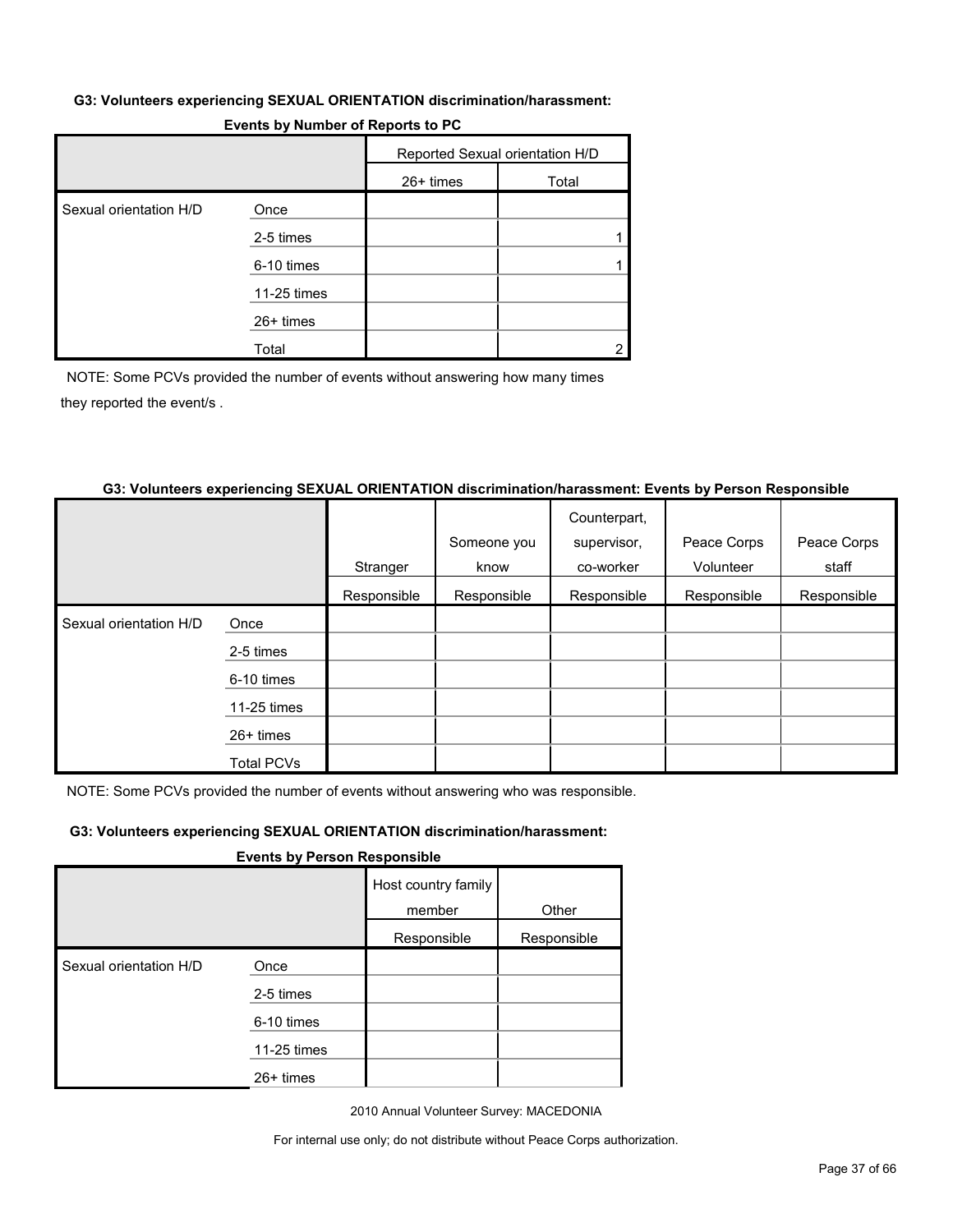|                              | 33: VOIUNteers experiencing PHTSICAL SEXUAL narassment: Events by Number of Reports to PC |                                       |      |           |            |             |
|------------------------------|-------------------------------------------------------------------------------------------|---------------------------------------|------|-----------|------------|-------------|
|                              |                                                                                           | Reported Sexual harassment (physical) |      |           |            |             |
|                              |                                                                                           | Never                                 | Once | 2-5 times | 6-10 times | 11-25 times |
| Sexual harassment (physical) | Once                                                                                      | 4                                     | 3    |           |            |             |
|                              | 2-5 times                                                                                 |                                       | 4    |           |            |             |
|                              | 6-10 times                                                                                |                                       |      |           |            |             |
|                              | 11-25 times                                                                               |                                       |      |           |            |             |
|                              | 26+ times                                                                                 |                                       |      |           |            |             |
|                              | Total                                                                                     | 5                                     |      |           |            |             |

## **G3: Volunteers experiencing PHYSICAL SEXUAL harassment: Events by Number of Reports to PC**

NOTE: Some PCVs provided the number of events without answering how many times they reported the event/s .

#### **G3: Volunteers experiencing PHYSICAL SEXUAL harassment: Events by Number of Reports**

|                              | to PC       |                                       |       |
|------------------------------|-------------|---------------------------------------|-------|
|                              |             | Reported Sexual harassment (physical) |       |
|                              |             | $26+$ times                           | Total |
| Sexual harassment (physical) | Once        |                                       |       |
|                              | 2-5 times   |                                       | 6     |
|                              | 6-10 times  |                                       |       |
|                              | 11-25 times |                                       |       |
|                              | $26+$ times |                                       |       |
|                              | Total       |                                       | 13    |

NOTE: Some PCVs provided the number of events without answering how many times they reported the event/s .

|  | G3: Volunteers experiencing PHYSICAL SEXUAL harassment: Events by Person Responsible |  |
|--|--------------------------------------------------------------------------------------|--|
|  |                                                                                      |  |

|                                      | Stranger    | Someone you<br>know | Counterpart,<br>supervisor,<br>co-worker | Peace Corps<br>Volunteer |
|--------------------------------------|-------------|---------------------|------------------------------------------|--------------------------|
|                                      |             |                     |                                          |                          |
|                                      | Responsible | Responsible         | Responsible                              | Responsible              |
| Sexual harassment (physical)<br>Once |             |                     |                                          |                          |

2010 Annual Volunteer Survey: MACEDONIA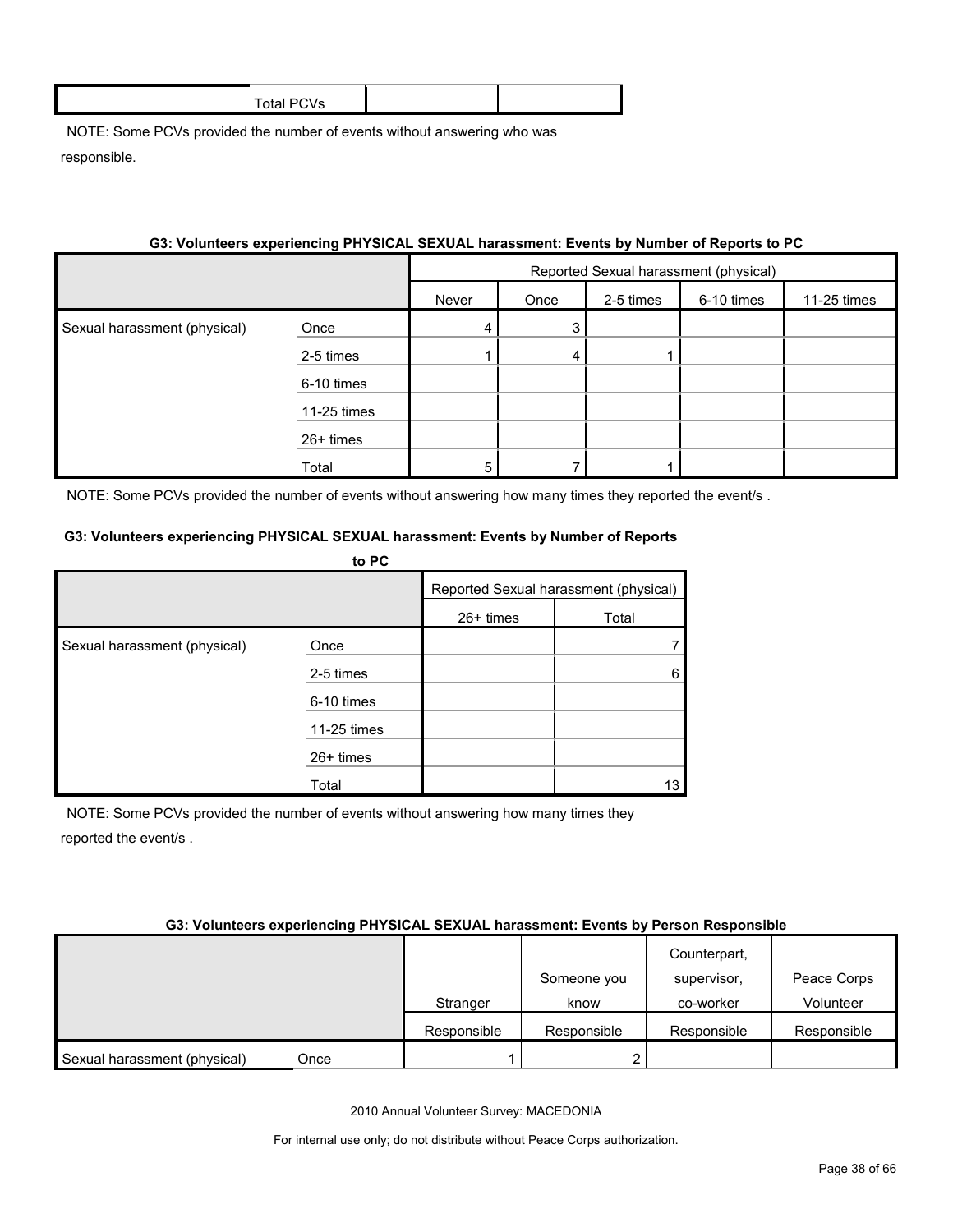| 2-5 times         |  |  |
|-------------------|--|--|
| 6-10 times        |  |  |
| 11-25 times       |  |  |
| 26+ times         |  |  |
| <b>Total PCVs</b> |  |  |

#### **G3: Volunteers experiencing PHYSICAL SEXUAL harassment: Events by Person Responsible**

|                              |                   | Peace Corps staff | Host country family<br>member | Other       |
|------------------------------|-------------------|-------------------|-------------------------------|-------------|
|                              |                   | Responsible       | Responsible                   | Responsible |
| Sexual harassment (physical) | Once              |                   |                               |             |
|                              | 2-5 times         |                   |                               |             |
|                              | 6-10 times        |                   |                               |             |
|                              | 11-25 times       |                   |                               |             |
|                              | $26+$ times       |                   |                               |             |
|                              | <b>Total PCVs</b> |                   |                               |             |

NOTE: Some PCVs provided the number of events without answering who was responsible.

#### **G3: Volunteers experiencing VERBAL SEXUAL harassment: Events by Number of Reports to PC**

|                            |             | Reported Sexual harassment (verbal) |      |           |            |             |
|----------------------------|-------------|-------------------------------------|------|-----------|------------|-------------|
|                            |             | Never                               | Once | 2-5 times | 6-10 times | 11-25 times |
| Sexual harassment (verbal) | Once        |                                     | 3    |           |            |             |
|                            | 2-5 times   |                                     |      |           |            |             |
|                            | 6-10 times  |                                     |      |           |            |             |
|                            | 11-25 times | $\overline{2}$                      |      |           |            |             |
|                            | 26+ times   |                                     |      |           |            |             |
|                            | Total       | 12                                  | 5    |           |            |             |

NOTE: Some PCVs provided the number of events without answering how many times they reported the event/s .

#### **G3: Volunteers experiencing VERBAL SEXUAL harassment: Events by Number of Reports**

|                            | to PC     |                                     |       |
|----------------------------|-----------|-------------------------------------|-------|
|                            |           | Reported Sexual harassment (verbal) |       |
|                            |           | $26+$ times                         | Total |
| Sexual harassment (verbal) | Once      |                                     |       |
|                            | 2-5 times |                                     |       |

2010 Annual Volunteer Survey: MACEDONIA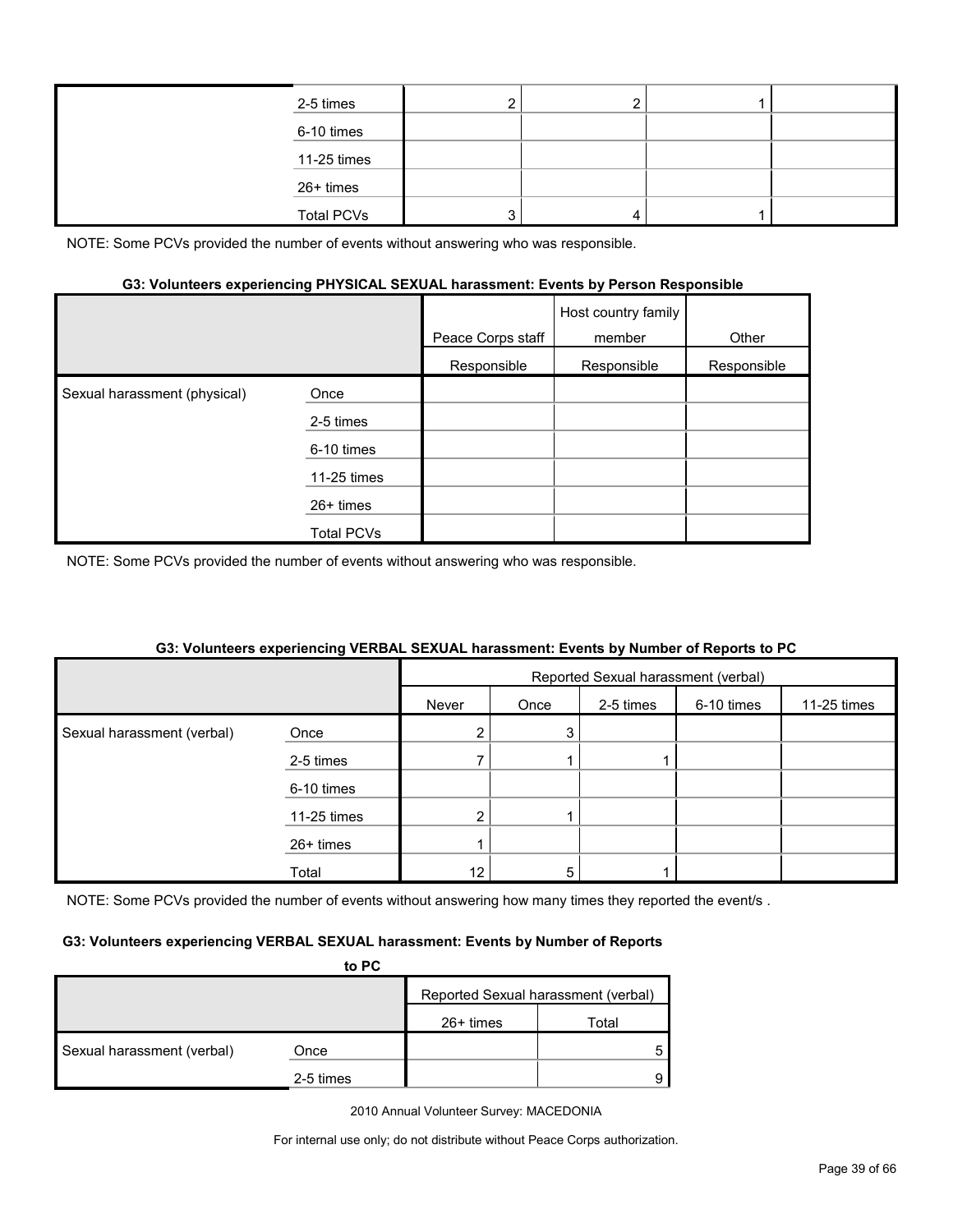| 6-10 times  |    |
|-------------|----|
| 11-25 times | ◠  |
| 26+ times   |    |
| Total       | 18 |

NOTE: Some PCVs provided the number of events without answering how many times they reported the event/s .

#### **G3: Volunteers experiencing VERBAL SEXUAL harassment: Events by Person Responsible**

|                            |                   | Stranger    | Someone you<br>know | Counterpart,<br>supervisor,<br>co-worker | Peace Corps<br>Volunteer |
|----------------------------|-------------------|-------------|---------------------|------------------------------------------|--------------------------|
|                            |                   | Responsible | Responsible         | Responsible                              | Responsible              |
| Sexual harassment (verbal) | Once              |             |                     |                                          |                          |
|                            | 2-5 times         | 4           |                     |                                          |                          |
|                            | 6-10 times        |             |                     |                                          |                          |
|                            | 11-25 times       |             |                     |                                          |                          |
|                            | 26+ times         |             |                     |                                          |                          |
|                            | <b>Total PCVs</b> | 8           | 5                   | ົ                                        |                          |

NOTE: Some PCVs provided the number of events without answering who was responsible.

#### **G3: Volunteers experiencing VERBAL SEXUAL harassment: Events by Person Responsible**

|                            |                   | Peace Corps staff | Host country family<br>member | Other       |
|----------------------------|-------------------|-------------------|-------------------------------|-------------|
|                            |                   | Responsible       | Responsible                   | Responsible |
| Sexual harassment (verbal) | Once              |                   |                               |             |
|                            | 2-5 times         |                   |                               |             |
|                            | 6-10 times        |                   |                               |             |
|                            | 11-25 times       |                   |                               |             |
|                            | 26+ times         |                   |                               |             |
|                            | <b>Total PCVs</b> |                   |                               |             |

NOTE: Some PCVs provided the number of events without answering who was responsible.

#### **G4: Please indicate the number of times you experienced the following types of crimes: PERCENTAGES**

|  |  | None | Once | .<br>times | $\cdots$<br>times<br>. ו - י | ⊥-25 tiri<br>times<br>∼ | $26 -$<br>times | otal |
|--|--|------|------|------------|------------------------------|-------------------------|-----------------|------|
|--|--|------|------|------------|------------------------------|-------------------------|-----------------|------|

2010 Annual Volunteer Survey: MACEDONIA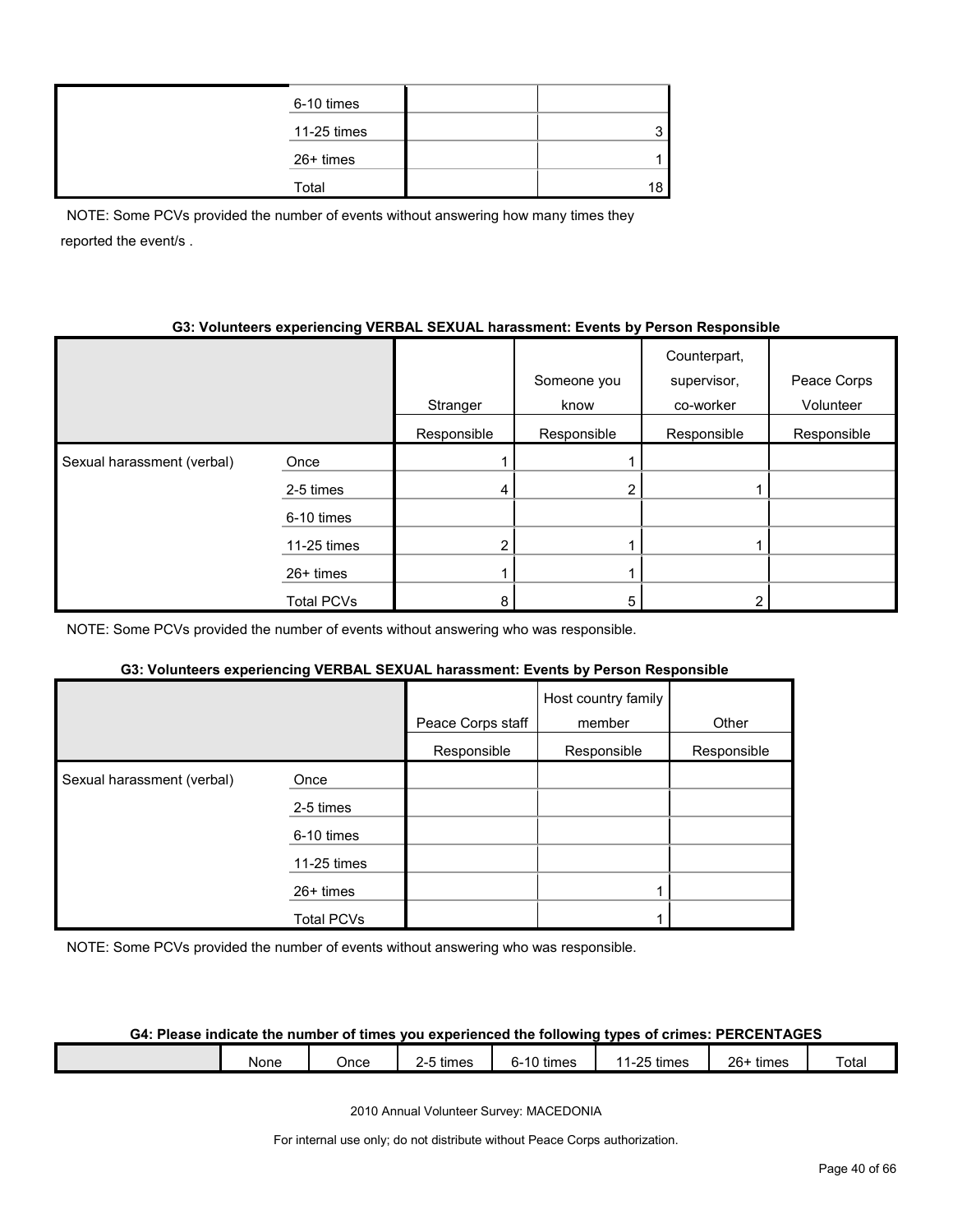| <b>Buglary</b>     | 94%  | 6%  |       |  | 49 |
|--------------------|------|-----|-------|--|----|
| Theft              | 90%  | 8%  | $2\%$ |  | 52 |
| Robbery            | 100% |     |       |  | 49 |
| Physical assault   | 82%  | 10% | 8%    |  | 51 |
| Aggravated assault | 96%  | 4%  |       |  | 50 |
| Sexual assault     | 83%  | 11% | 6%    |  | 54 |
| Rape               | 100% |     |       |  | 49 |

#### **G4: Please indicate the number of times you experienced the following types of crimes: NUMBERS**

|                    | None | Once | 2-5 times | 6-10 times | 11-25 times | 26+ times | Total           |
|--------------------|------|------|-----------|------------|-------------|-----------|-----------------|
| <b>Buglary</b>     | 46   | 3    |           |            |             |           | 49              |
| Theft              | 47   | 4    |           |            |             |           | 52 <sub>1</sub> |
| Robbery            | 49   |      |           |            |             |           | 49              |
| Physical assault   | 42   | 5    | 4         |            |             |           | 51              |
| Aggravated assault | 48   | 2    |           |            |             |           | 50              |
| Sexual assault     | 45   | 6    | 3         |            |             |           | 54              |
| Rape               | 49   |      |           |            |             |           | 49              |
| Attempted rape     | 49   |      |           |            |             |           | 49              |

#### **G4: Volunteers experiencing BURGLARY: Events by Number of Reports to PC**

|                |             |       |        |           | <b>Buglary Reported</b> |             |           |       |
|----------------|-------------|-------|--------|-----------|-------------------------|-------------|-----------|-------|
|                |             | Never | Once   | 2-5 times | 6-10 times              | 11-25 times | 26+ times | Total |
| <b>Buglary</b> | Once        |       | ົ<br>ے |           |                         |             |           | 3     |
|                | 2-5 times   |       |        |           |                         |             |           |       |
|                | 6-10 times  |       |        |           |                         |             |           |       |
|                | 11-25 times |       |        |           |                         |             |           |       |
|                | 26+ times   |       |        |           |                         |             |           |       |
|                | Total       |       | ົ      |           |                         |             |           | 3     |

NOTE: Some PCVs provided the number of events without answering how many times they reported the event/s.

#### **G4: Volunteers experiencing BURGLARY: Events by Person Responsible**

2010 Annual Volunteer Survey: MACEDONIA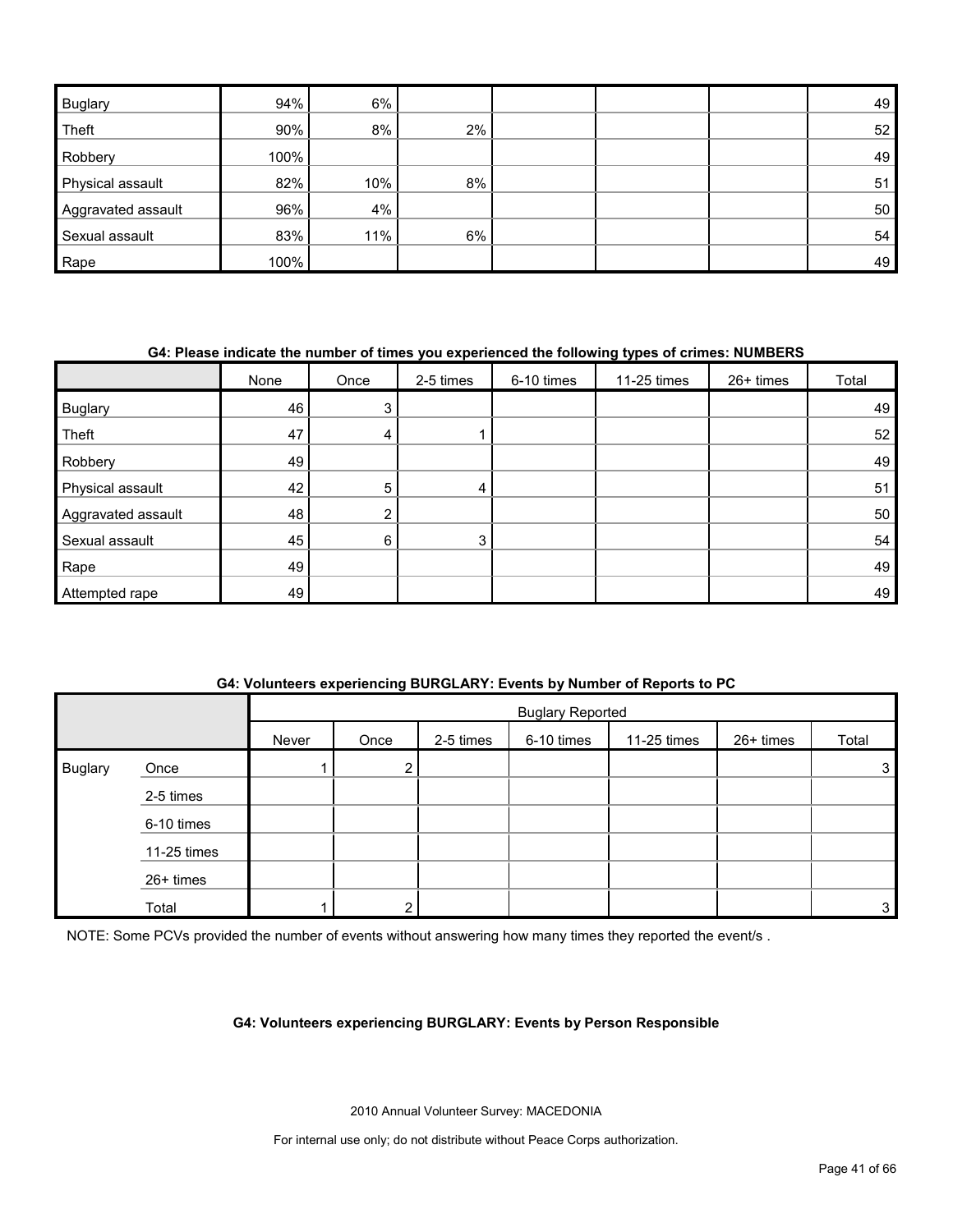|                |                   | Stranger    | Someone you<br>know | Counterpart,<br>supervisor,<br>co-worker | Peace Corps<br>Volunteer | Peace Corps staff |
|----------------|-------------------|-------------|---------------------|------------------------------------------|--------------------------|-------------------|
|                |                   | Responsible | Responsible         | Responsible                              | Responsible              | Responsible       |
| <b>Buglary</b> | Once              |             |                     |                                          |                          |                   |
|                | 2-5 times         |             |                     |                                          |                          |                   |
|                | 6-10 times        |             |                     |                                          |                          |                   |
|                | 11-25 times       |             |                     |                                          |                          |                   |
|                | 26+ times         |             |                     |                                          |                          |                   |
|                | <b>Total PCVs</b> |             |                     |                                          |                          |                   |

#### **G4: Volunteers experiencing BURGLARY: Events by Person**

| Responsible    |                   |                               |             |  |  |  |  |  |
|----------------|-------------------|-------------------------------|-------------|--|--|--|--|--|
|                |                   | Host country family<br>member | Other       |  |  |  |  |  |
|                |                   | Responsible                   | Responsible |  |  |  |  |  |
| <b>Buglary</b> | Once              |                               |             |  |  |  |  |  |
|                | 2-5 times         |                               |             |  |  |  |  |  |
|                | 6-10 times        |                               |             |  |  |  |  |  |
|                | 11-25 times       |                               |             |  |  |  |  |  |
|                | $26+$ times       |                               |             |  |  |  |  |  |
|                | <b>Total PCVs</b> |                               |             |  |  |  |  |  |

NOTE: Some PCVs provided the number of events without answering

who was responsible.

|       | G4: Volunteers experiencing THEFT: Events by Number of Reports to PC |       |                       |           |            |             |           |       |  |  |
|-------|----------------------------------------------------------------------|-------|-----------------------|-----------|------------|-------------|-----------|-------|--|--|
|       |                                                                      |       | <b>Theft Reported</b> |           |            |             |           |       |  |  |
|       |                                                                      | Never | Once                  | 2-5 times | 6-10 times | 11-25 times | 26+ times | Total |  |  |
| Theft | Once                                                                 |       |                       |           |            |             |           | 4     |  |  |
|       | 2-5 times                                                            |       |                       |           |            |             |           |       |  |  |
|       | 6-10 times                                                           |       |                       |           |            |             |           |       |  |  |
|       | 11-25 times                                                          |       |                       |           |            |             |           |       |  |  |
|       | $26+$ times                                                          |       |                       |           |            |             |           |       |  |  |
|       | Total                                                                |       |                       |           |            |             |           | 5.    |  |  |

2010 Annual Volunteer Survey: MACEDONIA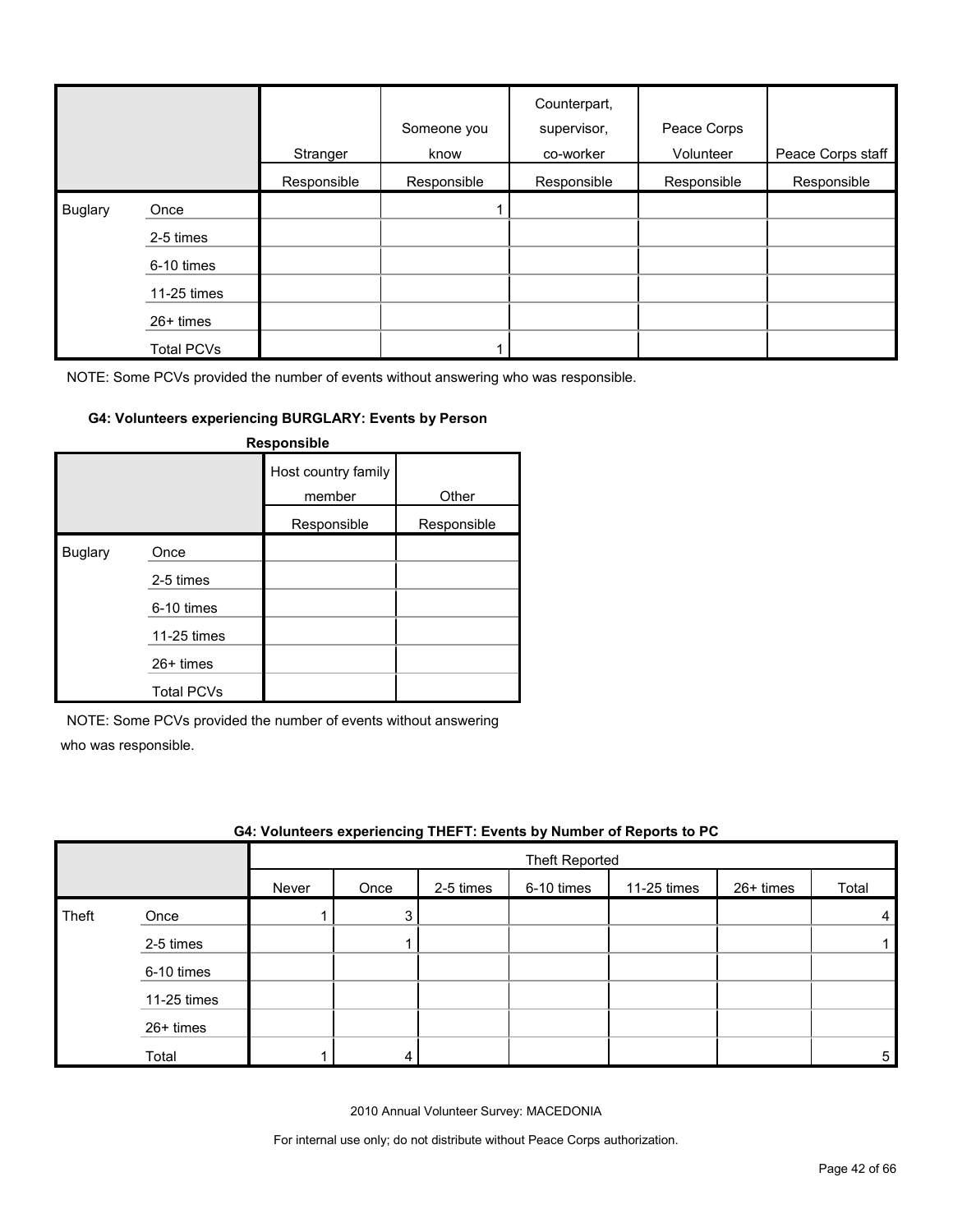#### **G4: Volunteers experiencing THEFT: Events by Number of Reports to PC**

|       |             |       | Theft Reported |           |            |             |           |       |
|-------|-------------|-------|----------------|-----------|------------|-------------|-----------|-------|
|       |             | Never | Once           | 2-5 times | 6-10 times | 11-25 times | 26+ times | Total |
| Theft | Once        |       | 3              |           |            |             |           | 4     |
|       | 2-5 times   |       |                |           |            |             |           |       |
|       | 6-10 times  |       |                |           |            |             |           |       |
|       | 11-25 times |       |                |           |            |             |           |       |
|       | 26+ times   |       |                |           |            |             |           |       |
|       | Total       |       |                |           |            |             |           | 5     |

NOTE: Some PCVs provided the number of events without answering how many times they reported the event/s.

#### **G4: Volunteers experiencing THEFT: Events by Person Responsible**

|       |                   | Stranger    | Someone you<br>know | Counterpart,<br>supervisor,<br>co-worker | Peace Corps<br>Volunteer | Peace Corps staff |
|-------|-------------------|-------------|---------------------|------------------------------------------|--------------------------|-------------------|
|       |                   | Responsible | Responsible         | Responsible                              | Responsible              | Responsible       |
| Theft | Once              |             |                     |                                          |                          |                   |
|       | 2-5 times         |             |                     |                                          |                          |                   |
|       | 6-10 times        |             |                     |                                          |                          |                   |
|       | 11-25 times       |             |                     |                                          |                          |                   |
|       | 26+ times         |             |                     |                                          |                          |                   |
|       | <b>Total PCVs</b> |             |                     |                                          |                          |                   |

NOTE: Some PCVs provided the number of events without answering who was responsible.

#### **G4: Volunteers experiencing THEFT: Events by Person Responsible**

|       |                   | Host country family<br>member | Other       |
|-------|-------------------|-------------------------------|-------------|
|       |                   | Responsible                   | Responsible |
| Theft | Once              |                               |             |
|       | 2-5 times         |                               |             |
|       | 6-10 times        |                               |             |
|       | 11-25 times       |                               |             |
|       | $26+$ times       |                               |             |
|       | <b>Total PCVs</b> |                               |             |

2010 Annual Volunteer Survey: MACEDONIA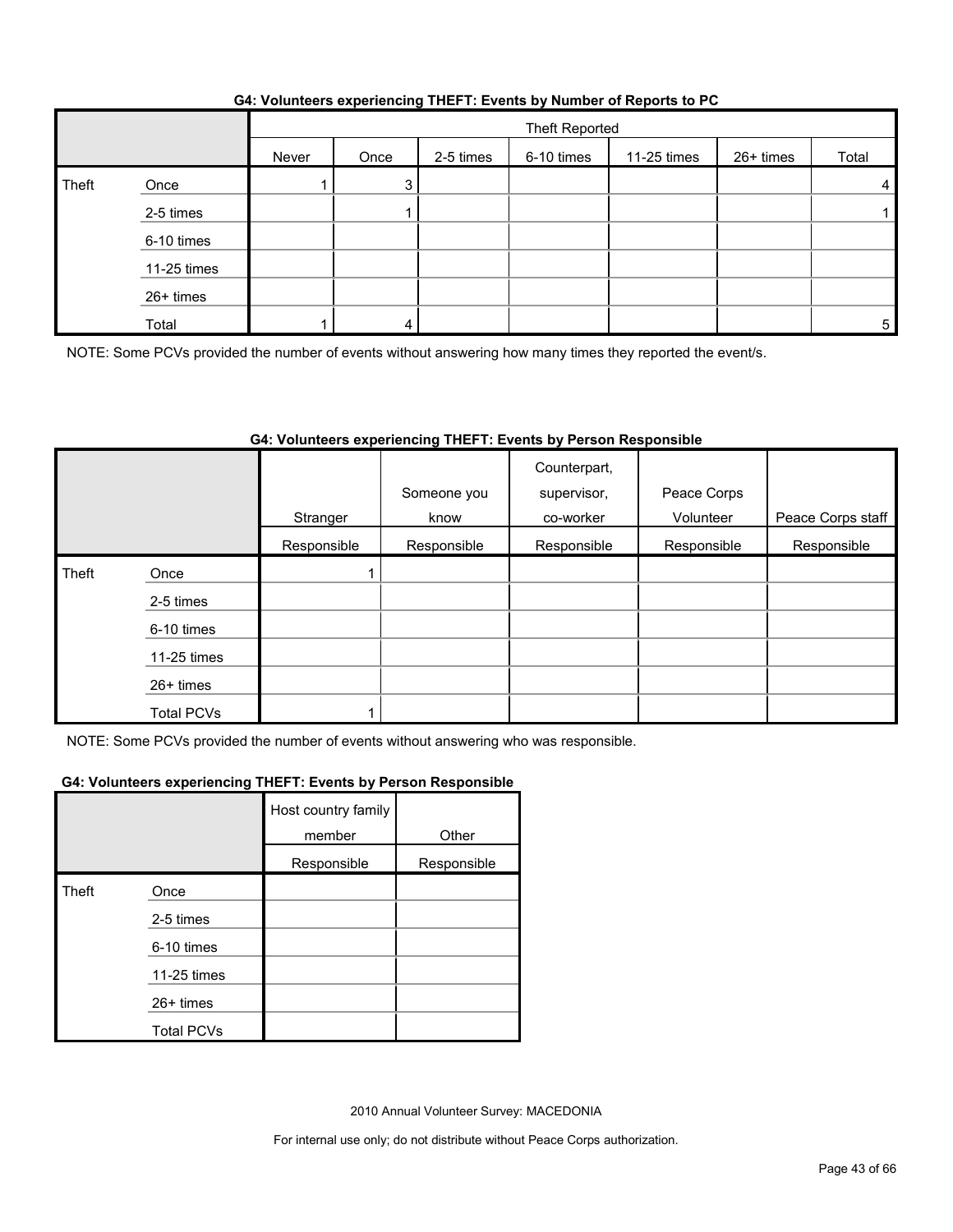#### **G4: Volunteers experiencing THEFT: Events by Person Responsible**

|       |                   | Host country family<br>member | Other       |
|-------|-------------------|-------------------------------|-------------|
|       |                   | Responsible                   | Responsible |
| Theft | Once              |                               |             |
|       | 2-5 times         |                               |             |
|       | 6-10 times        |                               |             |
|       | 11-25 times       |                               |             |
|       | 26+ times         |                               |             |
|       | <b>Total PCVs</b> |                               |             |

NOTE: Some PCVs provided the number of events without answering who was responsible.

|         |             |       | Robbery Reported |           |            |             |           |       |  |
|---------|-------------|-------|------------------|-----------|------------|-------------|-----------|-------|--|
|         |             | Never | Once             | 2-5 times | 6-10 times | 11-25 times | 26+ times | Total |  |
| Robbery | Once        |       |                  |           |            |             |           |       |  |
|         | 2-5 times   |       |                  |           |            |             |           |       |  |
|         | 6-10 times  |       |                  |           |            |             |           |       |  |
|         | 11-25 times |       |                  |           |            |             |           |       |  |
|         | 26+ times   |       |                  |           |            |             |           |       |  |
|         | Total       |       |                  |           |            |             |           |       |  |

#### **G4: Volunteers experiencing ROBBERY: Events by Number of Reports to PC**

NOTE: Some PCVs provided the number of events without answering how many times they reported the event/s.

#### **G4: Volunteers experiencing ROBBERY: Events by Person Responsible**

|         |             | Stranger    | Someone you<br>know | Counterpart,<br>supervisor,<br>co-worker | Peace Corps<br>Volunteer | Peace Corps staff |
|---------|-------------|-------------|---------------------|------------------------------------------|--------------------------|-------------------|
|         |             | Responsible | Responsible         | Responsible                              | Responsible              | Responsible       |
| Robbery | Once        |             |                     |                                          |                          |                   |
|         | 2-5 times   |             |                     |                                          |                          |                   |
|         | 6-10 times  |             |                     |                                          |                          |                   |
|         | 11-25 times |             |                     |                                          |                          |                   |
|         | $26+$ times |             |                     |                                          |                          |                   |

2010 Annual Volunteer Survey: MACEDONIA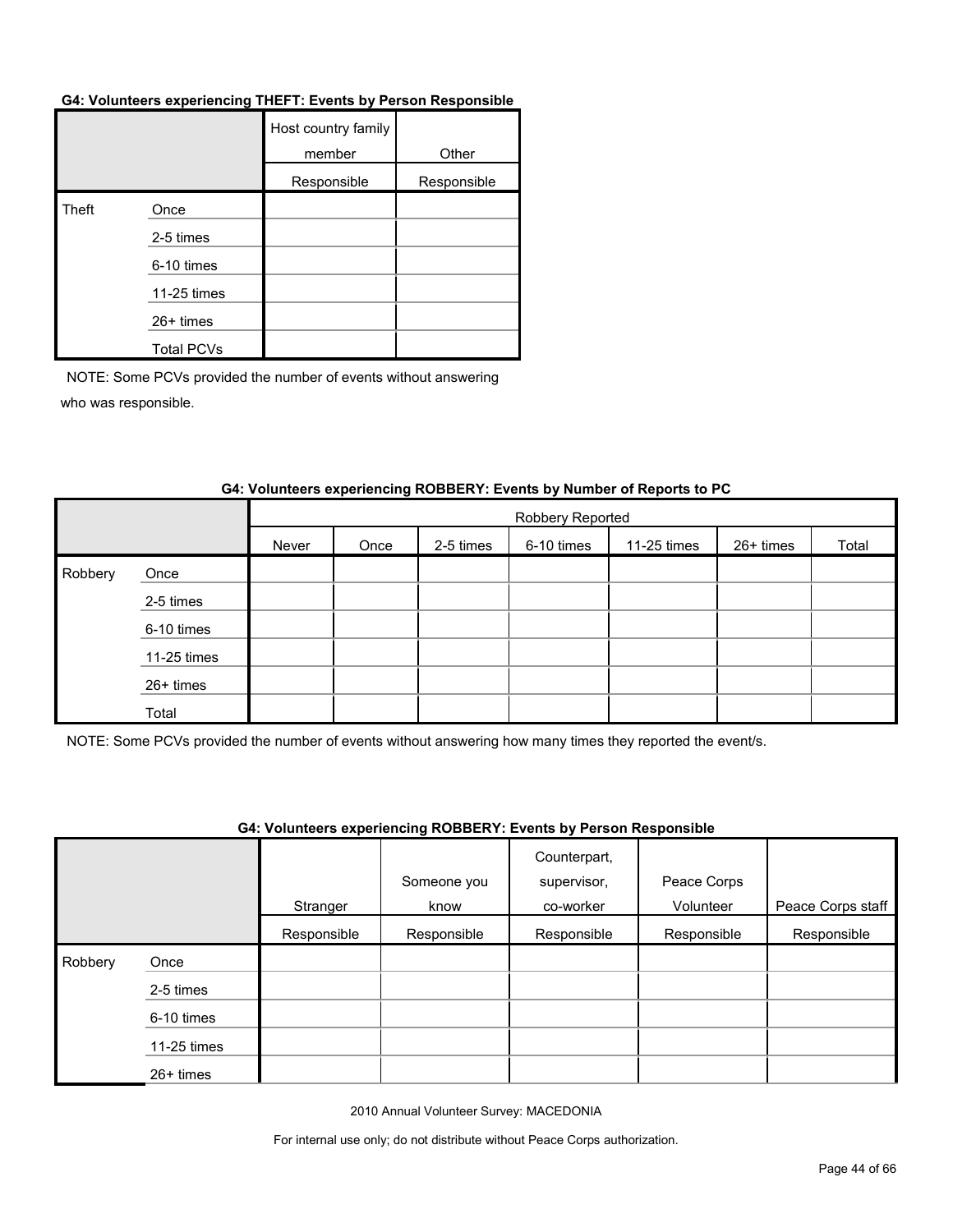| $ -$<br><b>Total PL</b><br>$\mathbf{v}$ |  |  |  |
|-----------------------------------------|--|--|--|
|                                         |  |  |  |

#### **G4: Volunteers experiencing ROBBERY: Events by Person**

|         |                   | Responsible                   |             |
|---------|-------------------|-------------------------------|-------------|
|         |                   | Host country family<br>member | Other       |
|         |                   | Responsible                   | Responsible |
| Robbery | Once              |                               |             |
|         | 2-5 times         |                               |             |
|         | 6-10 times        |                               |             |
|         | 11-25 times       |                               |             |
|         | $26+$ times       |                               |             |
|         | <b>Total PCVs</b> |                               |             |

NOTE: Some PCVs provided the number of events without answering who was responsible.

|                  |             | $\bullet$ in relative to experient and in the set of $\bullet$ is the set of $\bullet$ in the set of the set of $\bullet$ |                           |           |            |             |           |                |
|------------------|-------------|---------------------------------------------------------------------------------------------------------------------------|---------------------------|-----------|------------|-------------|-----------|----------------|
|                  |             |                                                                                                                           | Physical assault Reported |           |            |             |           |                |
|                  |             | Never                                                                                                                     | Once                      | 2-5 times | 6-10 times | 11-25 times | 26+ times | Total          |
| Physical assault | Once        |                                                                                                                           | 3                         |           |            |             |           | 5 <sub>1</sub> |
|                  | 2-5 times   |                                                                                                                           | $\mathbf{2}^{\circ}$      |           |            |             |           | 4              |
|                  | 6-10 times  |                                                                                                                           |                           |           |            |             |           |                |
|                  | 11-25 times |                                                                                                                           |                           |           |            |             |           |                |
|                  | 26+ times   |                                                                                                                           |                           |           |            |             |           |                |
|                  | Total       |                                                                                                                           | 5                         |           |            |             |           | 9              |

#### **G4: Volunteers experiencing PHYSICAL ASSAULT: Events by Number of Reports to PC**

NOTE: Some PCVs provided the number of events without answering how many times they reported the event/s.

#### **G4: Volunteers experiencing PHYSICAL ASSAULT: Events by Person Responsible**

|                  |      |             |             | Counterpart, |             |             |
|------------------|------|-------------|-------------|--------------|-------------|-------------|
|                  |      |             | Someone you | supervisor,  | Peace Corps | Peace Corps |
|                  |      | Stranger    | know        | co-worker    | Volunteer   | staff       |
|                  |      | Responsible | Responsible | Responsible  | Responsible | Responsible |
| Physical assault | Once |             |             |              |             |             |

2010 Annual Volunteer Survey: MACEDONIA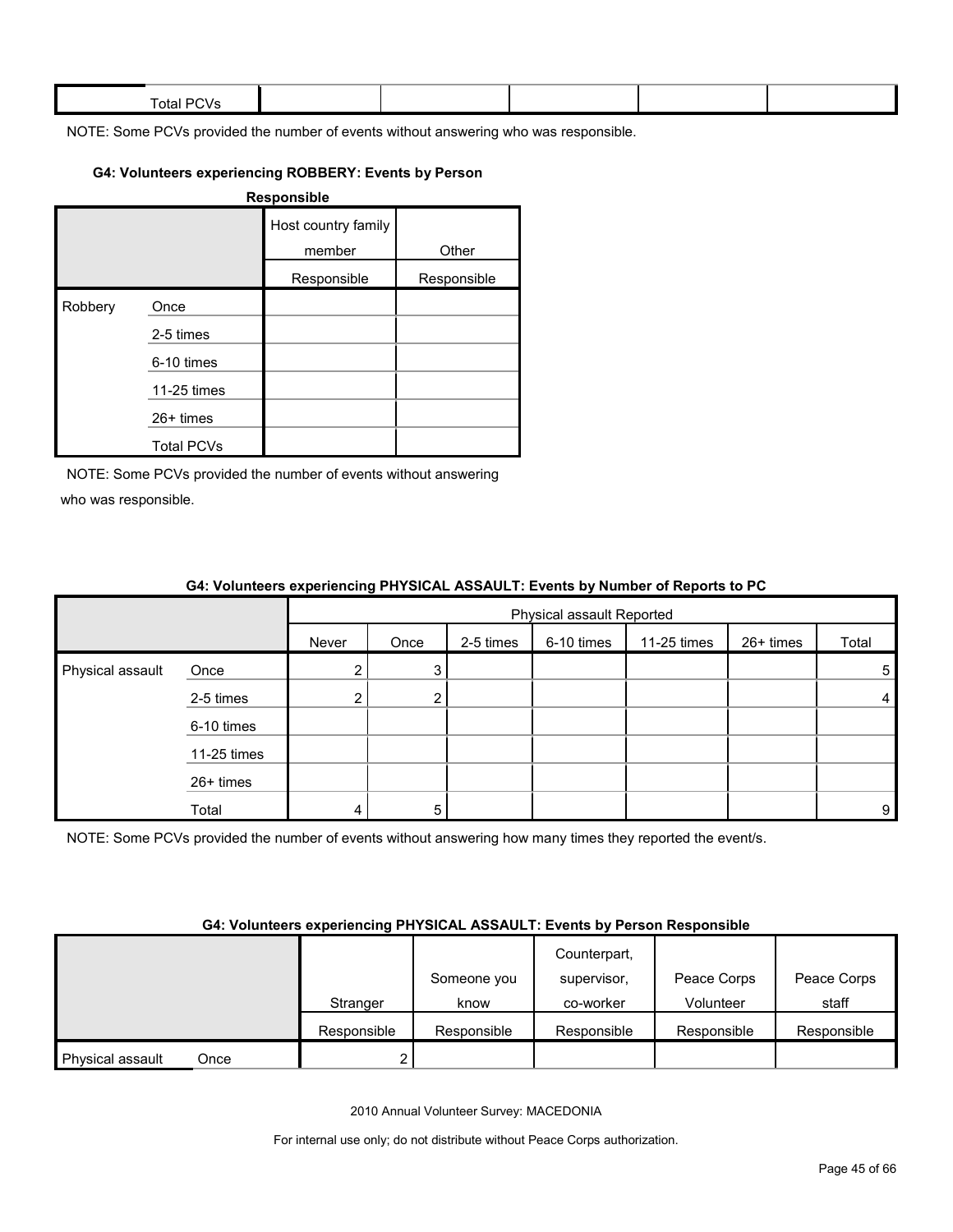|  | 2-5 times         |  |  |  |
|--|-------------------|--|--|--|
|  | 6-10 times        |  |  |  |
|  | 11-25 times       |  |  |  |
|  | 26+ times         |  |  |  |
|  | <b>Total PCVs</b> |  |  |  |

#### **G4: Volunteers experiencing PHYSICAL ASSAULT: Events by Person**

|                  | Responsible       |                               |             |
|------------------|-------------------|-------------------------------|-------------|
|                  |                   | Host country family<br>member | Other       |
|                  |                   | Responsible                   | Responsible |
| Physical assault | Once              |                               |             |
|                  | 2-5 times         |                               |             |
|                  | 6-10 times        |                               |             |
|                  | 11-25 times       |                               |             |
|                  | 26+ times         |                               |             |
|                  | <b>Total PCVs</b> |                               |             |

NOTE: Some PCVs provided the number of events without answering who was responsible.

#### **G4: Volunteers experiencing AGGRAVATED ASSAULT: Events by Number of Reports to PC**

|                    |             | Aggravated assault Reported |      |           |            |             |
|--------------------|-------------|-----------------------------|------|-----------|------------|-------------|
|                    |             | Never                       | Once | 2-5 times | 6-10 times | 11-25 times |
| Aggravated assault | Once        |                             | っ    |           |            |             |
|                    | 2-5 times   |                             |      |           |            |             |
|                    | 6-10 times  |                             |      |           |            |             |
|                    | 11-25 times |                             |      |           |            |             |
|                    | 26+ times   |                             |      |           |            |             |
|                    | Total       |                             | ◠    |           |            |             |

NOTE: Some PCVs provided the number of events without answering how many times they reported the event/s.

#### **G4: Volunteers experiencing AGGRAVATED ASSAULT: Events by Number of**

| <b>Reports to PC</b> |             |                             |  |  |  |
|----------------------|-------------|-----------------------------|--|--|--|
|                      |             | Aggravated assault Reported |  |  |  |
|                      | $26+$ times | Total                       |  |  |  |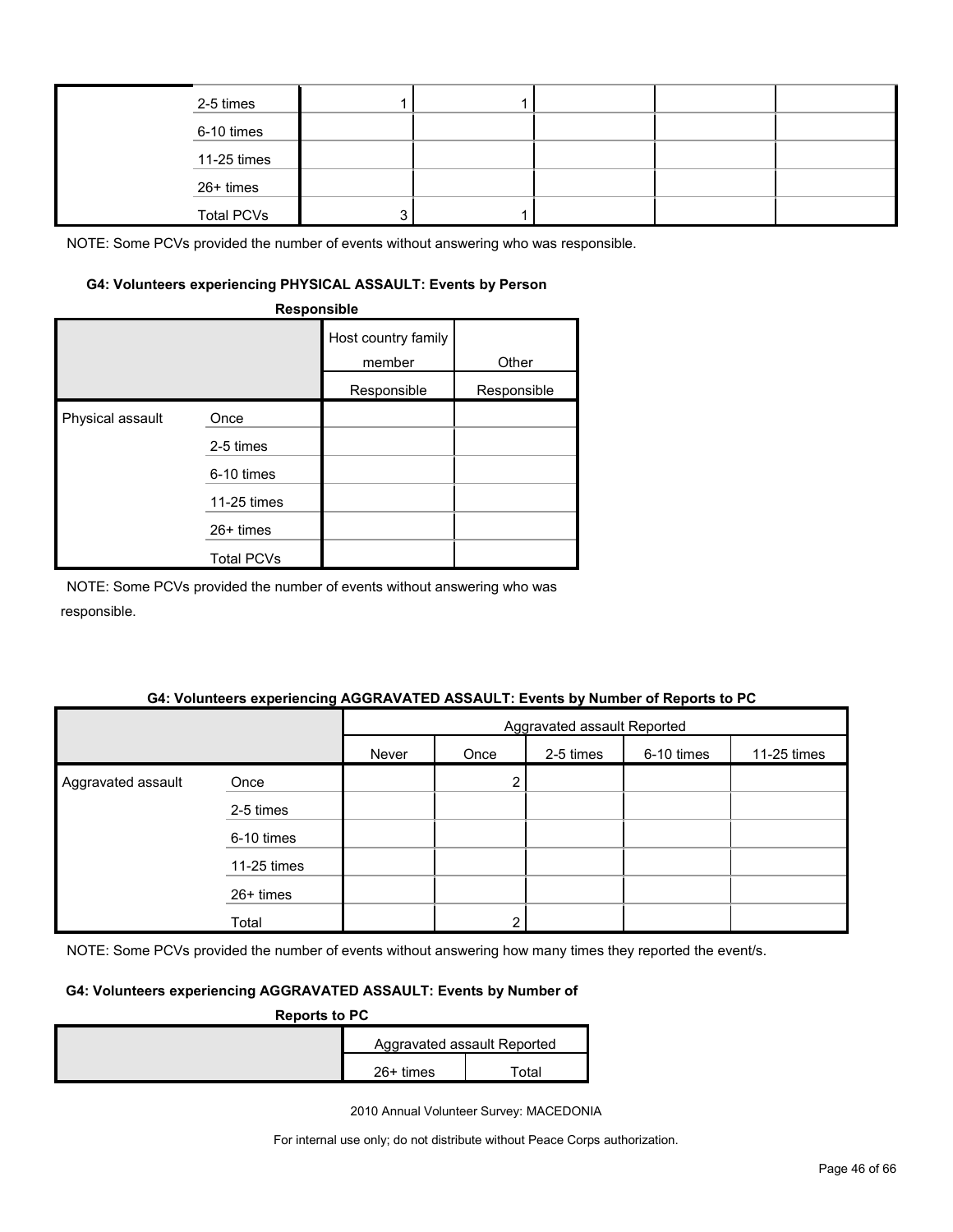| Aggravated assault | Once        |  |
|--------------------|-------------|--|
|                    | 2-5 times   |  |
|                    | 6-10 times  |  |
|                    | 11-25 times |  |
|                    | $26+$ times |  |
|                    | Total       |  |

NOTE: Some PCVs provided the number of events without answering how many times they reported the event/s.

#### **G4: Volunteers experiencing AGGRAVATED ASSAULT: Events by Person Responsible**

|                    |             | Stranger    | Someone you<br>know | Counterpart,<br>supervisor,<br>co-worker | Peace Corps<br>Volunteer | Peace Corps<br>staff |
|--------------------|-------------|-------------|---------------------|------------------------------------------|--------------------------|----------------------|
|                    |             | Responsible | Responsible         | Responsible                              | Responsible              | Responsible          |
| Aggravated assault | Once        |             |                     |                                          |                          |                      |
|                    | 2-5 times   |             |                     |                                          |                          |                      |
|                    | 6-10 times  |             |                     |                                          |                          |                      |
|                    | 11-25 times |             |                     |                                          |                          |                      |
|                    | $26+$ times |             |                     |                                          |                          |                      |
|                    | Total PCVs  |             |                     |                                          |                          |                      |

NOTE: Some PCVs provided the number of events without answering who was responsible.

#### **G4: Volunteers experiencing AGGRAVATED ASSAULT: Events by Person**

| <b>Responsible</b> |                                 |                               |             |  |  |  |
|--------------------|---------------------------------|-------------------------------|-------------|--|--|--|
|                    |                                 | Host country family<br>member | Other       |  |  |  |
|                    |                                 | Responsible                   | Responsible |  |  |  |
| Aggravated assault | Once<br>2-5 times<br>6-10 times |                               |             |  |  |  |
|                    | 11-25 times                     |                               |             |  |  |  |
|                    | $26+$ times                     |                               |             |  |  |  |
|                    | <b>Total PCVs</b>               |                               |             |  |  |  |

NOTE: Some PCVs provided the number of events without answering who was responsible.

2010 Annual Volunteer Survey: MACEDONIA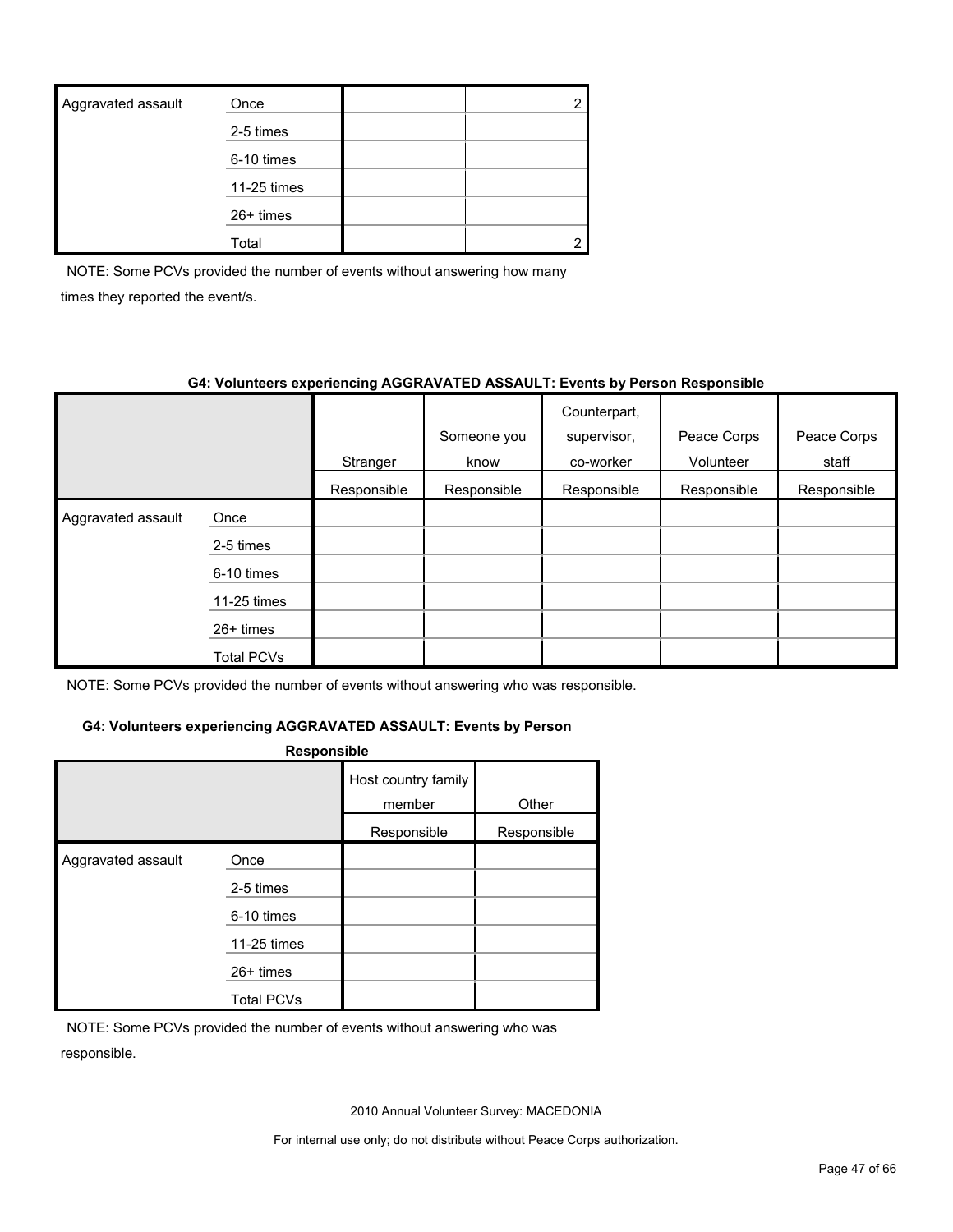|                |             |       | . <b>. .</b><br>Sexual assault Reported |           |            |             |           |       |
|----------------|-------------|-------|-----------------------------------------|-----------|------------|-------------|-----------|-------|
|                |             | Never | Once                                    | 2-5 times | 6-10 times | 11-25 times | 26+ times | Total |
| Sexual assault | Once        | 3     | 3                                       |           |            |             |           | 6     |
|                | 2-5 times   |       | ◠                                       |           |            |             |           | 3     |
|                | 6-10 times  |       |                                         |           |            |             |           |       |
|                | 11-25 times |       |                                         |           |            |             |           |       |
|                | 26+ times   |       |                                         |           |            |             |           |       |
|                | Total       | 3     | 5                                       |           |            |             |           | 9     |

#### **G4: Volunteers experiencing SEXUAL ASSAULT: Events by Number of Reports to PC**

NOTE: Some PCVs provided the number of events without answering how many times they reported the event/s.

#### **G4: Volunteers experiencing SEXUAL ASSAULT: Events by Person Responsible**

|                |                   | Stranger    | Someone you<br>know | Counterpart,<br>supervisor,<br>co-worker | Peace Corps<br>Volunteer | Peace Corps<br>staff |
|----------------|-------------------|-------------|---------------------|------------------------------------------|--------------------------|----------------------|
|                |                   | Responsible | Responsible         | Responsible                              | Responsible              | Responsible          |
| Sexual assault | Once              |             |                     |                                          |                          |                      |
|                | 2-5 times         |             | ົ                   |                                          |                          |                      |
|                | 6-10 times        |             |                     |                                          |                          |                      |
|                | 11-25 times       |             |                     |                                          |                          |                      |
|                | $26+$ times       |             |                     |                                          |                          |                      |
|                | <b>Total PCVs</b> |             |                     |                                          |                          |                      |

NOTE: Some PCVs provided the number of events without answering who was responsible.

#### **G4: Volunteers experiencing SEXUAL ASSAULT: Events by Person**

**Responsible**

|                |             | Host country family |             |
|----------------|-------------|---------------------|-------------|
|                |             | member              | Other       |
|                |             | Responsible         | Responsible |
| Sexual assault | Once        |                     |             |
|                | 2-5 times   |                     |             |
|                | 6-10 times  |                     |             |
|                | 11-25 times |                     |             |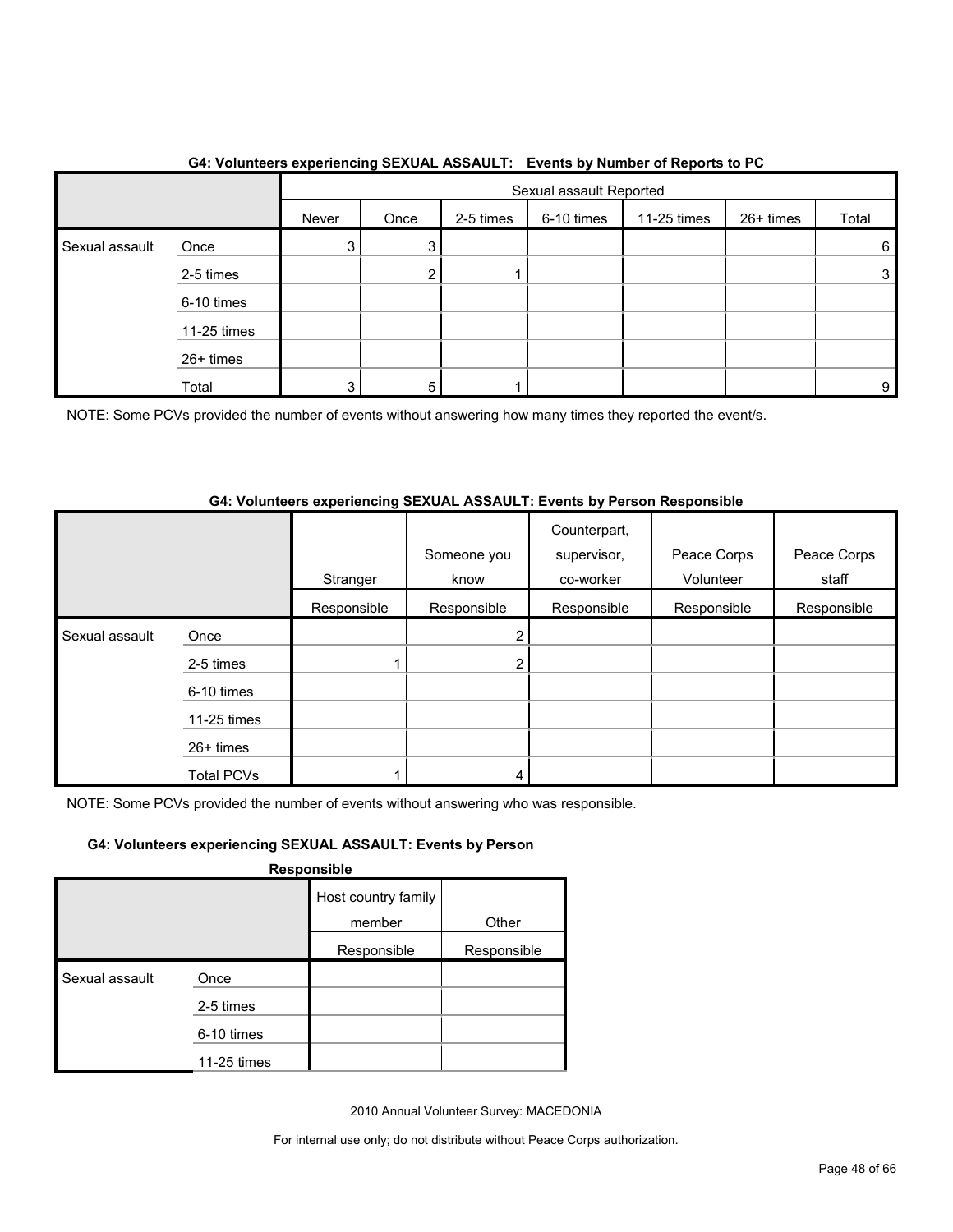| $26+$ times |  |
|-------------|--|
| Total PCVs  |  |

|      | G4: VOIUNTERS EXPERIENCING RAPE: EVENTS by NUMBER OF REPORTS TO PU |       |               |           |            |             |           |       |
|------|--------------------------------------------------------------------|-------|---------------|-----------|------------|-------------|-----------|-------|
|      |                                                                    |       | Rape Reported |           |            |             |           |       |
|      |                                                                    | Never | Once          | 2-5 times | 6-10 times | 11-25 times | 26+ times | Total |
| Rape | Once                                                               |       |               |           |            |             |           |       |
|      | 2-5 times                                                          |       |               |           |            |             |           |       |
|      | 6-10 times                                                         |       |               |           |            |             |           |       |
|      | 11-25 times                                                        |       |               |           |            |             |           |       |
|      | 26+ times                                                          |       |               |           |            |             |           |       |
|      | Total                                                              |       |               |           |            |             |           |       |

### **Gynorianoing PADE: Events by Number of Ban**

NOTE: Some PCVs provided the number of events without answering how many times they reported the event/s .

|      |                   |             |             | Counterpart, |             |                   |
|------|-------------------|-------------|-------------|--------------|-------------|-------------------|
|      |                   |             | Someone you | supervisor,  | Peace Corps |                   |
|      |                   | Stranger    | know        | co-worker    | Volunteer   | Peace Corps staff |
|      |                   | Responsible | Responsible | Responsible  | Responsible | Responsible       |
| Rape | Once              |             |             |              |             |                   |
|      | 2-5 times         |             |             |              |             |                   |
|      | 6-10 times        |             |             |              |             |                   |
|      | 11-25 times       |             |             |              |             |                   |
|      | $26+$ times       |             |             |              |             |                   |
|      | <b>Total PCVs</b> |             |             |              |             |                   |

#### **G4: Volunteers experiencing RAPE: Events by Person Responsible**

NOTE: Some PCVs provided the number of events without answering who was responsible.

#### **G4: Volunteers experiencing RAPE: Events by Person Responsible**

|      |      | Host country family |             |
|------|------|---------------------|-------------|
|      |      | member              | Other       |
|      |      | Responsible         | Responsible |
| Rape | Once |                     |             |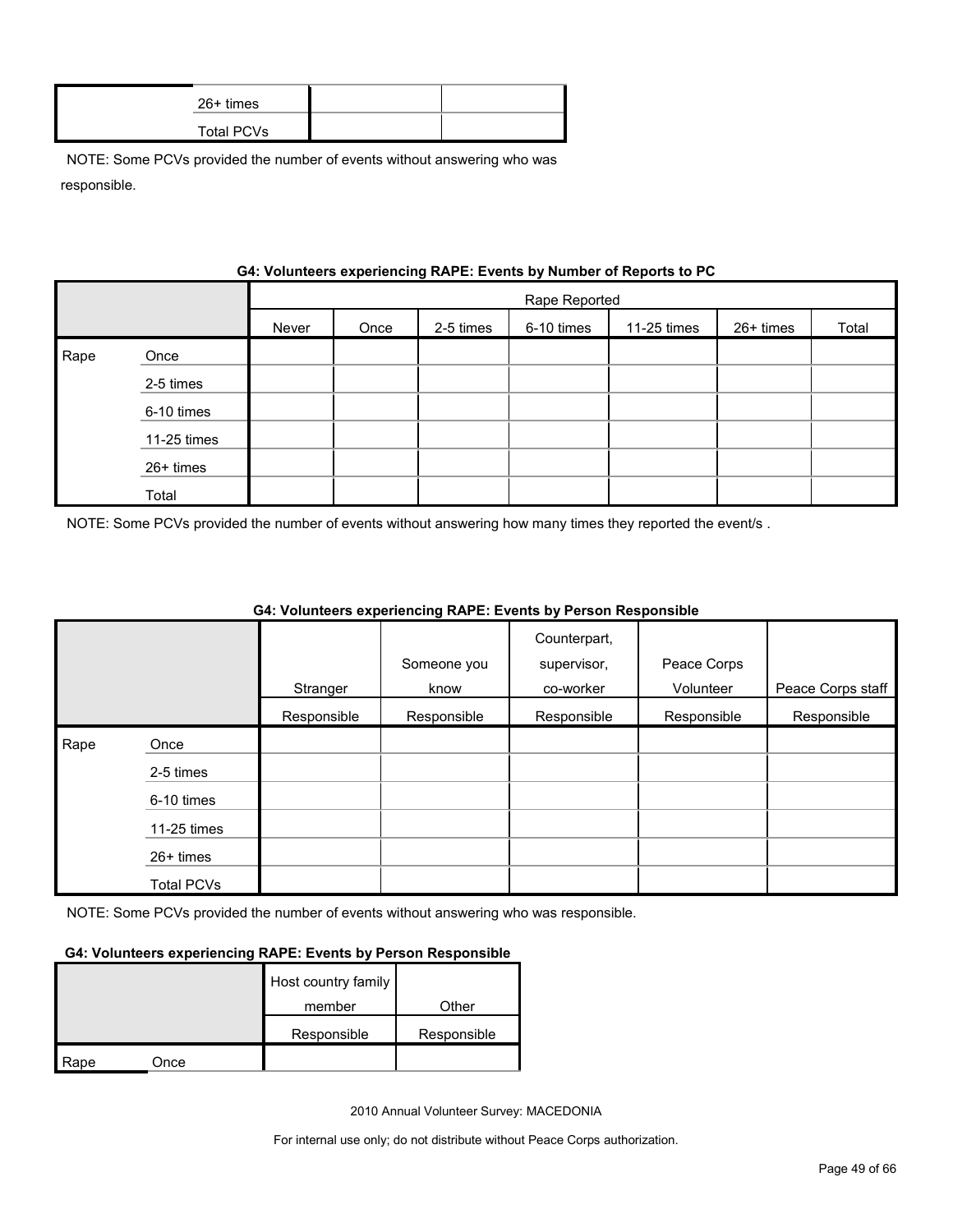| 2-5 times         |  |
|-------------------|--|
| 6-10 times        |  |
| 11-25 times       |  |
| 26+ times         |  |
| <b>Total PCVs</b> |  |

#### **G4: Volunteers experiencing ATTEMPTED RAPE: Events by Number of Reports to PC**

|                |             | Attempted rape Reported |      |           |            |             |           |       |  |
|----------------|-------------|-------------------------|------|-----------|------------|-------------|-----------|-------|--|
|                |             | Never                   | Once | 2-5 times | 6-10 times | 11-25 times | 26+ times | Total |  |
| Attempted rape | Once        |                         |      |           |            |             |           |       |  |
|                | 2-5 times   |                         |      |           |            |             |           |       |  |
|                | 6-10 times  |                         |      |           |            |             |           |       |  |
|                | 11-25 times |                         |      |           |            |             |           |       |  |
|                | 26+ times   |                         |      |           |            |             |           |       |  |
|                | Total       |                         |      |           |            |             |           |       |  |

NOTE: Some PCVs provided the number of events without answering how many times they reported the event/s.

#### **G4: Volunteers experiencing ATTEMPTED RAPE: Events by Person Responsible**

|                |                   | Stranger    | Someone you<br>know | Counterpart,<br>supervisor,<br>co-worker | Peace Corps<br>Volunteer | Peace Corps<br>staff |
|----------------|-------------------|-------------|---------------------|------------------------------------------|--------------------------|----------------------|
|                |                   | Responsible | Responsible         | Responsible                              | Responsible              | Responsible          |
| Attempted rape | Once              |             |                     |                                          |                          |                      |
|                | 2-5 times         |             |                     |                                          |                          |                      |
|                | 6-10 times        |             |                     |                                          |                          |                      |
|                | 11-25 times       |             |                     |                                          |                          |                      |
|                | 26+ times         |             |                     |                                          |                          |                      |
|                | <b>Total PCVs</b> |             |                     |                                          |                          |                      |

NOTE: Some PCVs provided the number of events without answering who was responsible.

#### **G4: Volunteers experiencing ATTEMPTED RAPE: Events by Person**

#### **Responsible**

2010 Annual Volunteer Survey: MACEDONIA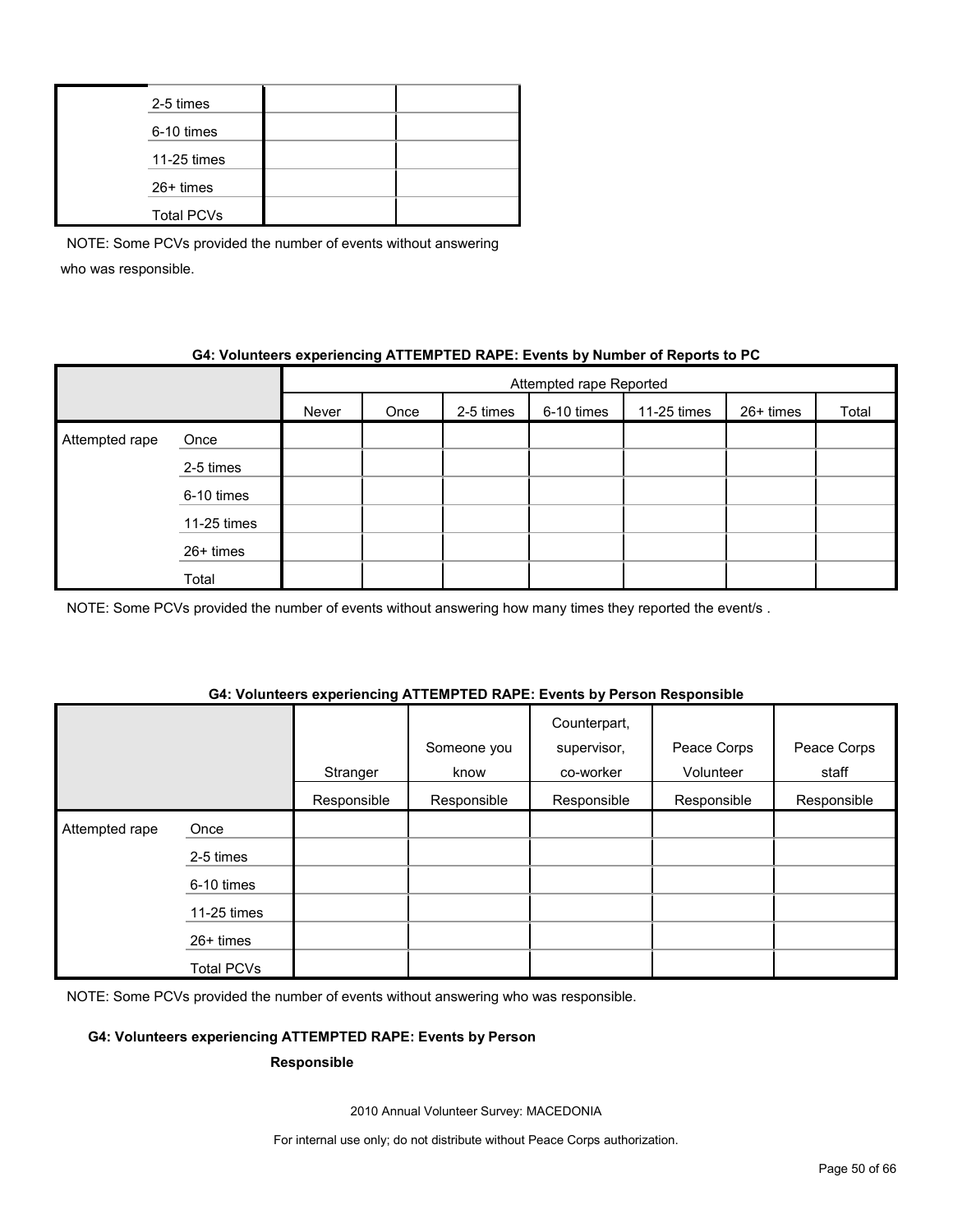|                |                   | Host country family<br>member | Other       |
|----------------|-------------------|-------------------------------|-------------|
|                |                   | Responsible                   | Responsible |
| Attempted rape | Once              |                               |             |
|                | 2-5 times         |                               |             |
|                | 6-10 times        |                               |             |
|                | 11-25 times       |                               |             |
|                | 26+ times         |                               |             |
|                | <b>Total PCVs</b> |                               |             |

### <span id="page-50-0"></span>**H. Volunteers Working in HIV/AIDS**

This section reports Volunteers' level of involvement in HIV/AIDS work. It also reports Volunteers' assessment of their Peace Corps HIV/AIDS training and the perceived effectiveness of their HIV/AIDS work with host country individuals or groups.

#### **H1: Which of the following best describes your involvement in HIV/AIDS**

| activities?                                           |         |        |
|-------------------------------------------------------|---------|--------|
|                                                       | Percent | Number |
| HIV/AIDS work is my primary assignment.               |         |        |
| HIV/AIDS work is part of my secondary activities.     | 6%      |        |
| My HIV/AIDS efforts are not part of primary/secondary | 11%     |        |
| actvities.                                            |         |        |
| I have not been involved in any HIV/AIDS activities.  | 83%     | 55     |
| Total                                                 | 100%    | 66     |

**H2: How effective was the PC training you received in preparing you to undertake your HIV/AIDS activities?**

|    | effective<br>Not | Poor | Adequate | Effective | <br>Very effective | <b>NA</b> | Total |
|----|------------------|------|----------|-----------|--------------------|-----------|-------|
| Н2 | 7%.              | 7%   | 21%      | 3%        |                    | 62%       | 29    |

### **H2: How effective was the PC training you received in preparing you to undertake your HIV/AIDS**

#### **activities? (excluding the "NA" responses)**

2010 Annual Volunteer Survey: MACEDONIA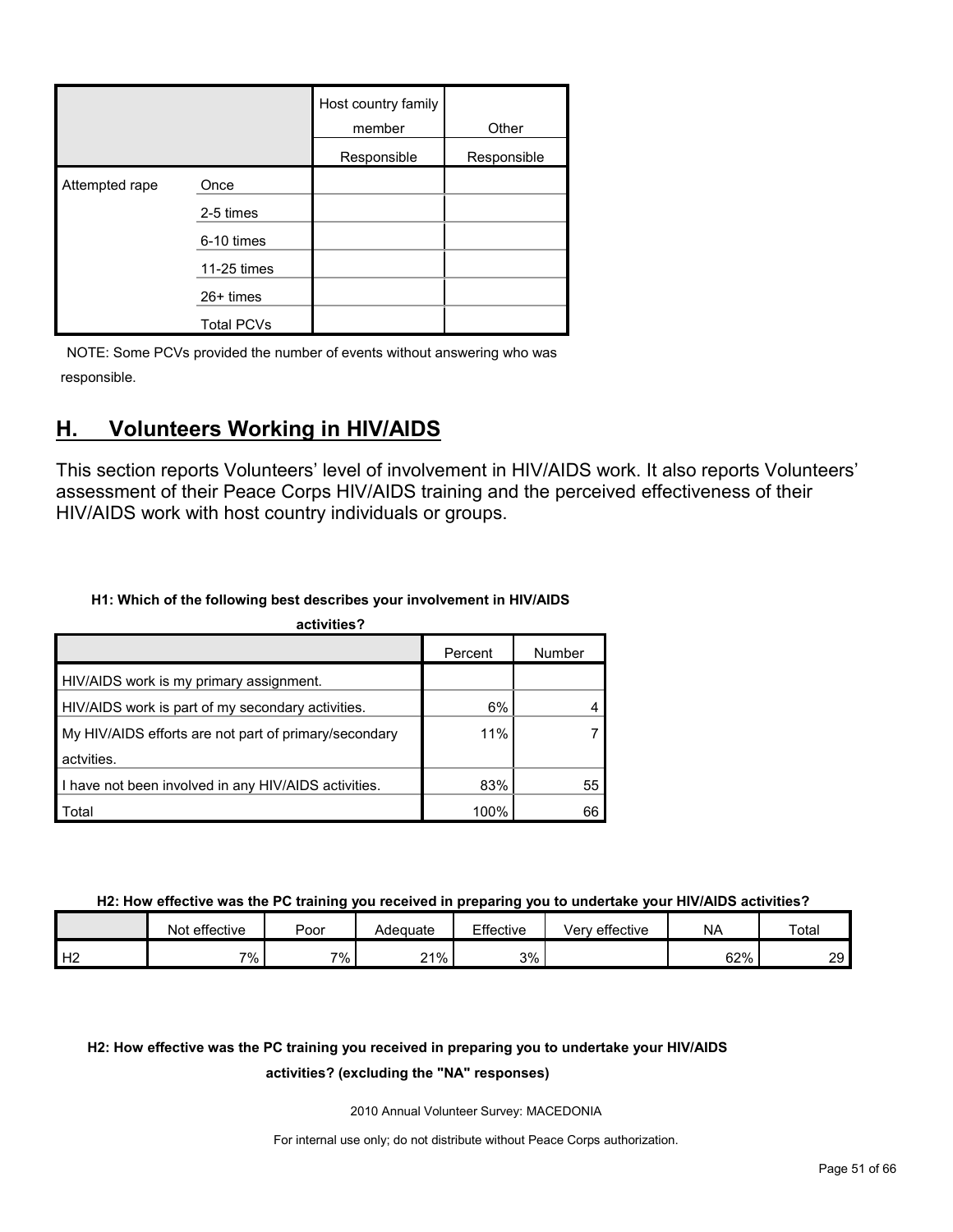|                | effective<br>Not | Poor | Adequate | Effective | Very effective | $\tau$ otar |
|----------------|------------------|------|----------|-----------|----------------|-------------|
| H <sub>2</sub> | 18%              | 18%  | 55%      | 9%        |                |             |

#### **H3: In working with HC individuals or groups, how would you rate the effectiveness of your specific HIV/AIDS activities?**

|               |                  | Sometimes |                 | Almost always |            |                 |
|---------------|------------------|-----------|-----------------|---------------|------------|-----------------|
|               | Seldom effective | effective | Often effective | effective     | Don't know | Total           |
| $\mathsf{H}3$ | 4%               | 4%        | 8%              | 4%            | 80%        | 25 <sub>l</sub> |

**H3: In working with HC individuals or groups, how would you rate the effectiveness of your specific HIV/AIDS activities? (excluding both the "NA" and the H1="No involvement in HIV/AIDS activities"** 

|       |                  | responses) |                 |               |       |
|-------|------------------|------------|-----------------|---------------|-------|
|       |                  | Sometimes  |                 | Almost always |       |
|       | Seldom effective | effective  | Often effective | effective     | Total |
| $H_3$ | 20%              | 20%        | 40%             | 20%           |       |

NOTE: See Open-Ended Responses Report for PCV explanations and examples of their H3 answers)

### <span id="page-51-0"></span>**I. Your Life in the Peace Corps**

This section reports Volunteers' descriptions of and adjustments to their living conditions, including stress factors and how Volunteers cope with stress.

#### **I1: Have you lived with a host country individual or family?**

|                                                         | Percent | Number |
|---------------------------------------------------------|---------|--------|
| No, I have never lived with a HC individual or family.  |         |        |
| Yes, I lived with a HC individual or family only during | 91%     | 63     |
| PST.                                                    |         |        |
| Yes, in my community (not during PST).                  | 1%      |        |
| Yes, both during PST and later in my community.         | 7%      |        |
| Total                                                   | 100%    | 69     |

#### **I1: How long (in months) have you lived with a host country individual or family?**

2010 Annual Volunteer Survey: MACEDONIA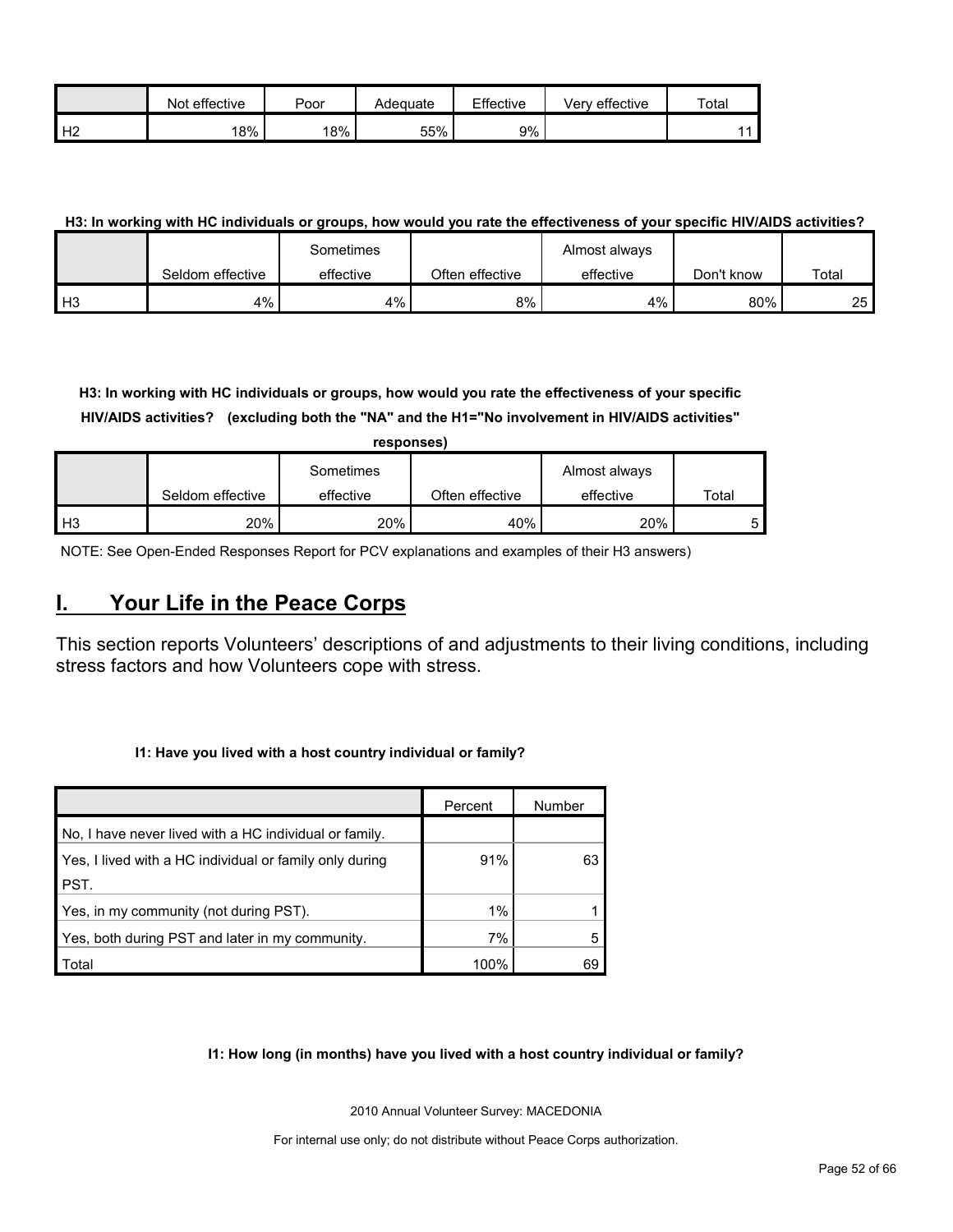|                        | month |     |     | 4 | 5 |     | $7 - 11$ | $12 - 16$ | 17-26 |
|------------------------|-------|-----|-----|---|---|-----|----------|-----------|-------|
| <b>PST Only</b>        |       | 19% | 81% |   |   |     |          |           |       |
| Post-PST               |       |     |     |   |   |     |          |           | 100%  |
| <b>PST &amp; Later</b> |       |     |     |   |   | 20% | 20%      | 20%       | 40%   |

**I1: How long (in months) have you lived** 

#### **with a host country individual or family?**

|             | $27+$ mos | Total |
|-------------|-----------|-------|
| PST Only    |           | 58    |
| Post-PST    |           |       |
| PST & Later |           |       |

#### **I2: How often do you interact with HCNs in community/family social events?**

|                |       | Several times a |        | Several times a |         | Less than once a |       |
|----------------|-------|-----------------|--------|-----------------|---------|------------------|-------|
|                | Daily | week            | Weeklv | month           | Monthly | month            | Total |
| $\overline{2}$ | 25%   | 28%             | $'7\%$ | 9%              | 19%     | 3%               | 69    |

#### **I3: How integrated into your community do you feel now?**

|    | Not at all | Minimally | Adeauatelv | :onsiderablv | Exceptionally | Total |
|----|------------|-----------|------------|--------------|---------------|-------|
| 13 |            | 12%       | 29%        | 36%          | 23%           | 69    |

**I4a: Do you have the following at your worksite?**

|               | Never | Sometimes | Usuallv | Alwavs | Total |
|---------------|-------|-----------|---------|--------|-------|
| Electricity   |       | 4%        | 26%     | 69%    | 68    |
| Running water |       | 4%        | 22%     | 74%    | 68    |

|  |  | 14b: Do you have the following at your residence? |
|--|--|---------------------------------------------------|
|--|--|---------------------------------------------------|

|               | Never | Sometimes | Usuallv | Always | $\tau$ otal |
|---------------|-------|-----------|---------|--------|-------------|
| Electricity   |       | $1\%$     | 26%     | 72%    | 68          |
| Running water |       | 4%        | 35%     | 60%    | 68          |

2010 Annual Volunteer Survey: MACEDONIA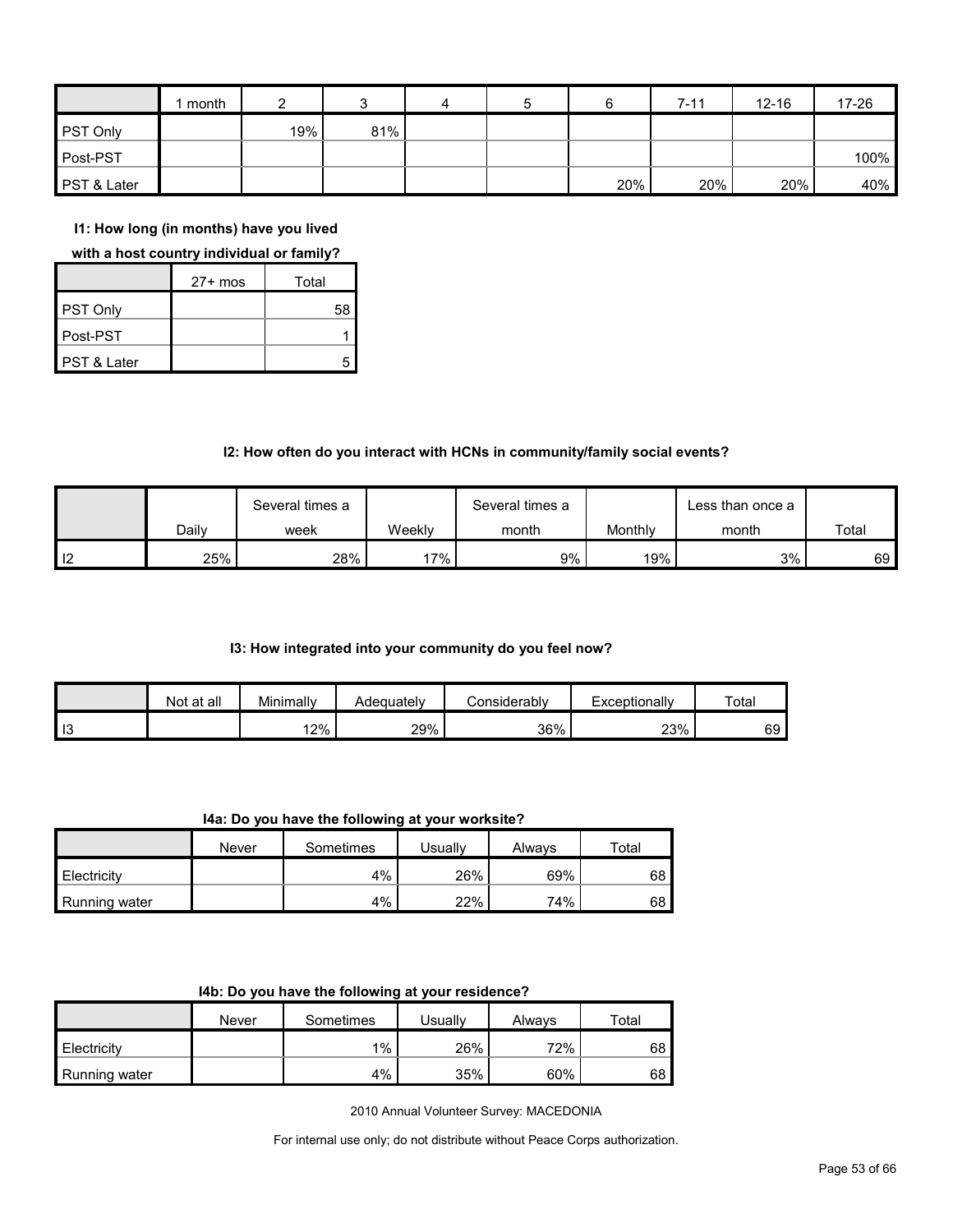#### **I5: How often do you have access to--?**

|                                  | Not at all | Less than monthly | Monthly | Weekly | Daily | Total |
|----------------------------------|------------|-------------------|---------|--------|-------|-------|
| Landline phone                   | 4%         | 1%                |         | $1\%$  | 93%   | 69    |
| Computer                         |            |                   |         | $1\%$  | 99%   | 69    |
| Internet                         |            |                   |         | $1\%$  | 99%   | 67    |
| Cell phone (voice)               |            |                   |         | $1\%$  | 99%   | 69    |
| Text messaging                   |            |                   |         |        | 100%  | 68    |
| Voice over internet, e.g., SKYPE |            |                   | $1\%$   | 4%     | 94%   | 69    |
| Webcam/internet video            | 9%         |                   | $1\%$   | 6%     | 84%   | 68    |

#### **I6: Where do you most frequently connect to the Internet?**

|      |                |         | Another person's |               | <b>PC</b> office/satellite | Other: Please |       |
|------|----------------|---------|------------------|---------------|----------------------------|---------------|-------|
|      | Your residence | At work | home             | Internet cafe | office                     | specify       | Total |
| I 16 | 90%            | 7% .    |                  | $1\%$ .       |                            | 1%            | 69 I  |

#### **I6.TEXT: Description of "other" location to connect to**



#### **I7: How long do you travel to access the internet using your typical transport method (one-way trip)?**

|               |                  | - -              |                     |                 |       |
|---------------|------------------|------------------|---------------------|-----------------|-------|
| Less than one |                  | From two to four |                     | More than eight |       |
| hour          | One to two hours | hours            | Four to eight hours | hours           | Total |
| 100%          |                  |                  |                     |                 | 62    |

#### **Percent of Volunteers Traveling to/from Internet Connection in One Day (I8) by Travel Time (I7)**

2010 Annual Volunteer Survey: MACEDONIA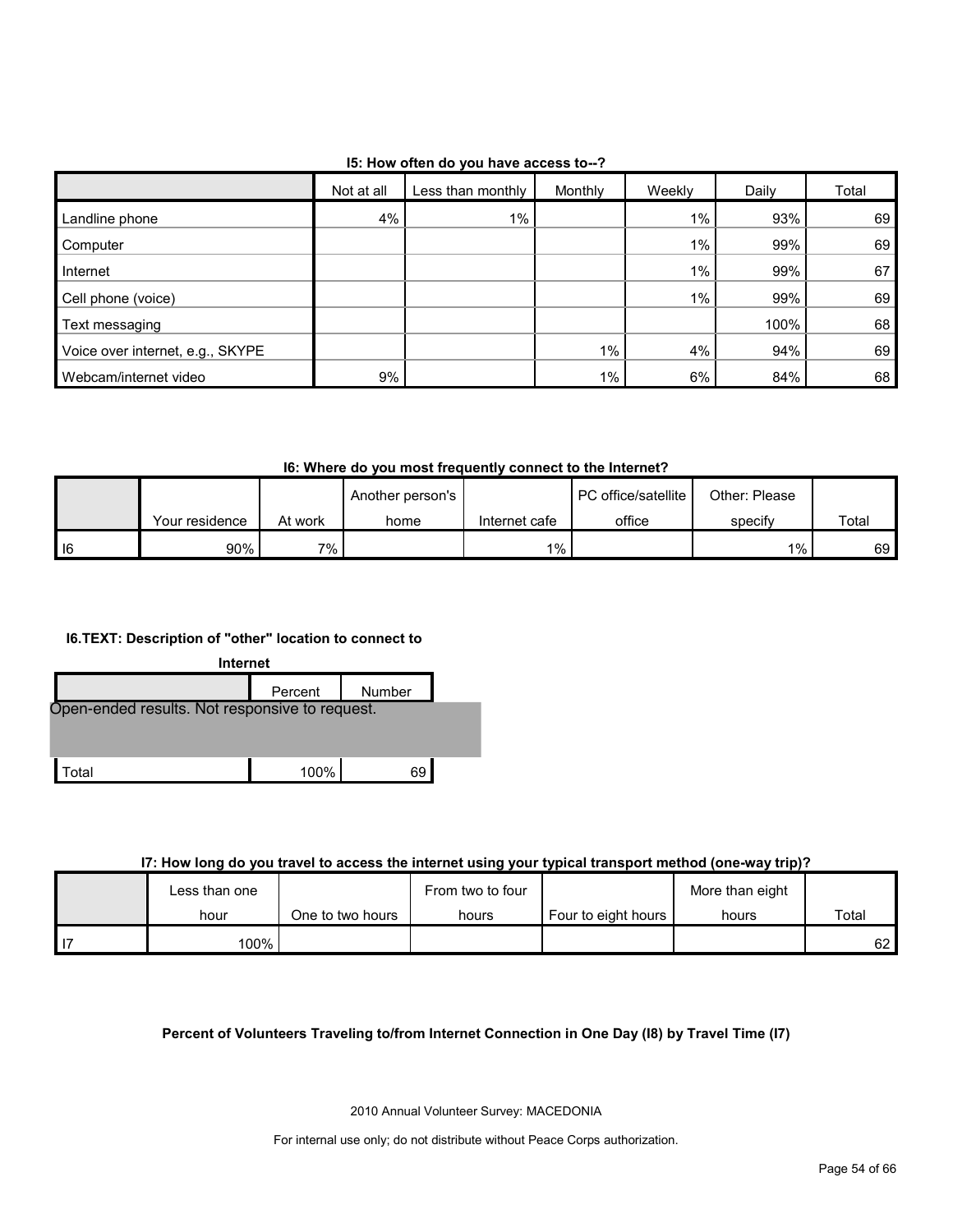|                                               |                        |      | 18 Return same day from traveling to Internet<br>connection? |       |
|-----------------------------------------------|------------------------|------|--------------------------------------------------------------|-------|
|                                               |                        | Yes  | No                                                           | Total |
| 17 Typical time to reach Internect connection | Less than one hour     | 100% |                                                              | 61    |
|                                               | One to two hours       |      |                                                              |       |
|                                               | From two to four hours |      |                                                              |       |
|                                               | Four to eight hours    |      |                                                              |       |
|                                               | More than eight hours  |      |                                                              |       |
|                                               | Total                  | 100% |                                                              | 61    |

#### **Number of Volunteers Traveling to/from Internet Connection in One Day (I8) by Travel Time (I7)**

|                                               |                        | 18 Return same day from traveling to Internet<br>connection? |    |       |
|-----------------------------------------------|------------------------|--------------------------------------------------------------|----|-------|
|                                               |                        | Yes                                                          | No | Total |
| I7 Typical time to reach Internect connection | Less than one hour     | 61                                                           |    | 61    |
|                                               | One to two hours       |                                                              |    |       |
|                                               | From two to four hours |                                                              |    |       |
|                                               | Four to eight hours    |                                                              |    |       |
|                                               | More than eight hours  |                                                              |    |       |
|                                               | Total                  | 61                                                           |    | 61    |

#### **I9: Have you participated in the Coverdell World Wise**

#### **Schools/Correspondence Match (CWWS/CM)?**

|    | Yes - Please          | No - Please       |       |
|----|-----------------------|-------------------|-------|
|    | describe your         | describe your     |       |
|    | activities/interactio | reason(s) for not |       |
|    | n withCWWS/CM         | participating     | Total |
| 19 |                       | 59%               | 68    |

NOTE: See the Open-Ended Responses Report for PCV descriptions of participation and reasons for not participating.

#### **I10: To what extent do the following create stress and/or emotional health issues for you?**

2010 Annual Volunteer Survey: MACEDONIA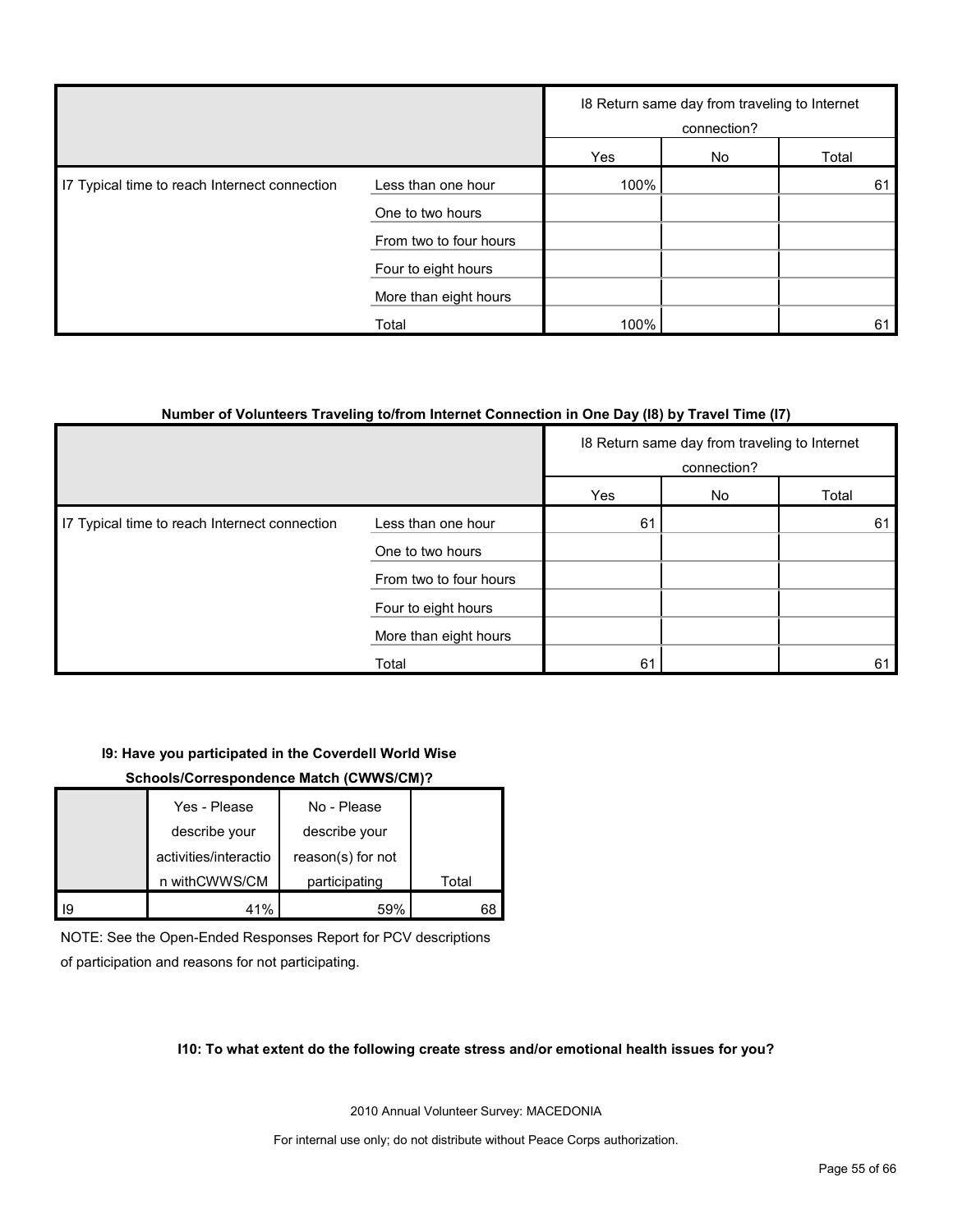|                                                      | Not at all stressful | Minimally<br>stressful | Moderately<br>stressful | Considerably<br>stressful |
|------------------------------------------------------|----------------------|------------------------|-------------------------|---------------------------|
| <b>Cultural issues</b>                               | 10%                  | 43%                    | 29%                     | 14%                       |
| Dealing with violence in country                     | 57%                  | 25%                    | 10%                     | 1%                        |
| Health/medical problems                              | 42%                  | 30%                    | 13%                     | 9%                        |
| Issues including family, friends, loved ones in U.S. | 22%                  | 45%                    | 23%                     | 7%                        |
| Isolation/Ioneliness                                 | 30%                  | 28%                    | 25%                     | 13%                       |
| Local language                                       | 14%                  | 46%                    | 23%                     | 14%                       |
| Primary assignment                                   | 9%                   | 32%                    | 29%                     | 23%                       |
| Romantic relationships in-country                    | 43%                  | 17%                    | 6%                      | 10%                       |
| Interactions with other Volunteers                   | 48%                  | 41%                    | 10%                     |                           |
| Interactions with PC Staff                           | 41%                  | 32%                    | 20%                     | 6%                        |
| Safety and security                                  | 65%                  | 29%                    | 4%                      | 1%                        |
| Please specify below<br>Other:                       | 10%                  |                        | 7%                      | 7%                        |

#### **I10: To what extent do the following create stress and/or emotional health issues for you?**

|                                                      | Exceptionally |     |       |
|------------------------------------------------------|---------------|-----|-------|
|                                                      | stressful     | NA. | Total |
| Cultural issues                                      | 3%            |     | 69    |
| Dealing with violence in country                     |               | 7%  | 69    |
| Health/medical problems                              | 6%            |     | 69    |
| Issues including family, friends, loved ones in U.S. | 3%            |     | 69    |
| Isolation/loneliness                                 | 4%            |     | 69    |
| Local language                                       | 1%            |     | 69    |
| Primary assignment                                   | 7%            |     | 69    |
| Romantic relationships in-country                    | 1%            | 22% | 69    |
| Interactions with other Volunteers                   | 1%            |     | 69    |
| Interactions with PC Staff                           | 1%            |     | 69    |
| Safety and security                                  |               |     | 69    |
| Please specify below<br>Other:                       | 14%           | 62% | 29    |

#### **I10: To what extent do the following create stress and/or emotional health issues for you? (excluding "NA" responses)**

|                                  |                      |                     | Moderately | Considerably |
|----------------------------------|----------------------|---------------------|------------|--------------|
|                                  | Not at all stressful | Minimally stressful | stressful  | stressful    |
| Cultural issues                  | 10%                  | 43%                 | 29%        | 14%          |
| Dealing with violence in country | 61%                  | 27%                 | 11%        | 2%           |

2010 Annual Volunteer Survey: MACEDONIA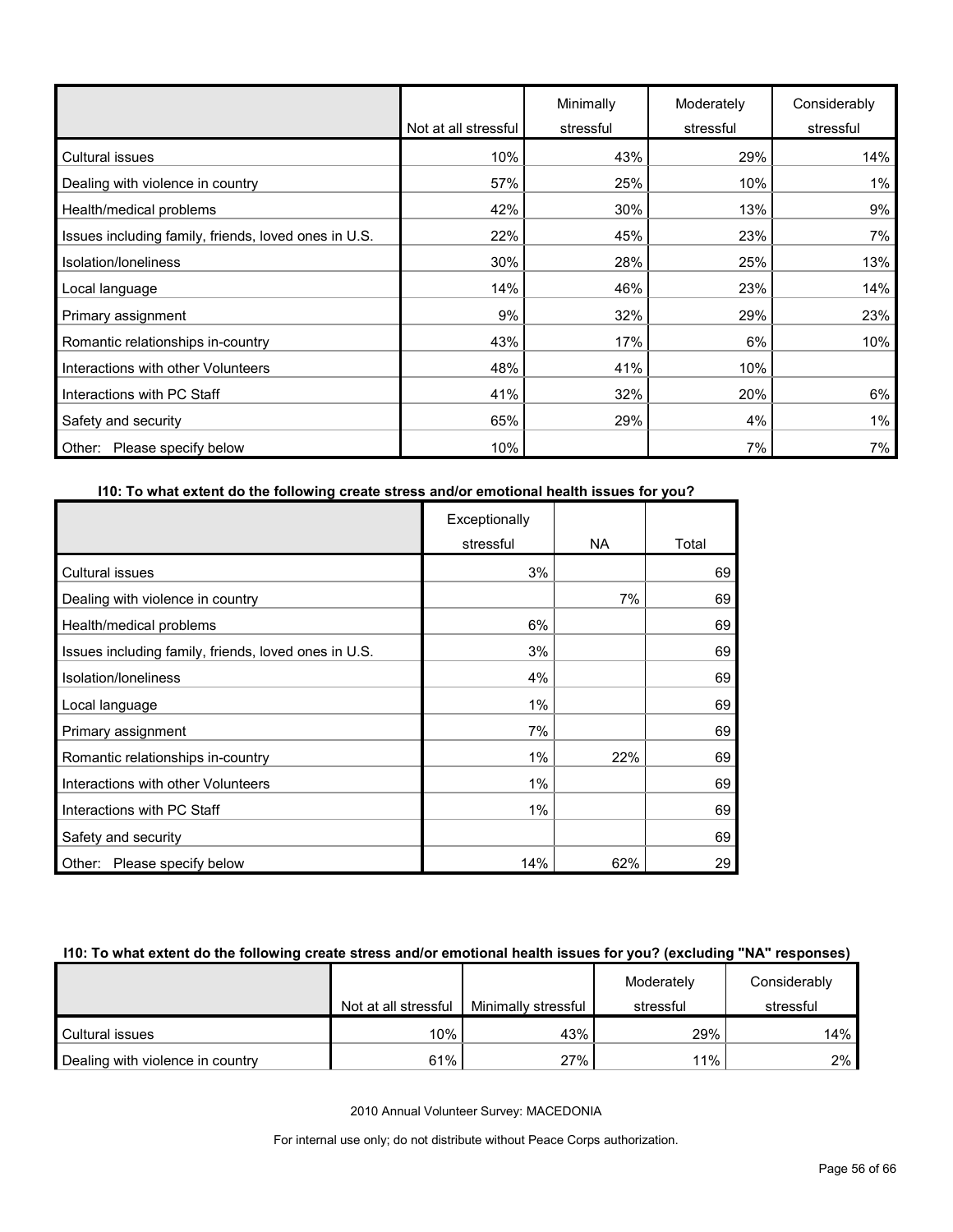| Health/medical problems                 | 42% | 30% | 13% | 9%  |
|-----------------------------------------|-----|-----|-----|-----|
| Issues including family, friends, loved | 22% | 45% | 23% | 7%  |
| ones in U.S.                            |     |     |     |     |
| Isolation/Ioneliness                    | 30% | 28% | 25% | 13% |
| Local language                          | 14% | 46% | 23% | 14% |
| Primary assignment                      | 9%  | 32% | 29% | 23% |
| Romantic relationships in-country       | 56% | 22% | 7%  | 13% |
| Interactions with other Volunteers      | 48% | 41% | 10% |     |
| Interactions with PC Staff              | 41% | 32% | 20% | 6%  |
| Safety and security                     | 65% | 29% | 4%  | 1%  |
| Please specify below<br>Other:          | 27% |     | 18% | 18% |

#### **I10: To what extent do the following create stress and/or emotional**

|                                         | Exceptionally |       |
|-----------------------------------------|---------------|-------|
|                                         | stressful     | Total |
| <b>Cultural issues</b>                  | 3%            | 69    |
| Dealing with violence in country        |               | 64    |
| Health/medical problems                 | 6%            | 69    |
| Issues including family, friends, loved | 3%            | 69    |
| ones in U.S.                            |               |       |
| Isolation/loneliness                    | 4%            | 69    |
| Local language                          | 1%            | 69    |
| Primary assignment                      | 7%            | 69    |
| Romantic relationships in-country       | 2%            | 54    |
| Interactions with other Volunteers      | 1%            | 69    |
| Interactions with PC Staff              | 1%            | 69    |
| Safety and security                     |               | 69    |
| Please specify below<br>Other:          | 36%           | 11    |

**health issues for you? (excluding "NA" responses)**

#### **I10.TEXT: Description of "other" stress factor**

Open-ended results. Not responsive to request.

2010 Annual Volunteer Survey: MACEDONIA

For internal use only; do not distribute without Peace Corps authorization.

Percent Number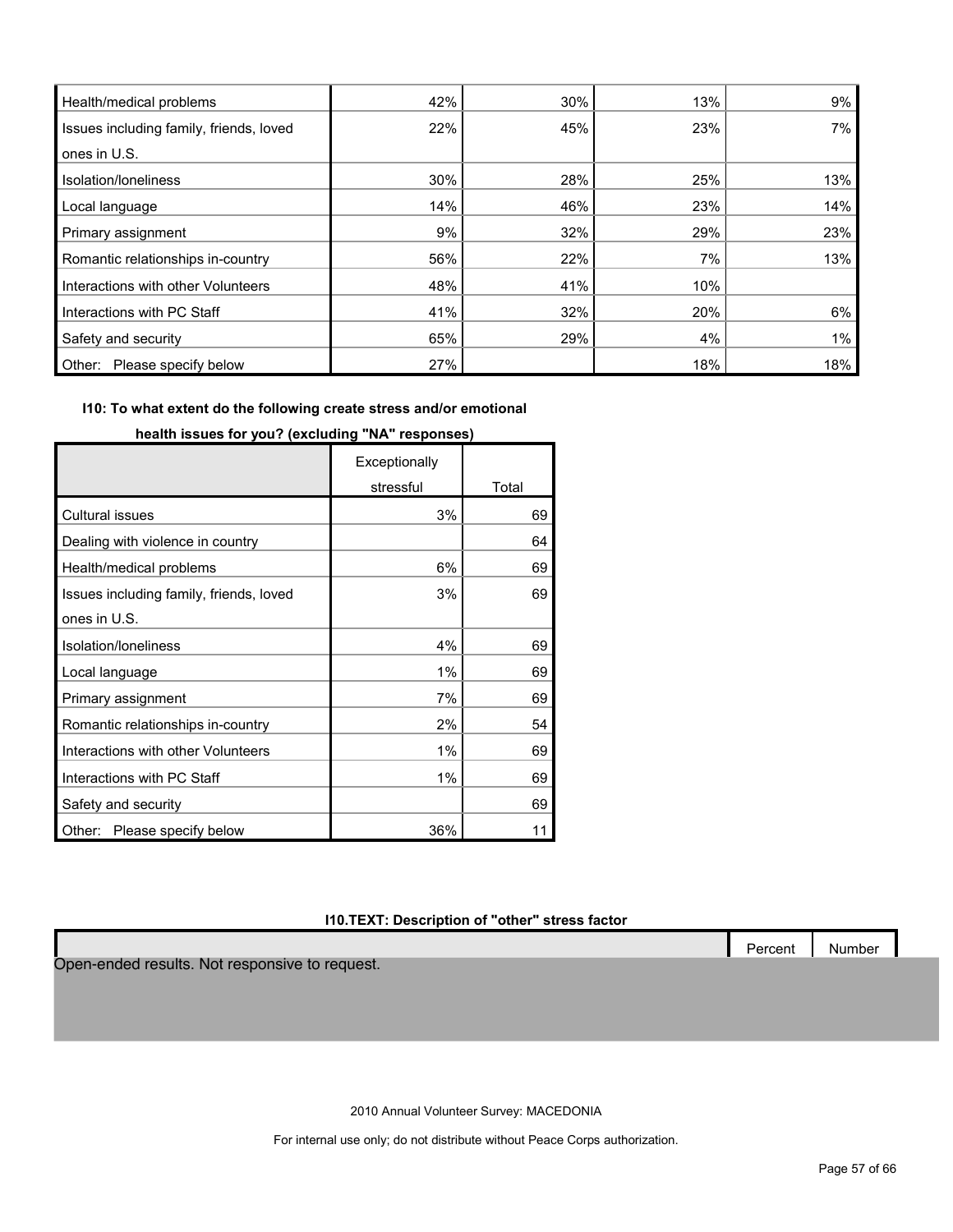Total 100% 69

NOTE: Long PCV descriptions of "other" factors may have be cut off in this table. The complete text is available upon request from OSIRP.

| TTI. Ficase mark all OFthe typical ways in which you cope with stress. |                      |                                       |                                 |  |  |
|------------------------------------------------------------------------|----------------------|---------------------------------------|---------------------------------|--|--|
|                                                                        | <b>PCV Responses</b> | % Using This<br><b>Stress Reducer</b> | <b>Total PCVs</b><br>Responding |  |  |
| Friends/family in U.S.                                                 | 54                   | 83%                                   |                                 |  |  |
| Pursue personal hobbies/interests                                      | 52                   | 80%                                   |                                 |  |  |
| Participate in sports/exercise                                         | 51                   | 78%                                   |                                 |  |  |
| Co-workers/friends (not PCVs)                                          | 45                   | 69%                                   |                                 |  |  |
| PCVs outside my community                                              | 45                   | 69%                                   |                                 |  |  |
| Get involved in other projects                                         | 37                   | 57%                                   |                                 |  |  |
| Leave community for a time                                             | 36                   | 55%                                   |                                 |  |  |
| PCVs in my community                                                   | 35                   | 54%                                   |                                 |  |  |
| Meditate                                                               | 20                   | 31%                                   |                                 |  |  |
| Pray                                                                   | 11                   | 17%                                   |                                 |  |  |
| Other activities                                                       | 8                    | 12%                                   |                                 |  |  |
| PC in-country staff                                                    | 7                    | 11%                                   |                                 |  |  |
| My host family                                                         | 6                    | 9%                                    |                                 |  |  |
| Peer Support Network                                                   | 4                    | 6%                                    |                                 |  |  |
| Others                                                                 | 4                    | 6%                                    |                                 |  |  |

#### **I11: Please mark all of the typical ways in which you cope with stress.**

2010 Annual Volunteer Survey: MACEDONIA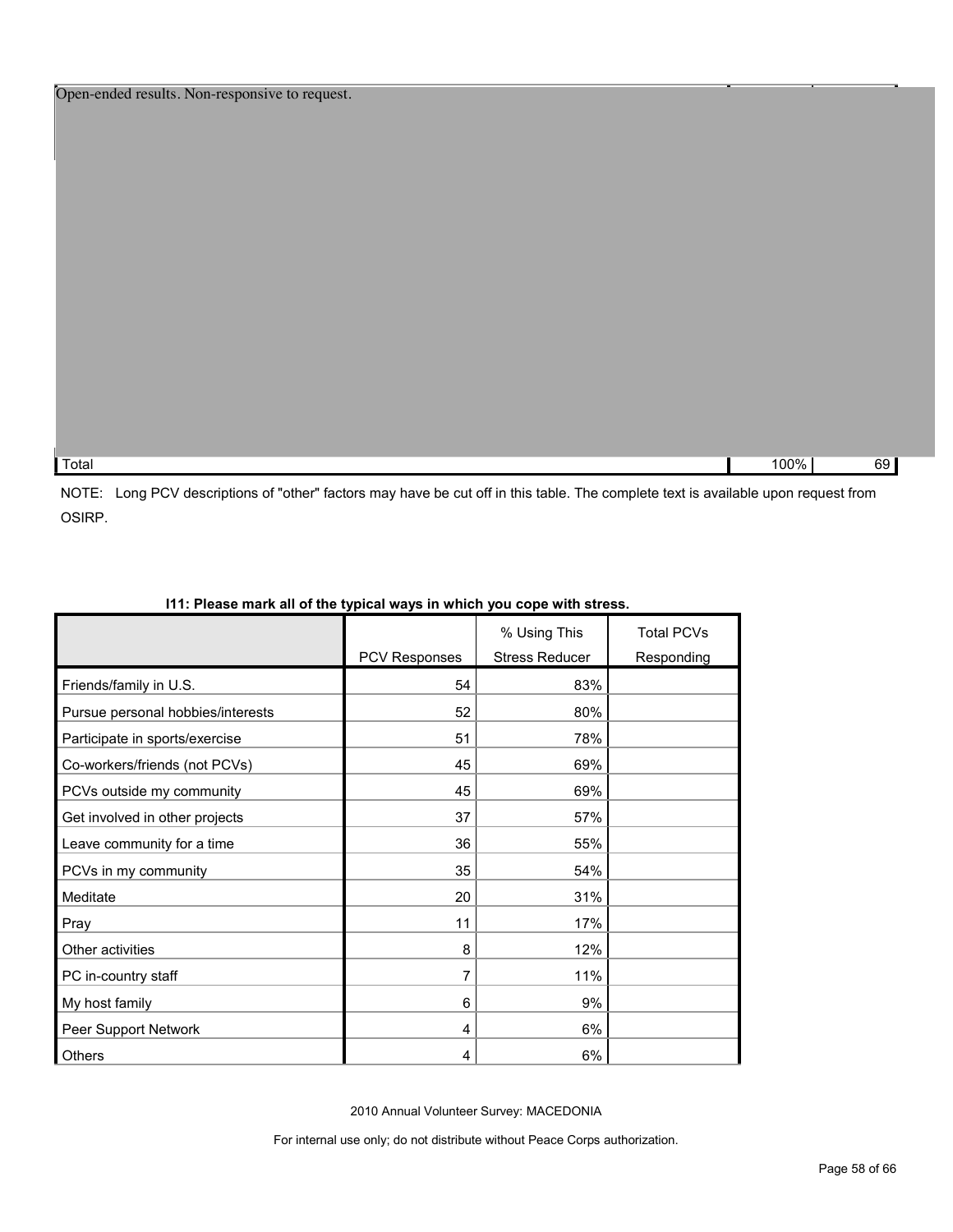| Office of Special Services         | 2% |    |
|------------------------------------|----|----|
| Attend individual/group counseling |    |    |
| Total                              |    | 65 |

\*Percents total to more than 100% since Volunteers were asked to "mark all that apply."

# **I11: Others I talk with to reduce stress** Percent Number Total 100% 69 Open-ended results. Not responsive to request.

#### **I11: Other activities to reduce stress**

|                                                | Percent | Number |  |
|------------------------------------------------|---------|--------|--|
| Open-ended results. Not responsive to request. |         |        |  |
|                                                |         |        |  |
|                                                |         |        |  |
|                                                |         |        |  |
|                                                |         |        |  |
|                                                |         |        |  |
|                                                |         |        |  |
|                                                |         |        |  |
| Total                                          | 100%    | 69     |  |

### **I8: When asked about ways of coping with stress, Volunteers who answered "No stress"**

|                     | NA  | Yes, I have no<br>stress | Total |
|---------------------|-----|--------------------------|-------|
|                     |     |                          |       |
| <b>I11.NOSTRESS</b> | 94% | 6%                       | 69    |

2010 Annual Volunteer Survey: MACEDONIA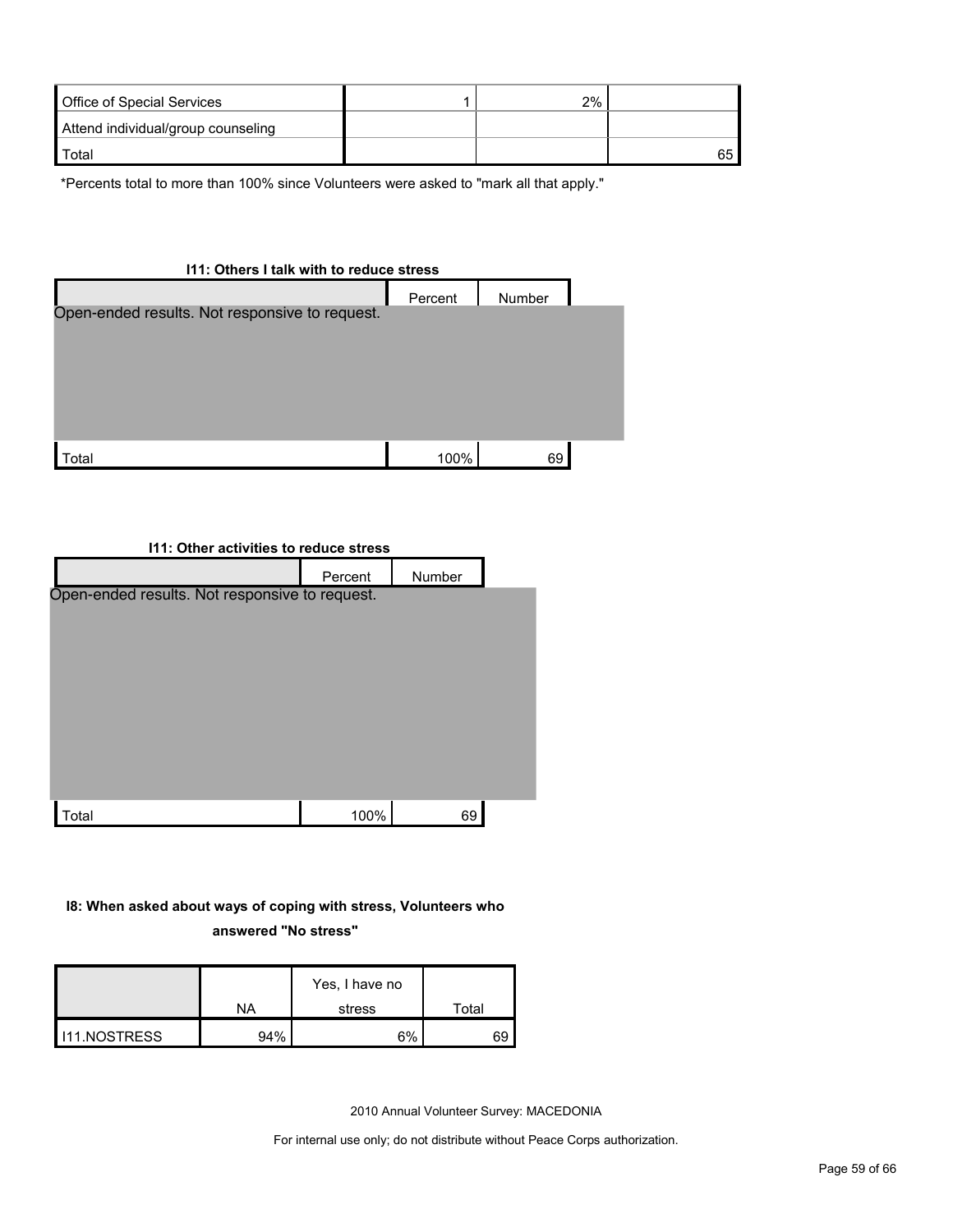### <span id="page-59-0"></span>**J. Overall Assessment of Your Peace Corps Service**

This section reports Volunteers' level of satisfaction with their Peace Corps service and their expectations about completing their service.

|                                    | Not at all | Minimally | Adequately | Considerably | Exceptionally | Total |
|------------------------------------|------------|-----------|------------|--------------|---------------|-------|
| Overall Peace Corps service        | $1\%$      | 4%        | 30%        | 39%          | 25%           | 69    |
| Community involvement              | 3%         | 9%        | 38%        | 26%          | 25%           | 69    |
| Experience with other Volunteers   |            | 14%       | 33%        | 36%          | 16%           | 69    |
| Work with counterparts/community   | 3%         | 13%       | 35%        | 36%          | 13%           | 69    |
| partners                           |            |           |            |              |               |       |
| Experience with other host country | 3%         | 12%       | 14%        | 43%          | 28%           | 69    |
| nationals                          |            |           |            |              |               |       |

#### **J1: How personally rewarding do you find your--?**

NOTE: See the Open-Ended Responses Report for PCV comments on J7 "What has been the best aspect of your PC service?"

#### **J2: Today, would you make the same decision to join the Peace Corps?**

|      | No    | Probably<br>not | Possibly | Probably | Definitelv | Total |
|------|-------|-----------------|----------|----------|------------|-------|
| l J2 | $1\%$ | $1\%$           | 10%      | 19%      | 68%        | 69    |

#### **J3: Would you recommend Peace Corps service to others you think are qualified?**

|      | Nο    | Probably not | Possibly | Probably | Definitely | Total |
|------|-------|--------------|----------|----------|------------|-------|
| l J3 | $1\%$ | 1%           | 12%      | 23%      | 62%        | 69    |

#### **J4: Do you intend to complete your Peace Corps service?**

|      | No    | Not sure | Yes | Might extend | $\tau$ otal |
|------|-------|----------|-----|--------------|-------------|
| - J4 | $1\%$ |          | 67% | 32%          | 69          |

#### **J5: Would your host country benefit most if the Peace Corps program was---?**

2010 Annual Volunteer Survey: MACEDONIA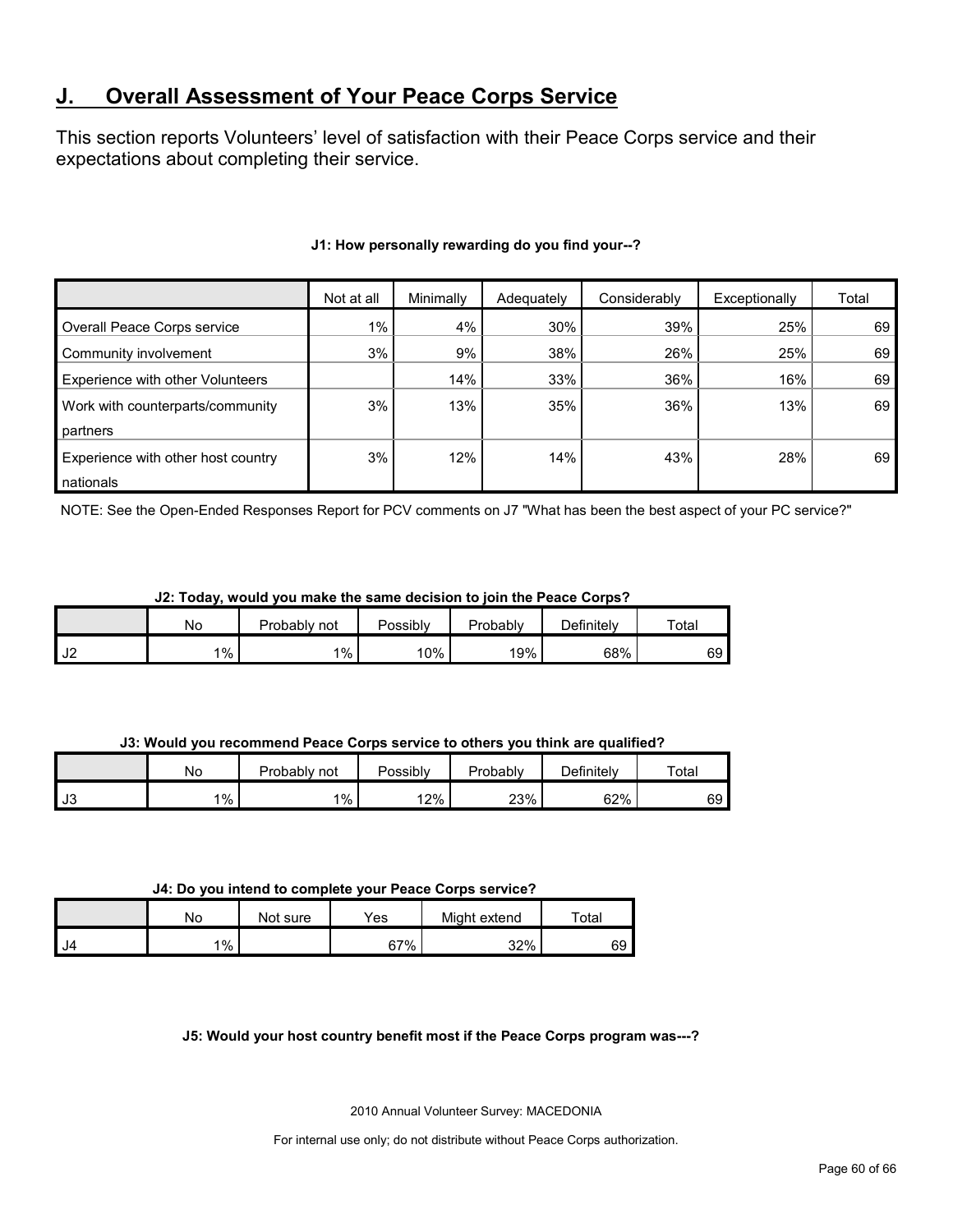|      |              |         | Refocused/redesig |                  |          |       |
|------|--------------|---------|-------------------|------------------|----------|-------|
|      | Discontinued | Reduced | ned               | Maintained as is | Expanded | Total |
| l J5 | 10%          | 6%      | 51%               | 20%              | 13%      | 69    |

NOTE: See the Open-Ended Responses Report for PCV comments on J6 "How can the PC better address the needs of your host country?"

### <span id="page-60-0"></span>**K. Demographics and Factors Affecting Extensions**

This section reports on the age and gender of all respondents. It also reports on the importance Volunteers place on various factors that may influence their decision to extend or not extend their service beyond two years. Volunteers who answered that they either were considering an extension or were already serving beyond two years were asked to rate nine "motivating" factors and nine "challenging" factors. Volunteers could also write in any of their own motivating or challenging factors not included in the list.

| K1: What is your age? |       |         |     |       |  |  |  |
|-----------------------|-------|---------|-----|-------|--|--|--|
|                       | 20-29 | $30-49$ | 50+ | Total |  |  |  |
| AGE3grp               | 58%   | 22%     | 20% | 69    |  |  |  |

**K2: What is your gender?**

|        | Female | Male | $\tau$ otal |  |
|--------|--------|------|-------------|--|
| CENDED | 67%    | 220/ |             |  |

Other demographic tables are available upon request

#### **K8: Are you considering a 3rd year extension?**

|                                              | Percent | Number |
|----------------------------------------------|---------|--------|
| I No                                         | 45%     | 31     |
| May extend beyond my original COS date       | 49%     | 34     |
| I am now serving beyond my original COS date | 6%      |        |
| Total                                        | 100%    | 69     |

#### **Ext Q1: Comparison of Reasons for Extending by Importance to PCVs Who May Extend Beyond COS**

2010 Annual Volunteer Survey: MACEDONIA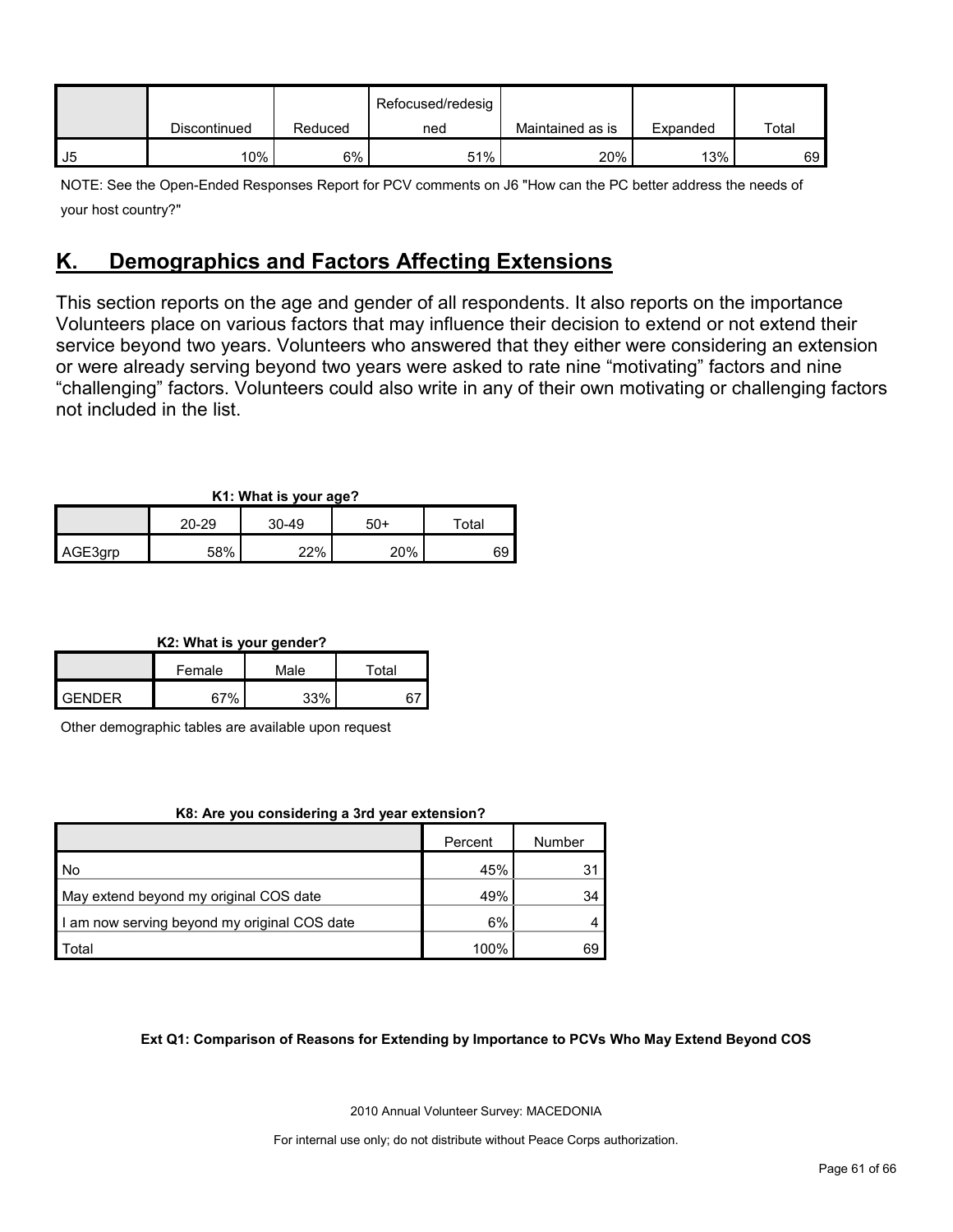|                                                         |               | Somewhat  |           |           |       |
|---------------------------------------------------------|---------------|-----------|-----------|-----------|-------|
|                                                         | Not Important | important | Important | <b>NA</b> | Total |
| Ability to partner with an NGO and/or government        | 18%           | 12%       | 56%       | 15%       | 34    |
| counterpart                                             |               |           |           |           |       |
| Additional financial compensation (higher living        | 26%           | 41%       | 26%       | 6%        | 34    |
| allowance, etc.)                                        |               |           |           |           |       |
| Flexibility to design my extension assignment           | 9%            | 29%       | 56%       | 6%        | 34    |
| Opportunity for more substantive work                   |               | 12%       | 85%       | 3%        | 34    |
| Opportunity to finish or be more productive in my       | 3%            | 6%        | 88%       | 3%        | 34    |
| project                                                 |               |           |           |           |       |
| Opportunity to serve in a different site, country or    | 41%           | 15%       | 32%       | 12%       | 34    |
| project                                                 |               |           |           |           |       |
| Opportunity to take on additional responsibilities with | 29%           | 24%       | 26%       | 21%       | 34    |
| PC at post                                              |               |           |           |           |       |
| Recognition of excellent performance                    | 38%           | 18%       | 32%       | 12%       | 34    |
| Support from local Peace Corps staff                    | 26%           | 18%       | 44%       | 12%       | 34    |
| Please specify below<br>Other:                          |               | 8%        | 23%       | 69%       | 13    |

NOTE: This table includes only PCVs who answered K8="May extend beyond my original COS date"

|                                                                       | Not Important | Somewhat<br>important | Important | <b>NA</b> | Total |
|-----------------------------------------------------------------------|---------------|-----------------------|-----------|-----------|-------|
| Ability to partner with an NGO and/or government<br>counterpart       |               | 25%                   | 75%       |           | 4     |
| Additional financial compensation (higher living<br>allowance, etc.)  | 25%           | 50%                   | 25%       |           | 4     |
| Flexibility to design my extension assignment                         |               |                       | 75%       | 25%       | 4     |
| Opportunity for more substantive work                                 |               |                       | 100%      |           | 4     |
| Opportunity to finish or be more productive in my<br>project          |               | 25%                   | 75%       |           | 4     |
| Opportunity to serve in a different site, country or<br>project       | 50%           |                       | 25%       | 25%       | 4     |
| Opportunity to take on additional responsibilities with<br>PC at post | 25%           |                       | 25%       | 50%       | 4     |
| Recognition of excellent performance                                  | 25%           | 25%                   | 25%       | 25%       | 4     |
| Support from local Peace Corps staff                                  |               | 50%                   | 25%       | 25%       | 4     |
| Please specify below<br>Other:                                        |               |                       |           | 100%      |       |

#### **Ext Q1: Comparison of Reasons for Extending by Importance to PCVs Serving an Extension**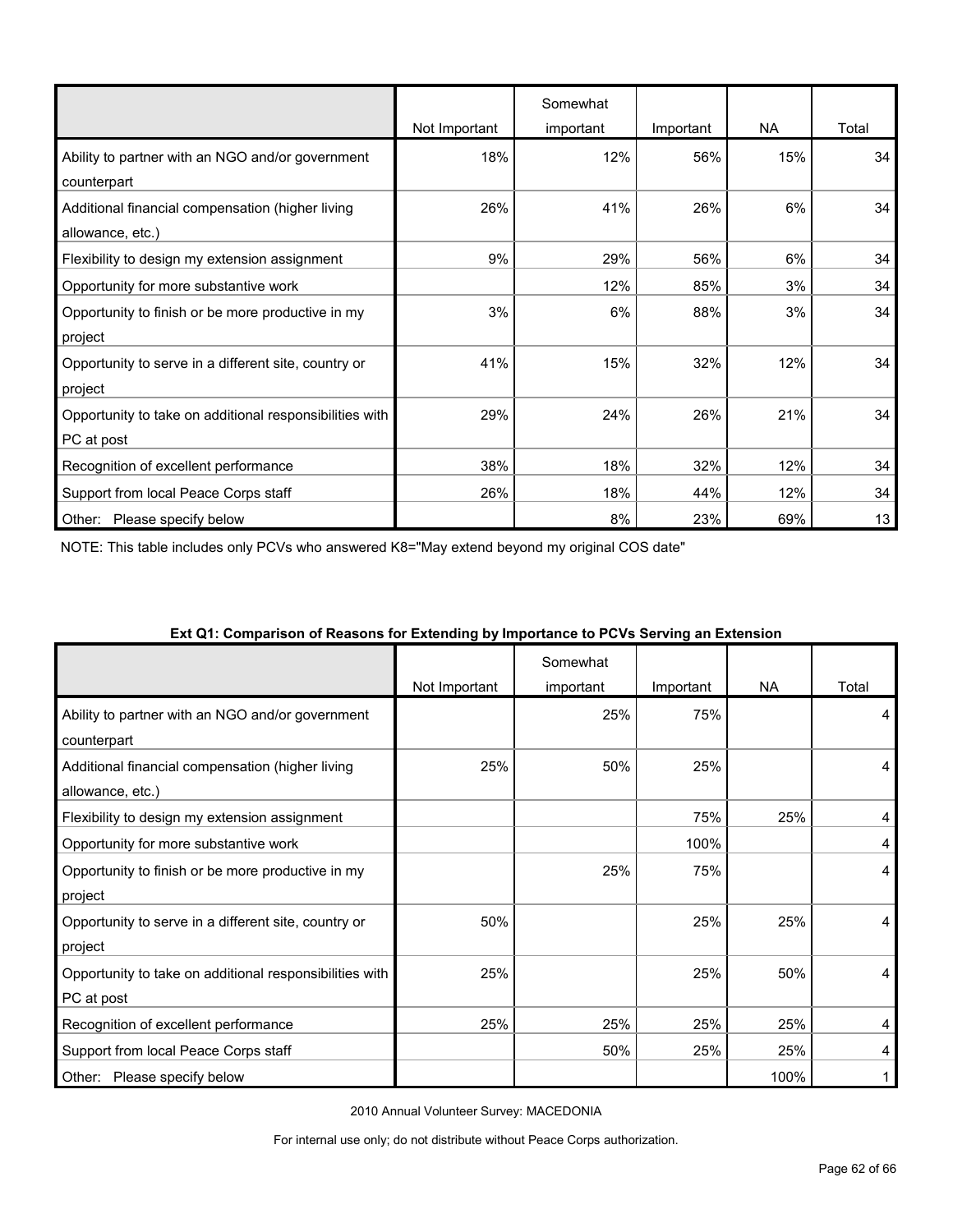|                                                         |               | Somewhat  |           |           |       |
|---------------------------------------------------------|---------------|-----------|-----------|-----------|-------|
|                                                         | Not Important | important | Important | <b>NA</b> | Total |
| Ability to partner with an NGO and/or government        |               | 25%       | 75%       |           | 4     |
| counterpart                                             |               |           |           |           |       |
| Additional financial compensation (higher living        | 25%           | 50%       | 25%       |           | 4     |
| allowance, etc.)                                        |               |           |           |           |       |
| Flexibility to design my extension assignment           |               |           | 75%       | 25%       | 4     |
| Opportunity for more substantive work                   |               |           | 100%      |           | 4     |
| Opportunity to finish or be more productive in my       |               | 25%       | 75%       |           | 4     |
| project                                                 |               |           |           |           |       |
| Opportunity to serve in a different site, country or    | 50%           |           | 25%       | 25%       | 4     |
| project                                                 |               |           |           |           |       |
| Opportunity to take on additional responsibilities with | 25%           |           | 25%       | 50%       | 4     |
| PC at post                                              |               |           |           |           |       |
| Recognition of excellent performance                    | 25%           | 25%       | 25%       | 25%       | 4     |
| Support from local Peace Corps staff                    |               | 50%       | 25%       | 25%       | 4     |
| Other: Please specify below                             |               |           |           | 100%      |       |

#### **Ext Q1: Comparison of Reasons for Extending by Importance to PCVs Serving an Extension**

NOTE: This table includes only PCVs who answered K8="Now serving beyond my original COS date"

#### **Ext Q1: Comparison of Reasons for Extending by Importance to PCVs Who May Extend and PCVs Serving an Extension (excluding all "NA" responses)**

|                                                              | Are you considering a 3rd year extension? |           |           |                 |  |  |
|--------------------------------------------------------------|-------------------------------------------|-----------|-----------|-----------------|--|--|
|                                                              | May extend beyond my original COS date    |           |           |                 |  |  |
|                                                              | Somewhat                                  |           |           |                 |  |  |
|                                                              | Not Important                             | important | Important | Total           |  |  |
| Ability to partner with an NGO and/or government             | 21%                                       | 14%       | 66%       | 29              |  |  |
| counterpart                                                  |                                           |           |           |                 |  |  |
| Additional financial compensation (higher living             | 28%                                       | 44%       | 28%       | 32 <sub>2</sub> |  |  |
| allowance, etc.)                                             |                                           |           |           |                 |  |  |
| Flexibility to design my extension assignment                | 9%                                        | 31%       | 59%       | 32              |  |  |
| Opportunity for more substantive work                        |                                           | 12%       | 88%       | 33              |  |  |
| Opportunity to finish or be more productive in my project    | 3%                                        | 6%        | 91%       | 33              |  |  |
| Opportunity to serve in a different site, country or project | 47%                                       | 17%       | 37%       | 30              |  |  |
| Opportunity to take on additional responsibilities with PC   | 37%                                       | 30%       | 33%       | 27              |  |  |
| at post                                                      |                                           |           |           |                 |  |  |

2010 Annual Volunteer Survey: MACEDONIA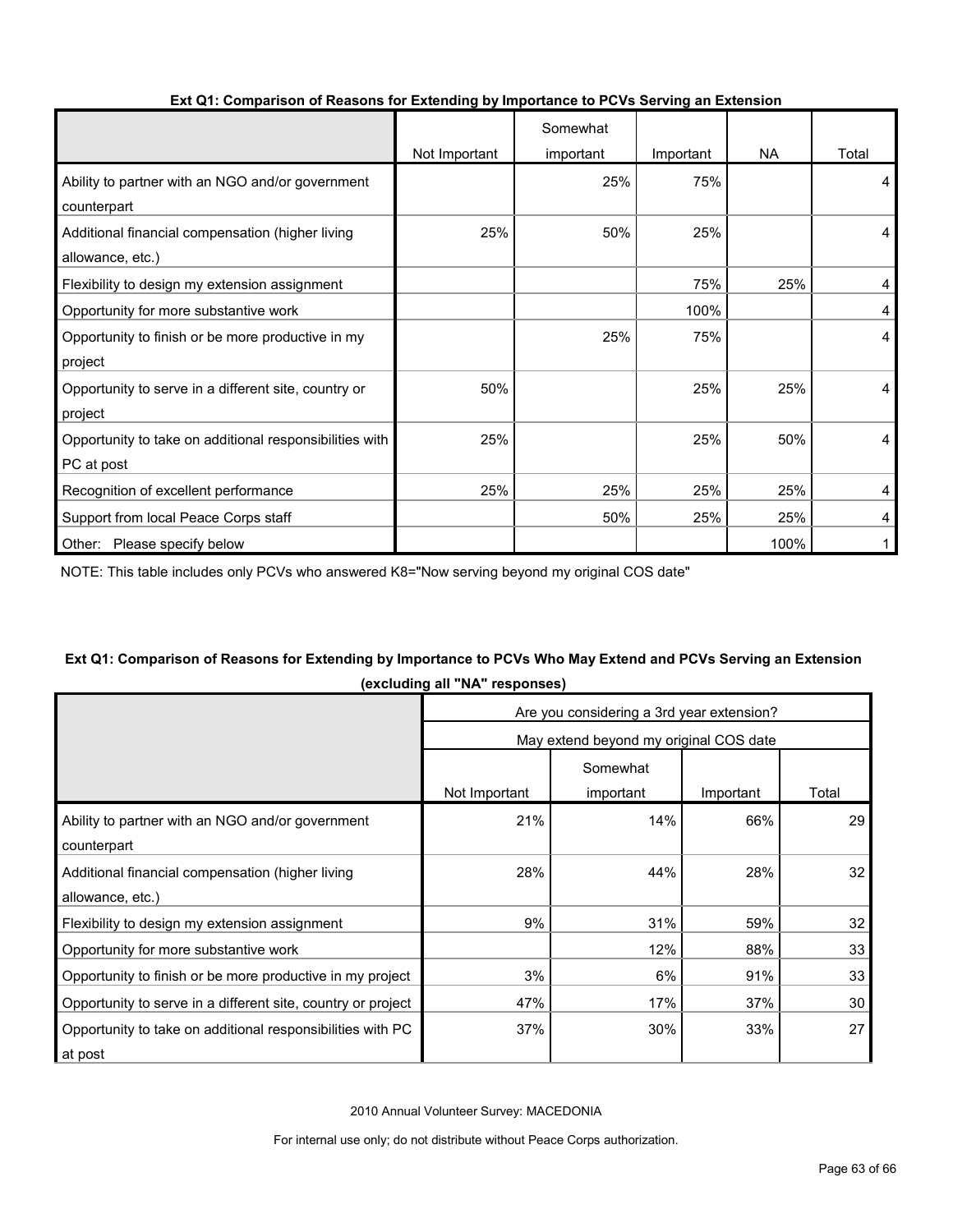| Recognition of excellent performance | 43% | 20% | 37% | 30 I |
|--------------------------------------|-----|-----|-----|------|
| Support from local Peace Corps staff | 30% | 20% | 50% | 30 I |
| Other: Please specify below          |     | 25% | 75% |      |

NOTE: See Open-Ended Responses Report for "other" reasons for extending beyond COS

#### **Ext Q1: Comparison of Reasons for Extending by Importance to PCVs Who May Extend and PCVs Serving an Extension**

| (excluding all "NA" responses)                               |                                              |           |           |                |  |  |
|--------------------------------------------------------------|----------------------------------------------|-----------|-----------|----------------|--|--|
|                                                              | Are you considering a 3rd year extension?    |           |           |                |  |  |
|                                                              | I am now serving beyond my original COS date |           |           |                |  |  |
|                                                              | Somewhat                                     |           |           |                |  |  |
|                                                              | Not Important                                | important | Important | Total          |  |  |
| Ability to partner with an NGO and/or government             |                                              | 25%       | 75%       | 4              |  |  |
| counterpart                                                  |                                              |           |           |                |  |  |
| Additional financial compensation (higher living             | 25%                                          | 50%       | 25%       | 4              |  |  |
| allowance, etc.)                                             |                                              |           |           |                |  |  |
| Flexibility to design my extension assignment                |                                              |           | 100%      | 3              |  |  |
| Opportunity for more substantive work                        |                                              |           | 100%      | 4              |  |  |
| Opportunity to finish or be more productive in my project    |                                              | 25%       | 75%       | 4              |  |  |
| Opportunity to serve in a different site, country or project | 67%                                          |           | 33%       | 3              |  |  |
| Opportunity to take on additional responsibilities with PC   | 50%                                          |           | 50%       | $\overline{2}$ |  |  |
| at post                                                      |                                              |           |           |                |  |  |
| Recognition of excellent performance                         | 33%                                          | 33%       | 33%       | 3              |  |  |
| Support from local Peace Corps staff                         |                                              | 67%       | 33%       | 3              |  |  |
| Other: Please specify below                                  |                                              |           |           |                |  |  |

NOTE: See Open-Ended Responses Report for "other" reasons for extending beyond COS

#### **Ext Q2: Comparison of Reasons for Not Extending by Importance to PCVs Who May Serve Beyond COS**

|                                                  |               | Somewhat  |           |           |       |
|--------------------------------------------------|---------------|-----------|-----------|-----------|-------|
|                                                  | Not Important | important | Important | <b>NA</b> | Total |
| Adjustment to new country or site                | 38%           | 16%       | 22%       | 25%       | 32    |
| Bureaucratic challenges related to extension     | 41%           | 16%       | 22%       | 22%       | 32    |
| process                                          |               |           |           |           |       |
| Delaying the pursuit of professional/educational | 16%           | 34%       | 31%       | 19%       | 32    |
| opportunities                                    |               |           |           |           |       |
| Family and personal reasons                      | 16%           | 29%       | 42%       | 13%       | 31    |
| Feeling that I am ready to go home               | 19%           | 22%       | 44%       | 16%       | 32    |
| Fellow Volunteers are leaving/have left          | 38%           | 25%       | 19%       | 19%       | 32    |

2010 Annual Volunteer Survey: MACEDONIA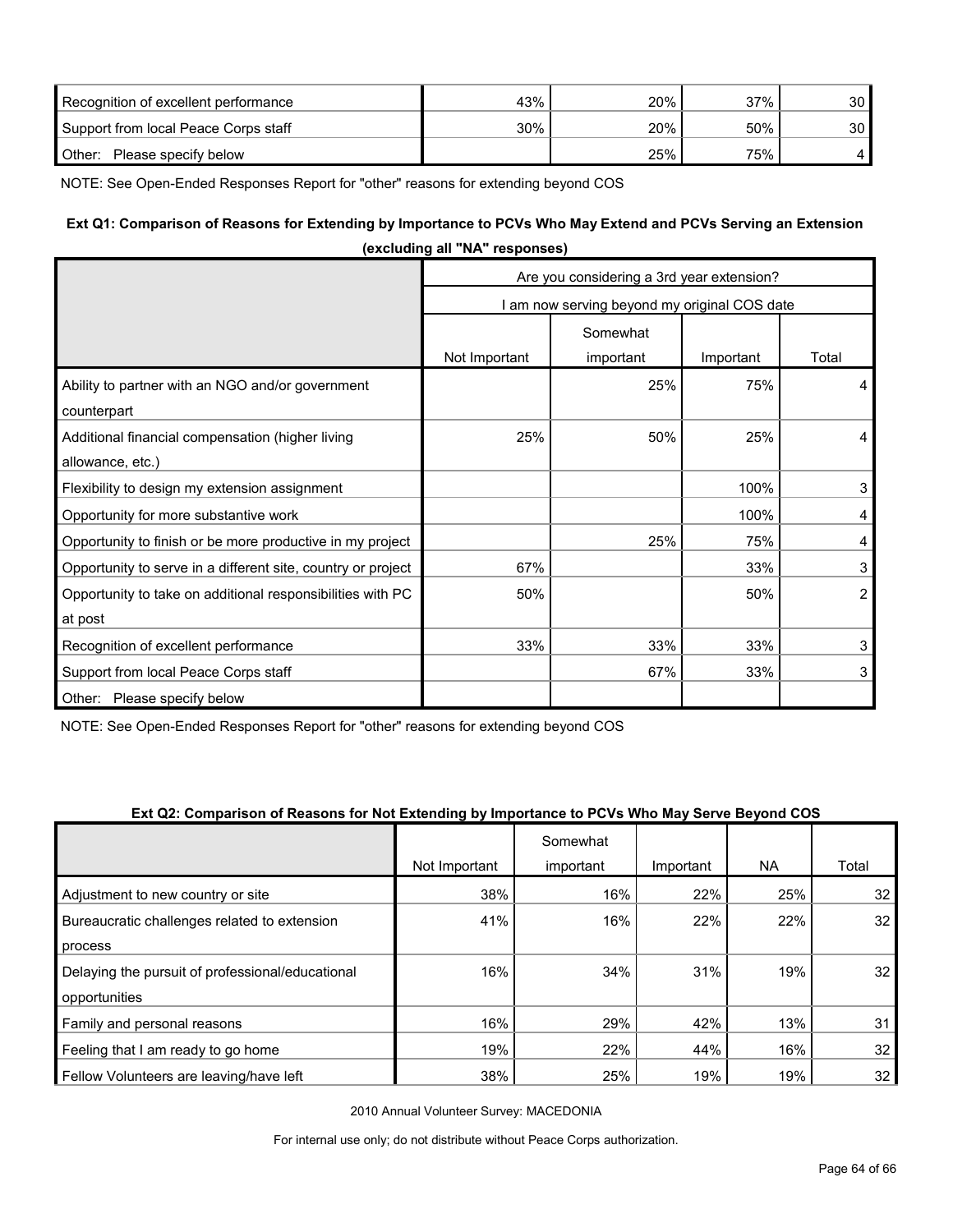| Lack of information about/difficulty defining the 3rd | 41% | 25% | 19% | 16% | 32 <sub>1</sub> |
|-------------------------------------------------------|-----|-----|-----|-----|-----------------|
| year extension role                                   |     |     |     |     |                 |
| Lack of professional development opportunities        | 38% | 28% | 19% | 16% | 32 <sub>1</sub> |
| Lack of support from Peace Corps staff                | 41% | 13% | 25% | 22% | 32 <sub>1</sub> |
| Please specify below<br>Other:                        |     |     | 11% | 89% | 9               |

NOTE: This table includes only PCVs who answered K8="May extend beyond my original COS date"

#### **Ext Q2: Comparison of Reasons for Not Extending by Importance to PCVs Serving Beyond COS**

|                                                       |               | Somewhat  |           |           |       |
|-------------------------------------------------------|---------------|-----------|-----------|-----------|-------|
|                                                       | Not Important | important | Important | <b>NA</b> | Total |
| Adjustment to new country or site                     | 25%           |           | 25%       | 50%       | 4     |
| Bureaucratic challenges related to extension          | 25%           |           | 25%       | 50%       | 4     |
| process                                               |               |           |           |           |       |
| Delaying the pursuit of professional/educational      |               |           | 25%       | 75%       | 4     |
| opportunities                                         |               |           |           |           |       |
| Family and personal reasons                           |               |           | 25%       | 75%       | 4     |
| Feeling that I am ready to go home                    |               |           | 50%       | 50%       | 4     |
| Fellow Volunteers are leaving/have left               | 50%           |           |           | 50%       | 4     |
| Lack of information about/difficulty defining the 3rd | 25%           |           |           | 75%       | 4     |
| year extension role                                   |               |           |           |           |       |
| Lack of professional development opportunities        | 25%           |           | 25%       | 50%       | 4     |
| Lack of support from Peace Corps staff                | 25%           |           | 25%       | 50%       | 4     |
| Please specify below<br>Other:                        |               |           |           | 100%      |       |

NOTE: This table includes only PCVs who answered K8="Now serving beyond my original COS date"

### **Ext Q2: Comparison of Reasons for Not Extending by Importance to PCVs Who May Extend and PCVs Serving an Extension (excluding all "NA" responses)**

|                                                      | Are you considering a 3rd year extension? |           |           |       |  |
|------------------------------------------------------|-------------------------------------------|-----------|-----------|-------|--|
|                                                      | May extend beyond my original COS date    |           |           |       |  |
|                                                      | Somewhat                                  |           |           |       |  |
|                                                      | Not Important                             | important | Important | Total |  |
| Adjustment to new country or site                    | 50%                                       | 21%       | 29%       | 24    |  |
| Bureaucratic challenges related to extension process | 52%                                       | 20%       | 28%       | 25    |  |
| Delaying the pursuit of professional/educational     | 19%                                       | 42%       | 38%       | 26    |  |
| opportunities                                        |                                           |           |           |       |  |

2010 Annual Volunteer Survey: MACEDONIA